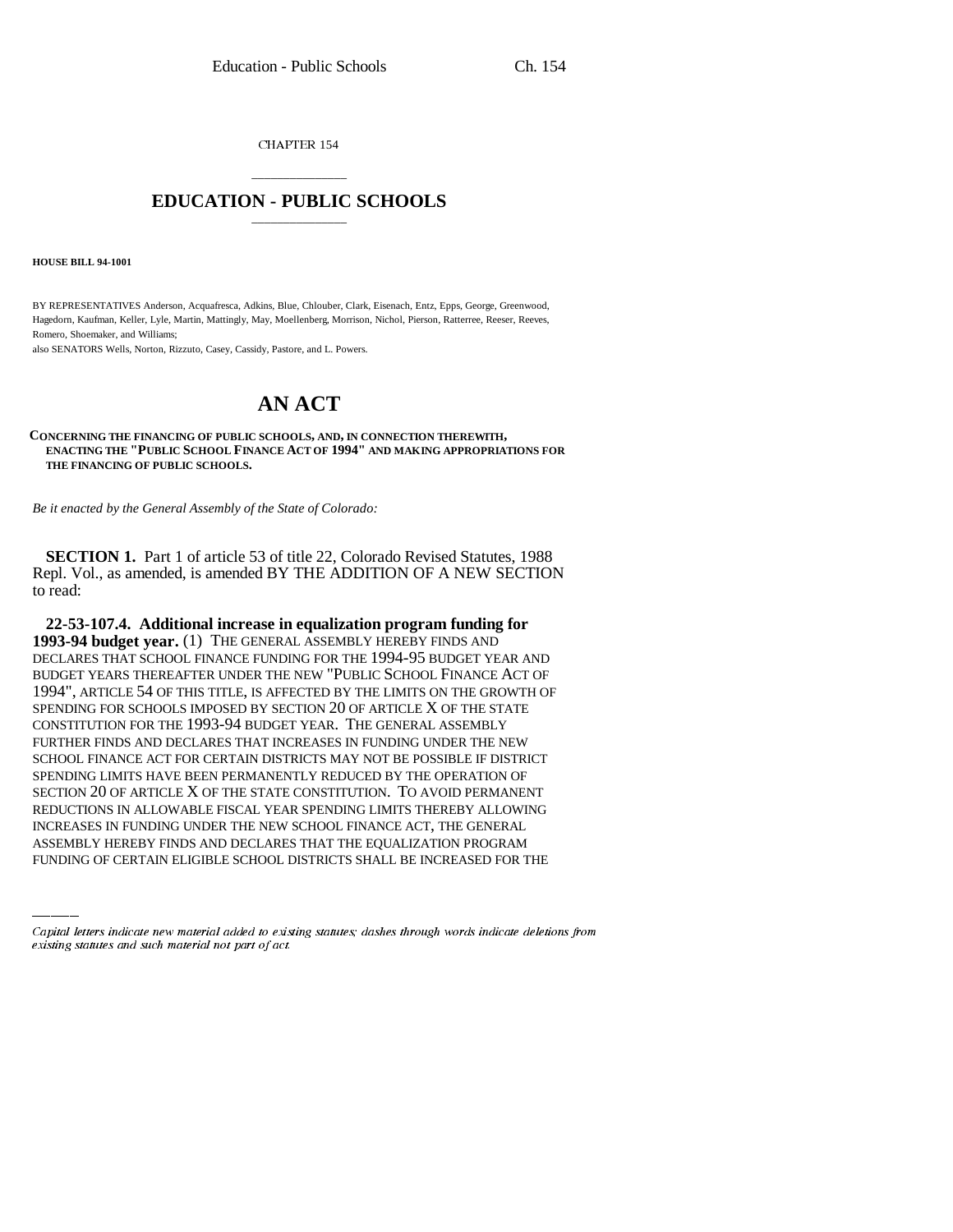1993-94 BUDGET YEAR PURSUANT TO THE PROVISIONS OF THIS SECTION.

(2) A DISTRICT SHALL BE ELIGIBLE FOR AN ADDITIONAL INCREASE IN ITS 1993-94 EQUALIZATION PROGRAM FUNDING IF THE DISTRICT'S 1994-95 FORMULA TOTAL PROGRAM WILL BE GREATER THAN ITS 1994-95 ALLOWABLE TOTAL FUNDING.

(3) THE EQUALIZATION PROGRAM FUNDING OF AN ELIGIBLE DISTRICT SHALL BE INCREASED FOR THE 1993-94 BUDGET YEAR BY THE LESSER OF:

(a) EIGHTY PERCENT OF THE DIFFERENCE BETWEEN THE DISTRICT'S 1993-94 ALLOWABLE TOTAL FUNDING AND THE DISTRICT'S 1993-94 EQUALIZATION PROGRAM FUNDING; OR

(b) THE DIFFERENCE BETWEEN THE DISTRICT'S 1994-95 FORMULA TOTAL PROGRAM AND THE DISTRICT'S 1993-94 ACTUAL TOTAL FUNDING; OR

(c) THE AMOUNT OF STATE AID THAT WILL BE RECEIVED BY THE DISTRICT PURSUANT TO SECTION 22-54-106 FOR THE 1994-95 BUDGET YEAR.

(4) (a) EXCEPT AS OTHERWISE PROVIDED IN PARAGRAPH (b) OF THIS SUBSECTION (4), THE AMOUNT OF INCREASE TO A DISTRICT'S EQUALIZATION PROGRAM FUNDING SHALL BE FUNDED THROUGH AN INCREASE IN STATE AID PAYABLE TO THE DISTRICT.

(b) ANY DISTRICT THAT HAS PROPERTY TAX REVENUE CARRIED FORWARD UNDER THE PROVISIONS OF SECTION 22-44-103.5 SHALL NOT BE ELIGIBLE TO RECEIVE ADDITIONAL STATE AID PURSUANT TO PARAGRAPH (a) OF THIS SUBSECTION (4) BUT MAY INCREASE THE DISTRICT'S EQUALIZATION PROGRAM FUNDING THROUGH THE USE OF SUCH PROPERTY TAX REVENUE BY THE AMOUNT DETERMINED PURSUANT TO SUBSECTION (3) OF THIS SECTION. IF THE DISTRICT ADVISES THE STATE BOARD OF SUCH INCREASE IN FUNDING, THE AMOUNT OF THE INCREASE SHALL BE SUBTRACTED FROM THE AMOUNT OF EXCESS PROPERTY TAX REVENUE OF THE DISTRICT WHICH MUST BE OFFSET AGAINST STATE AID AND CATEGORICAL SUPPORT FUNDS PURSUANT TO SECTION 22-44-103.5 (2) (b) (III) (B) AND  $(2)$   $(c)$   $(III)$ .

(c) THE MONEYS RECEIVED AS ADDITIONAL STATE AID RECEIVED BY A DISTRICT PURSUANT TO PARAGRAPH (a) OF THIS SUBSECTION (4) OR THE AMOUNT OF PROPERTY TAX REVENUE USED TO INCREASE FUNDING PURSUANT TO PARAGRAPH (b) OF THIS SUBSECTION (4) SHALL BE APPROPRIATED OR OTHERWISE CREDITED TO A SPECIAL DISTRICT RESERVE PRIOR TO THE END OF THE 1993-94 BUDGET YEAR SO THAT THE RESERVE INCREASE IS INCLUDED IN THE DISTRICT'S 1993-94 FISCAL YEAR SPENDING. THE MONEYS IN THE SPECIAL DISTRICT RESERVE SHALL NOT BE EXPENDED IN THE 1993-94 BUDGET YEAR BUT MAY BE EXPENDED IN THE 1994-95 BUDGET YEAR TO REPLACE STATE AID THAT THE DISTRICT WILL NOT RECEIVE AS A RESULT OF INCLUSION OF THE MONEYS IN THE SPECIAL DISTRICT RESERVE IN THE CALCULATION OF STATE AID IN THE 1994-95 BUDGET YEAR PURSUANT TO SECTION  $22-54-106$  (1) (a) (II).

(5) FOR PURPOSES OF THIS SECTION: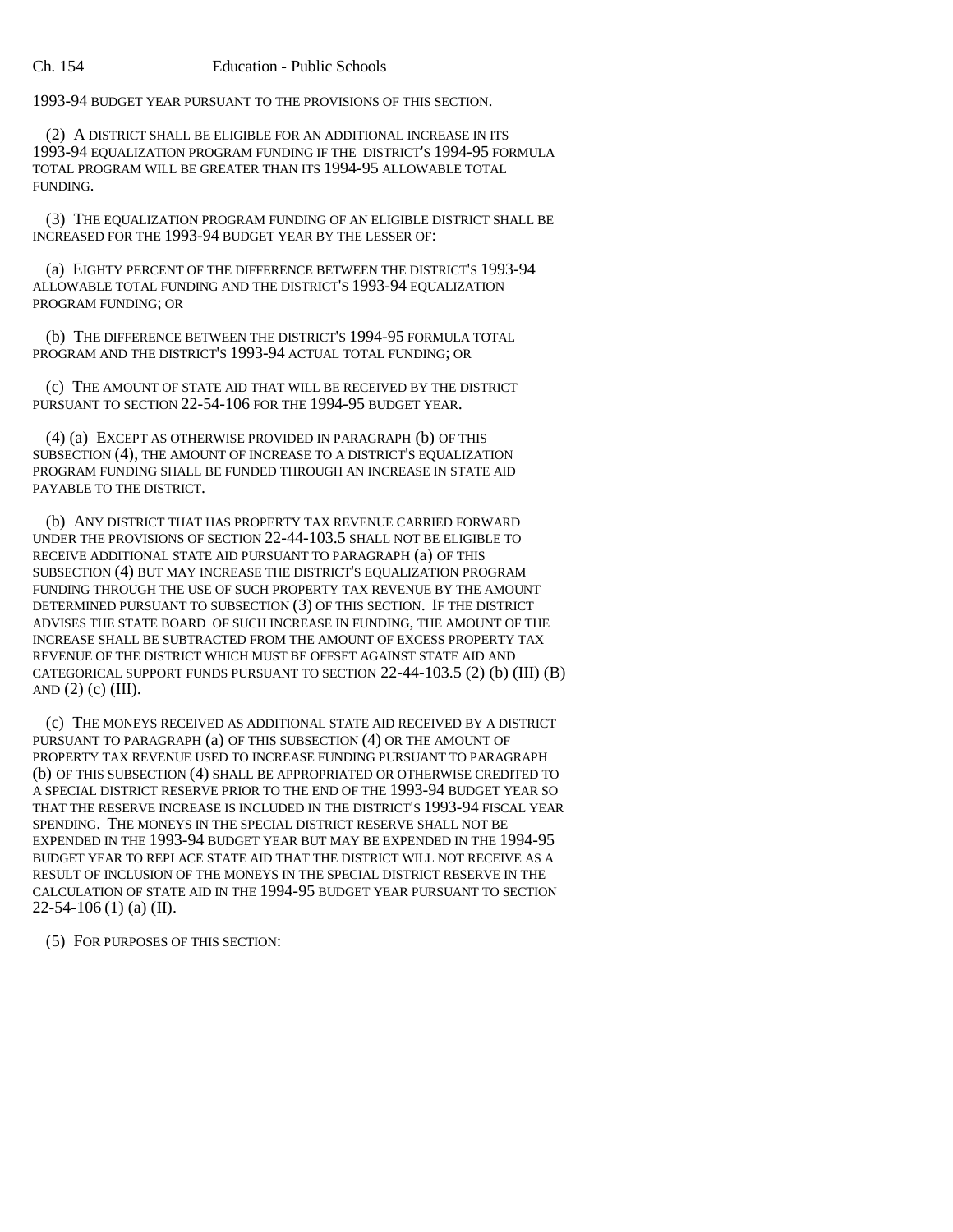(a) "1992-93 ACTUAL TOTAL FUNDING" MEANS THE DISTRICT'S EQUALIZATION PROGRAM FUNDING FOR THE 1992-93 BUDGET YEAR AS DETERMINED PURSUANT TO SECTION 22-53-107.

(b) "1993-94 ACTUAL TOTAL FUNDING" SHALL INCLUDE THE DISTRICT'S EQUALIZATION PROGRAM FUNDING AND INCREASING ENROLLMENT FUNDING RECEIVED FOR THE 1993-94 BUDGET YEAR PURSUANT TO SECTIONS 22-53-107 AND 22-53-116, PLUS ANY ADDITIONAL FUNDING RECEIVED FOR THE 1993-94 BUDGET YEAR PURSUANT TO THE PROVISIONS OF SECTION 22-53-107.3 OR SECTION 22-44-105 (1) (e), PLUS THE AMOUNT OF SPECIFIC OWNERSHIP TAX REVENUE PAID TO THE DISTRICT FOR THE 1993-94 BUDGET YEAR.

(c) "1993-94 ALLOWABLE TOTAL FUNDING" MEANS THE AMOUNT DETERMINED BY MULTIPLYING THE DISTRICT'S 1992-93 ACTUAL TOTAL FUNDING BY 100% PLUS THE DISTRICT'S MAXIMUM ANNUAL PERCENTAGE CHANGE IN 1993-94 FISCAL YEAR SPENDING.

(d) "1993-94 EQUALIZATION PROGRAM FUNDING" INCLUDES THE DISTRICT'S EQUALIZATION PROGRAM FUNDING FOR THE 1993-94 BUDGET YEAR, AS DETERMINED PURSUANT TO SECTION 22-53-107, PLUS ANY ADDITIONAL FUNDING RECEIVED FOR THE 1993-94 BUDGET YEAR PURSUANT TO THE PROVISIONS OF SECTION 22-44-105 (1) (e).

(e) "1994-95 ALLOWABLE TOTAL FUNDING" MEANS THE AMOUNT DETERMINED BY MULTIPLYING THE DISTRICT'S 1993-94 ACTUAL TOTAL FUNDING BY 100% PLUS THE DISTRICT'S MAXIMUM ANNUAL PERCENTAGE CHANGE IN 1994-95 FISCAL YEAR SPENDING.

(f) "1994-95 FORMULA TOTAL PROGRAM" MEANS THE DISTRICT'S TOTAL PROGRAM FOR THE 1994-95 BUDGET YEAR AS CALCULATED PURSUANT TO SECTION 22-54-104 (2) OR (6).

(g) "MAXIMUM ANNUAL PERCENTAGE CHANGE IN 1993-94 FISCAL YEAR SPENDING" MEANS THE PERCENTAGE CHANGE ALLOWED BY SECTION 20 OF ARTICLE X OF THE STATE CONSTITUTION BASED UPON THE DEFINITION OF INFLATION FOUND IN SAID SECTION 20 AND BASED UPON THE DEFINITION OF LOCAL GROWTH AS THE PERCENTAGE CHANGE BETWEEN THE DISTRICT'S 1992 FUNDED PUPIL COUNT AND THE DISTRICT'S 1993 FUNDED PUPIL COUNT.

(h) "MAXIMUM ANNUAL PERCENTAGE CHANGE IN 1994-95 FISCAL YEAR SPENDING" MEANS THE PERCENTAGE CHANGE ALLOWED BY SECTION 20 OF ARTICLE X OF THE STATE CONSTITUTION BASED UPON THE DEFINITION OF INFLATION FOUND IN SAID SECTION 20 AND BASED UPON THE DEFINITION OF LOCAL GROWTH AS THE PERCENTAGE CHANGE BETWEEN THE DISTRICT'S OCTOBER 1993 FUNDED PUPIL COUNT AND THE DISTRICT'S OCTOBER 1994 FUNDED PUPIL COUNT.

**SECTION 2.** Title 22, Colorado Revised Statutes, 1988 Repl. Vol., as amended, is amended BY THE ADDITION OF A NEW ARTICLE CONTAINING RELOCATED PROVISIONS, WITH AMENDMENTS, to read:

# **ARTICLE 54**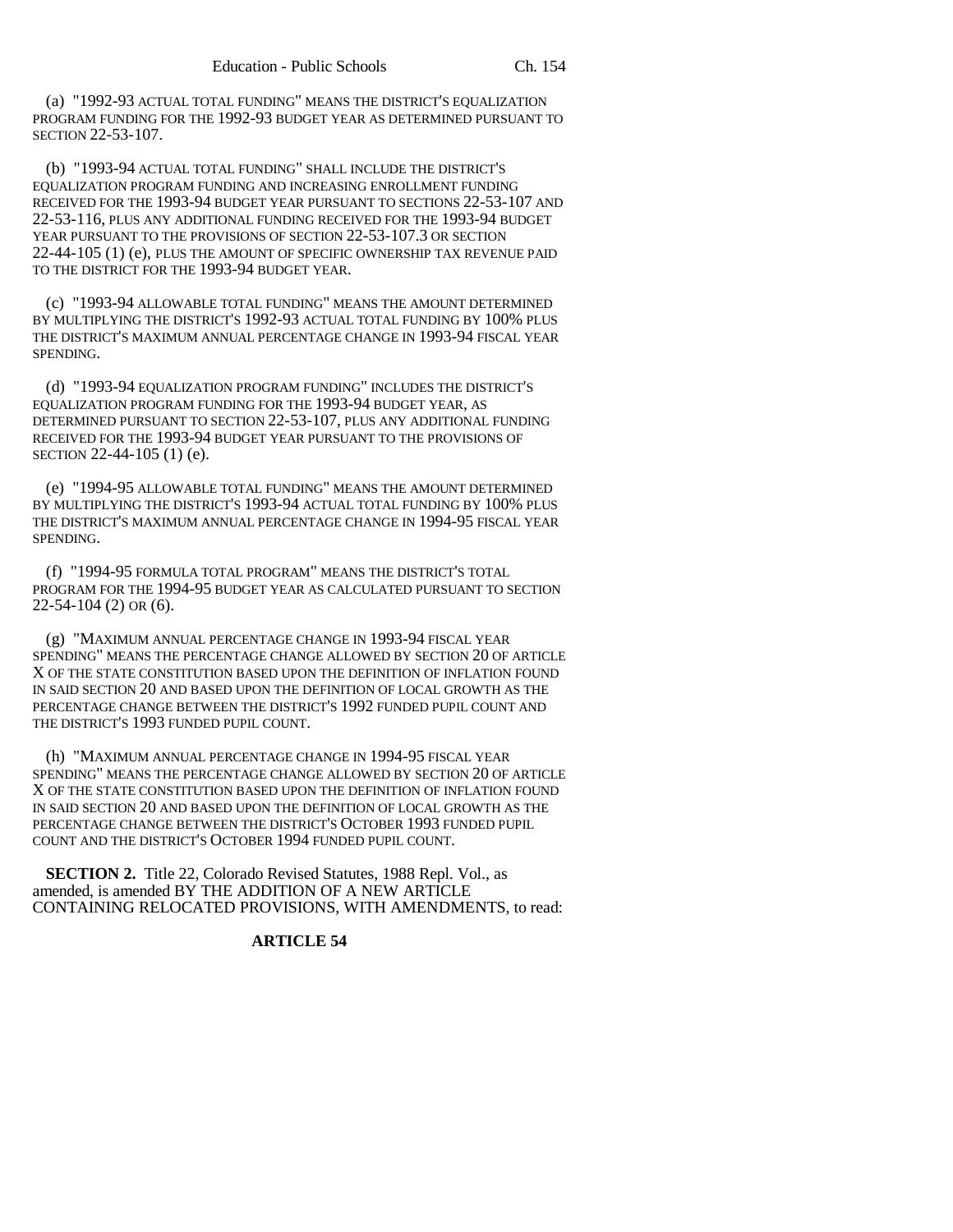# **Public School Finance Act of 1994**

**22-54-101. Short title.** THIS ARTICLE SHALL BE KNOWN AND MAY BE CITED AS THE "PUBLIC SCHOOL FINANCE ACT OF 1994".

**22-54-102. Legislative declaration - statewide applicability.** (1) THE GENERAL ASSEMBLY HEREBY FINDS AND DECLARES THAT THIS ARTICLE IS ENACTED IN FURTHERANCE OF THE GENERAL ASSEMBLY'S DUTY UNDER SECTION 2 OF ARTICLE IX OF THE STATE CONSTITUTION TO PROVIDE FOR A THOROUGH AND UNIFORM SYSTEM OF PUBLIC SCHOOLS THROUGHOUT THE STATE; THAT A THOROUGH AND UNIFORM SYSTEM REQUIRES THAT ALL SCHOOL DISTRICTS OPERATE UNDER THE SAME FINANCE FORMULA; AND THAT EQUITY CONSIDERATIONS DICTATE THAT ALL DISTRICTS BE SUBJECT TO THE EXPENDITURE AND MAXIMUM LEVY PROVISIONS OF THIS ARTICLE. ACCORDINGLY, THE PROVISIONS OF THIS ARTICLE CONCERNING THE FINANCING OF PUBLIC SCHOOLS FOR BUDGET YEARS BEGINNING ON AND AFTER JULY 1, 1994, SHALL APPLY TO ALL SCHOOL DISTRICTS ORGANIZED UNDER THE LAWS OF THIS STATE.

(2) THE GENERAL ASSEMBLY HEREBY FINDS AND DECLARES THAT IN ENACTING THIS ARTICLE IT HAS ADOPTED A FORMULA FOR THE SUPPORT OF SCHOOLS FOR THE 1994-95 BUDGET YEAR AND BUDGET YEARS THEREAFTER; HOWEVER, THE ADOPTION OF SUCH FORMULA IN NO WAY REPRESENTS A COMMITMENT ON THE PART OF THE GENERAL ASSEMBLY CONCERNING THE LEVEL OF TOTAL FUNDING FOR SCHOOLS FOR THE 1995-96 BUDGET YEAR OR ANY BUDGET YEAR THEREAFTER.

**22-54-103. Definitions.** AS USED IN THIS ARTICLE, UNLESS THE CONTEXT OTHERWISE REQUIRES:

(1) (a) "AT-RISK PUPILS" MEANS:

(I) FOR THE 1994-95 BUDGET YEAR, THE GREATER OF:

(A) THE NUMBER OF DISTRICT PUPILS ELIGIBLE FOR FREE LUNCH; OR

(B) THE NUMBER OF PUPILS CALCULATED IN ACCORDANCE WITH THE FOLLOWING FORMULA:

DISTRICT PUPILS ELIGIBLE FOR FREE LUNCH + 25% X ((DISTRICT PERCENTAGE OF PUPILS ELIGIBLE FOR FREE LUNCH X DISTRICT PUPIL ENROLLMENT) - DISTRICT PUPILS ELIGIBLE FOR FREE LUNCH)

(II) FOR THE 1995-96 BUDGET YEAR AND BUDGET YEARS THEREAFTER, THE NUMBER OF PUPILS CALCULATED IN ACCORDANCE WITH THE FOLLOWING FORMULA:

DISTRICT PERCENTAGE OF PUPILS ELIGIBLE FOR FREE LUNCH X DISTRICT PUPIL ENROLLMENT

(b) FOR PURPOSES OF THIS SUBSECTION (1):

(I) "DISTRICT PERCENTAGE OF PUPILS ELIGIBLE FOR FREE LUNCH" MEANS THE DISTRICT PUPILS ELIGIBLE FOR FREE LUNCH IN GRADES ONE THROUGH EIGHT DIVIDED BY THE DISTRICT PUPIL ENROLLMENT IN GRADES ONE THROUGH EIGHT.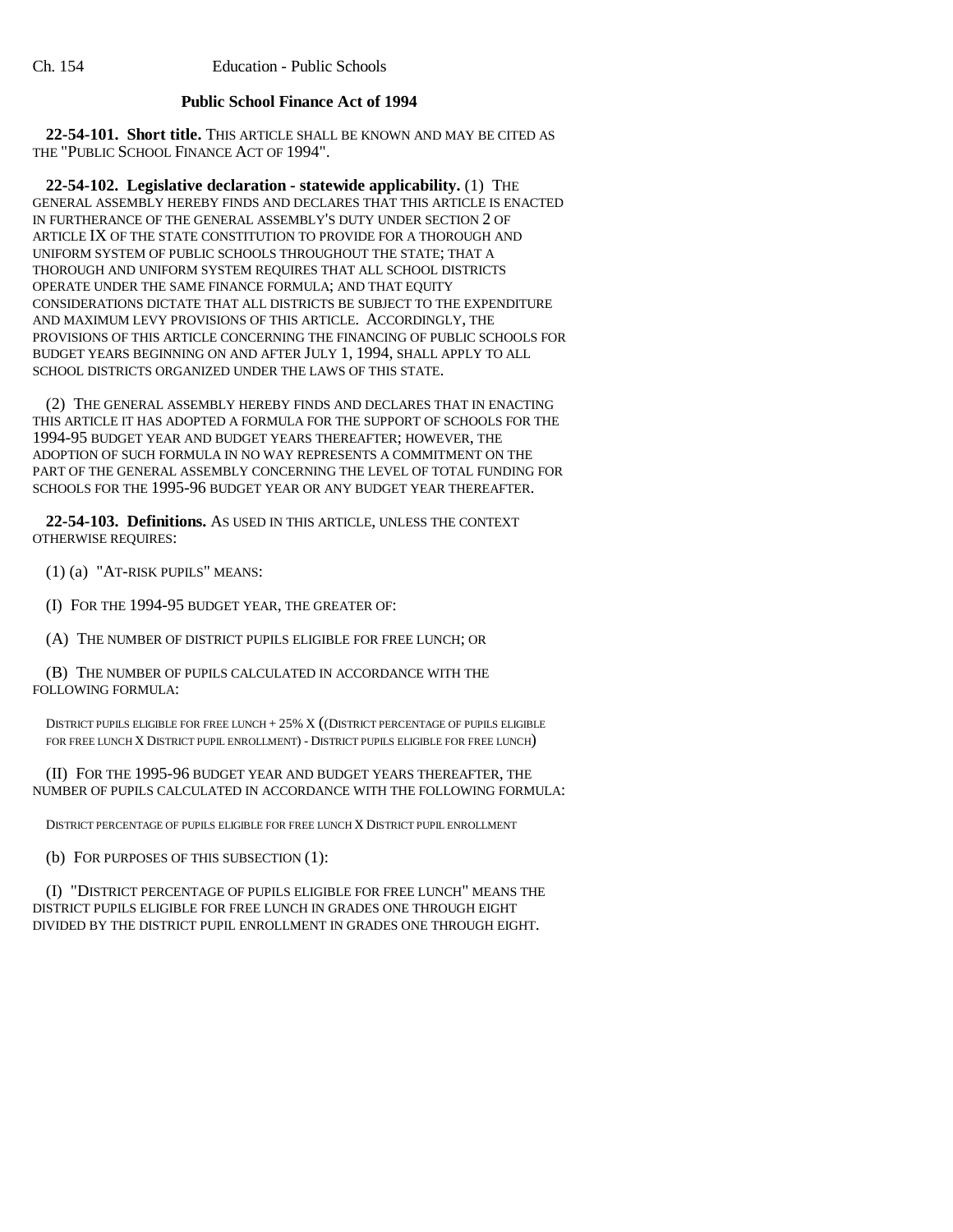(II) "DISTRICT PUPIL ENROLLMENT" MEANS THE PUPIL ENROLLMENT OF THE DISTRICT, AS DETERMINED IN ACCORDANCE WITH SUBSECTION (10) OF THIS SECTION, MINUS THE NUMBER OF PUPILS ENROLLED IN DISTRICT PRESCHOOL PROGRAMS PURSUANT TO ARTICLE 28 OF THIS TITLE AND THE NUMBER OF THREE-OR FOUR-YEAR-OLD PUPILS WITH DISABILITIES RECEIVING EDUCATIONAL PROGRAMS PURSUANT TO ARTICLE 20 OF THIS TITLE.

(III) "DISTRICT PUPILS ELIGIBLE FOR FREE LUNCH" MEANS THE NUMBER OF PUPILS INCLUDED IN THE DISTRICT PUPIL ENROLLMENT WHO ARE ELIGIBLE FOR FREE LUNCH PURSUANT TO THE PROVISIONS OF THE FEDERAL "NATIONAL SCHOOL LUNCH ACT", WHICH WERE IN EFFECT ON JULY 1, 1994.

(c) FOR PURPOSES OF THIS SUBSECTION (1), "AT-RISK PUPILS" SHALL BE COUNTED IN THE SAME MANNER AS PUPILS ARE COUNTED PURSUANT TO SUBSECTION (10) OF THIS SECTION.

(2) "BOARD OF EDUCATION" MEANS THE BOARD OF EDUCATION OF A DISTRICT.

(3) "BUDGET YEAR" MEANS THE PERIOD BEGINNING ON JULY 1 OF EACH YEAR AND ENDING ON THE FOLLOWING JUNE 30 FOR WHICH A BUDGET FOR A DISTRICT IS ADOPTED.

(4) "DEPARTMENT OF EDUCATION" MEANS THE DEPARTMENT OF EDUCATION CREATED IN SECTION 24-1-115, C.R.S.

(5) "DISTRICT" MEANS ANY PUBLIC SCHOOL DISTRICT ORGANIZED UNDER THE LAWS OF COLORADO, EXCEPT A JUNIOR COLLEGE DISTRICT.

(5.5) "DISTRICT PERCENTAGE OF AT-RISK PUPILS" MEANS THE NUMBER OF AT-RISK PUPILS IN THE DISTRICT, AS DETERMINED IN ACCORDANCE WITH SUBSECTION (1) OF THIS SECTION, DIVIDED BY THE PUPIL ENROLLMENT OF THE DISTRICT, AS DETERMINED IN ACCORDANCE WITH SUBSECTION (10) OF THIS SECTION; EXCEPT THAT PUPIL ENROLLMENT SHALL NOT INCLUDE THE NUMBER OF PUPILS ENROLLED IN DISTRICT PRESCHOOL PROGRAMS PURSUANT TO ARTICLE 28 OF THIS TITLE AND THE NUMBER OF THREE- OR FOUR-YEAR-OLD PUPILS WITH DISABILITIES RECEIVING EDUCATIONAL PROGRAMS PURSUANT TO ARTICLE 20 OF THIS TITLE.

(6) "DISTRICT'S TOTAL PROGRAM" MEANS THE FUNDING FOR A DISTRICT AS DETERMINED PURSUANT TO SECTION 22-54-104 WHICH REPRESENTS THE FINANCIAL BASE OF SUPPORT FOR PUBLIC EDUCATION IN THAT DISTRICT.

(7) "FUNDED PUPIL COUNT" MEANS THE GREATER OF:

(a) THE DISTRICT'S PUPIL ENROLLMENT FOR THE APPLICABLE BUDGET YEAR; OR

(b) THE AVERAGE OF THE DISTRICT'S PUPIL ENROLLMENT FOR THE APPLICABLE BUDGET YEAR AND THE DISTRICT'S PUPIL ENROLLMENT FOR THE IMMEDIATELY PRECEDING BUDGET YEAR.

(8) "JOINT DISTRICT" MEANS A DISTRICT WHICH IS LOCATED IN MORE THAN ONE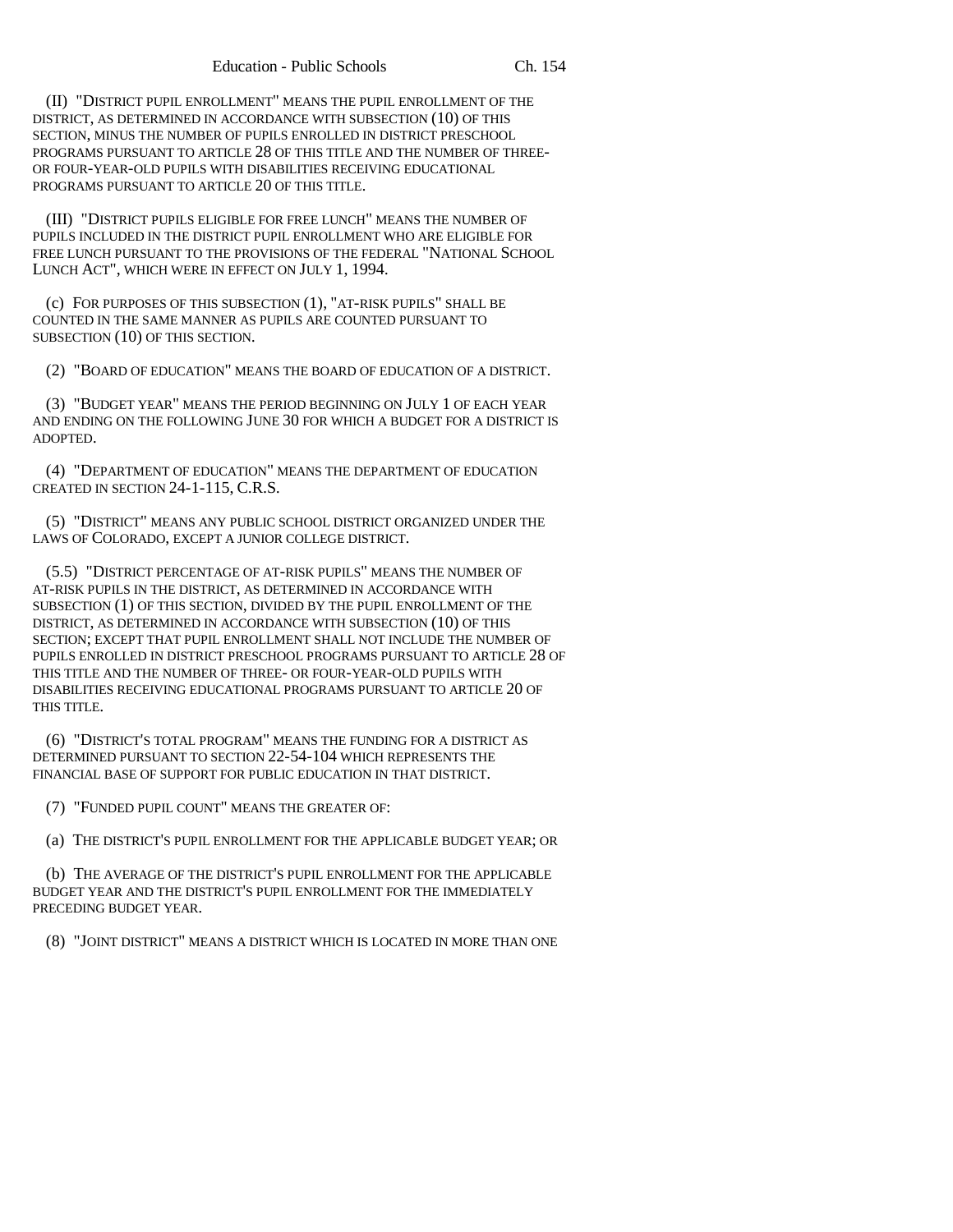### COUNTY.

(9) "PER PUPIL OPERATING REVENUES" MEANS THE DISTRICT'S TOTAL PROGRAM FOR ANY BUDGET YEAR DIVIDED BY THE DISTRICT'S FUNDED PUPIL COUNT FOR SAID BUDGET YEAR, MINUS THE MINIMUM AMOUNT PER PUPIL REQUIRED BY SECTION 22-54-105 TO BE TRANSFERRED FOR THE CAPITAL RESERVE FUND, THE INSURANCE RESERVE FUND, OR ANY OTHER FUND FOR THE MANAGEMENT OF RISK-RELATED **ACTIVITIES** 

(10) (a) "PUPIL ENROLLMENT" MEANS THE NUMBER OF PUPILS ENROLLED ON OCTOBER 1 WITHIN THE APPLICABLE BUDGET YEAR OR THE SCHOOL DAY NEAREST SAID DATE, AS EVIDENCED BY THE ACTUAL ATTENDANCE OF SUCH PUPILS PRIOR TO SAID DATE.

(b) A PUPIL ENROLLED IN KINDERGARTEN AND A PUPIL WITH A DISABILITY RECEIVING AN EDUCATIONAL PROGRAM UNDER THE "EXCEPTIONAL CHILDREN'S EDUCATIONAL ACT", ARTICLE 20 OF THIS TITLE, WHO WOULD BE IN KINDERGARTEN BUT FOR SUCH DISABILITY, SHALL BE COUNTED AS A HALF-DAY PUPIL. A PUPIL WITH A DISABILITY RECEIVING A FULL-DAY EDUCATIONAL PROGRAM UNDER SAID ACT, WHO WOULD BE IN A GRADE BEYOND KINDERGARTEN BUT FOR SUCH DISABILITY, SHALL BE COUNTED AS A FULL-DAY PUPIL.

(c) A PUPIL ENROLLED IN A DISTRICT PRESCHOOL PROGRAM PURSUANT TO ARTICLE 28 OF THIS TITLE SHALL BE COUNTED AS A HALF-DAY PUPIL.

(d) A THREE- OR FOUR-YEAR-OLD PUPIL WITH A DISABILITY RECEIVING AN EDUCATIONAL PROGRAM UNDER THE "EXCEPTIONAL CHILDREN'S EDUCATIONAL ACT", ARTICLE 20 OF THIS TITLE, SHALL BE COUNTED AS A HALF-DAY PUPIL.

(e) A PUPIL DETERMINED TO HAVE A DISABILITY IN ACCORDANCE WITH SECTION 22-20-108 AND RECEIVING AN EDUCATIONAL PROGRAM OUTSIDE OF THE DISTRICT OF RESIDENCE SHALL BE CONSIDERED ENROLLED IN THE DISTRICT OF RESIDENCE FOR PURPOSES OF THIS SUBSECTION (10).

(f) IN CERTIFYING THE DISTRICT'S PUPIL ENROLLMENT TO THE STATE BOARD PURSUANT TO THE PROVISIONS OF SECTION 22-54-112, THE DISTRICT SHALL SPECIFY THE NUMBER OF PUPILS ENROLLED IN KINDERGARTEN, THE NUMBER OF PUPILS ENROLLED IN FIRST GRADE THROUGH TWELFTH GRADE, THE NUMBER OF PUPILS ENROLLED IN THE DISTRICT'S PRESCHOOL PROGRAM, THE NUMBER OF PUPILS RECEIVING EDUCATIONAL PROGRAMS UNDER THE "EXCEPTIONAL CHILDREN'S EDUCATIONAL ACT", AND THE NUMBER OF AT-RISK PUPILS.

(11) "SPECIFIC OWNERSHIP TAX REVENUE PAID TO THE DISTRICT" MEANS THE AMOUNT OF SPECIFIC OWNERSHIP TAX REVENUE RECEIVED BY THE DISTRICT PURSUANT TO SECTION 42-3-106 (26), C.R.S., FOR THE PRIOR BUDGET YEAR THAT IS ATTRIBUTABLE TO ALL PROPERTY TAX LEVIES MADE BY THE DISTRICT EXCEPT THOSE PROPERTY TAX LEVIES MADE FOR THE PURPOSE OF SATISFYING BONDED INDEBTEDNESS OBLIGATIONS, BOTH PRINCIPAL AND INTEREST, AND THOSE PROPERTY TAX LEVIES AUTHORIZED AT ELECTIONS HELD UNDER THE PROVISIONS OF FORMER SECTION 22-53-117 OR SECTION 22-54-108.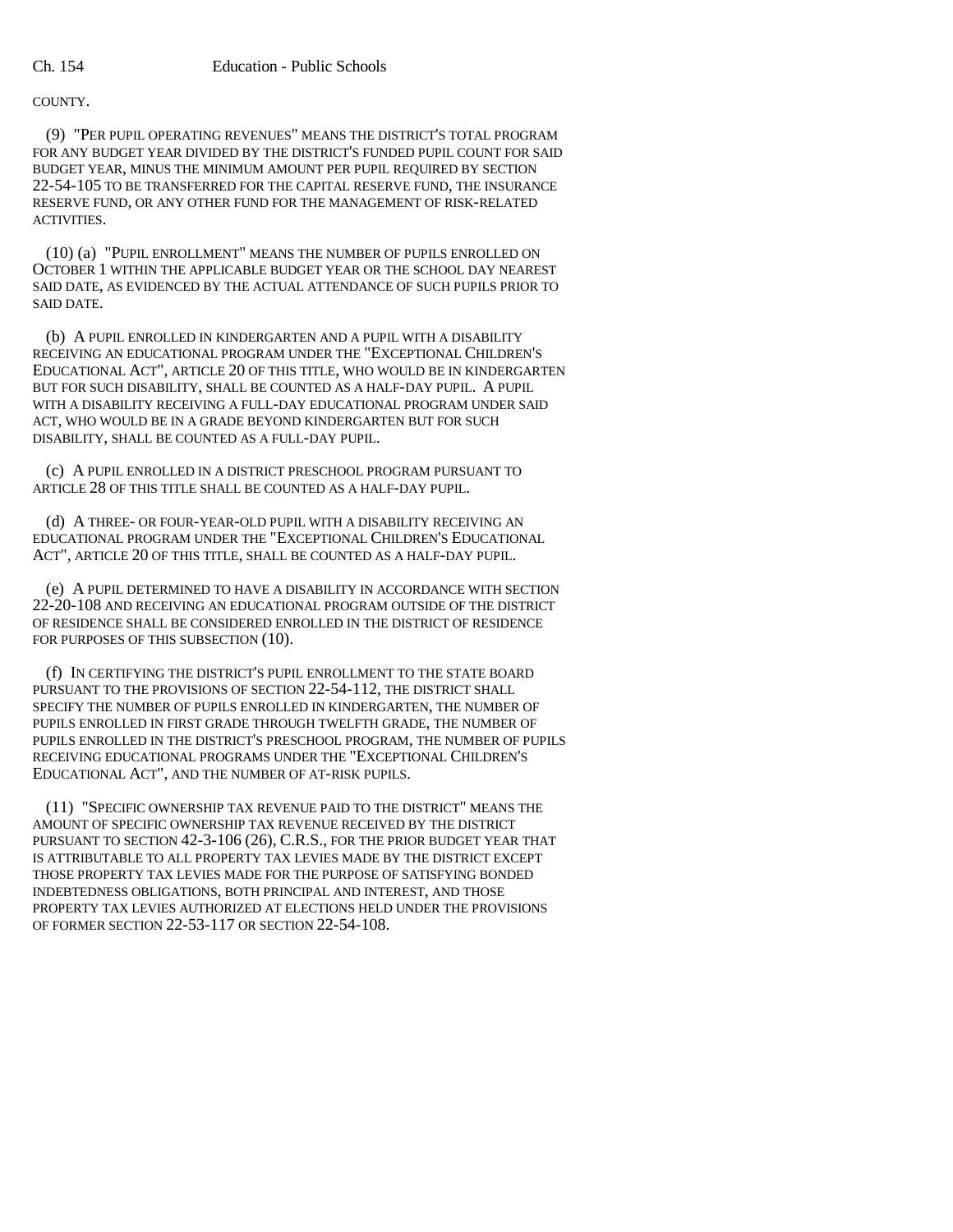(12) "STATE AVERAGE PER PUPIL OPERATING REVENUES" MEANS THE TOTAL PROGRAM OF ALL DISTRICTS FOR ANY BUDGET YEAR DETERMINED IN ACCORDANCE WITH SECTION 22-54-104 DIVIDED BY THE TOTAL FUNDED PUPIL COUNT OF ALL DISTRICTS FOR SAID BUDGET YEAR, MINUS THE MINIMUM AMOUNT PER PUPIL REQUIRED BY SECTION 22-54-105 TO BE BUDGETED FOR THE CAPITAL RESERVE FUND, THE INSURANCE RESERVE FUND, OR ANY OTHER FUND FOR THE MANAGEMENT OF RISK-RELATED ACTIVITIES.

(13) "STATE BOARD" MEANS THE STATE BOARD OF EDUCATION.

(14) "STATEWIDE AVERAGE PERCENTAGE OF AT-RISK PUPILS" MEANS THE TOTAL NUMBER OF AT-RISK PUPILS IN ALL DISTRICTS, AS DETERMINED IN ACCORDANCE WITH SUBSECTION (1) OF THIS SECTION, DIVIDED BY THE PUPIL ENROLLMENT OF ALL DISTRICTS, AS DETERMINED IN ACCORDANCE WITH SUBSECTION (10) OF THIS SECTION; EXCEPT THAT PUPIL ENROLLMENT SHALL NOT INCLUDE THE NUMBER OF PUPILS ENROLLED IN DISTRICT PRESCHOOL PROGRAMS PURSUANT TO ARTICLE 28 OF THIS TITLE AND THE NUMBER OF THREE- OR FOUR-YEAR-OLD PUPILS WITH DISABILITIES RECEIVING EDUCATIONAL PROGRAMS PURSUANT TO ARTICLE 20 OF THIS TITLE.

**22-54-104. District total program.** (1) FOR EVERY BUDGET YEAR, THE PROVISIONS OF THIS SECTION SHALL BE USED TO CALCULATE FOR EACH DISTRICT AN AMOUNT THAT REPRESENTS THE FINANCIAL BASE OF SUPPORT FOR PUBLIC EDUCATION IN THAT DISTRICT. SUCH AMOUNT SHALL BE KNOWN AS THE DISTRICT'S TOTAL PROGRAM. THE DISTRICT'S TOTAL PROGRAM SHALL BE AVAILABLE TO THE DISTRICT TO FUND THE COSTS OF PROVIDING PUBLIC EDUCATION, AND, EXCEPT AS OTHERWISE PROVIDED IN SECTION 22-54-105, THE AMOUNTS AND PURPOSES FOR WHICH SUCH MONEYS ARE BUDGETED AND EXPENDED SHALL BE IN THE DISCRETION OF THE DISTRICT.

(2) (a) EXCEPT AS OTHERWISE PROVIDED IN THIS SUBSECTION (2), SUBSECTION (6) OF THIS SECTION, OR SECTION 22-54-104.3, A DISTRICT'S TOTAL PROGRAM FOR ANY BUDGET YEAR SHALL BE THE GREATER OF THE FOLLOWING:

(I) (DISTRICT PER PUPIL FUNDING X DISTRICT FUNDED PUPIL COUNT) + DISTRICT AT-RISK FUNDING; OR

(II) \$3,975 X DISTRICT FUNDED PUPIL COUNT

(b) IF THE DISTRICT PERCENTAGE OF AT-RISK PUPILS IS GREATER THAN THE STATEWIDE AVERAGE PERCENTAGE OF AT-RISK PUPILS AND THE DISTRICT'S FUNDED PUPIL COUNT IS GREATER THAN FOUR HUNDRED FIFTY-NINE, THE DISTRICT'S TOTAL PROGRAM SHALL BE THE LESSER OF:

(I) THE DISTRICT'S TOTAL PROGRAM AS CALCULATED PURSUANT TO PARAGRAPH (a) OF THIS SUBSECTION (2); OR

(II) (A) THE DISTRICT'S TOTAL PROGRAM AS CALCULATED BY: ADDING THE AMOUNT DETERMINED BY MULTIPLYING THE DISTRICT'S PER PUPIL FUNDING BY FOUR HUNDRED FIFTY-NINE TO THE AMOUNT DETERMINED BY MULTIPLYING  $11\%$ OF THE DISTRICT'S PER PUPIL FUNDING BY THE DISTRICT'S AT-RISK PUPILS; THEN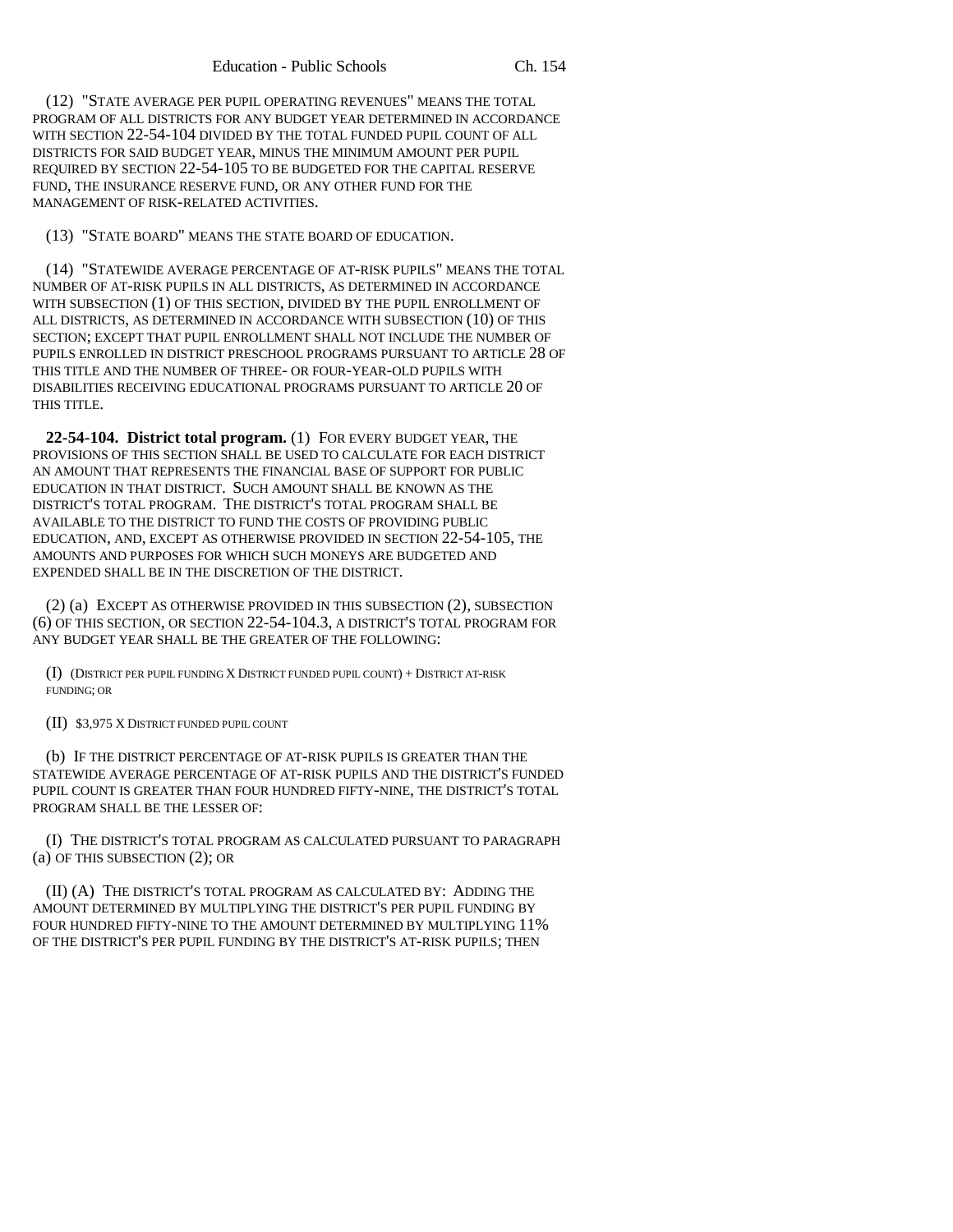# Ch. 154 Education - Public Schools

DIVIDING THE SUM OF THOSE TWO AMOUNTS BY FOUR HUNDRED FIFTY-NINE; AND THEN MULTIPLYING THE RESULTING AMOUNT BY THE DISTRICT'S FUNDED PUPIL COUNT.

(B) FOR PURPOSES OF SUB-SUBPARAGRAPH (A) OF THIS SUBPARAGRAPH (II) ONLY, A DISTRICT'S PER PUPIL FUNDING SHALL BE CALCULATED BY ESTABLISHING THE DISTRICT'S PER PUPIL FUNDING IN ACCORDANCE WITH SUBSECTION (3) OF THIS SECTION EXCEPT USING THE SIZE FACTOR FOR A DISTRICT WITH A FUNDED PUPIL COUNT OF FOUR HUNDRED FIFTY AND NOT THE DISTRICT'S ACTUAL SIZE FACTOR.

(3) A DISTRICT'S PER PUPIL FUNDING SHALL BE DETERMINED IN ACCORDANCE WITH THE FOLLOWING FORMULA:

((STATEWIDE BASE PER PUPIL FUNDING X DISTRICT PERSONNEL COSTS FACTOR X DISTRICT COST OF LIVING FACTOR) + (STATEWIDE BASE PER PUPIL FUNDING X DISTRICT NONPERSONNEL COSTS FACTOR)) X DISTRICT SIZE FACTOR

(4) A DISTRICT'S AT-RISK FUNDING SHALL BE DETERMINED IN ACCORDANCE WITH ONE OF THE FOLLOWING FORMULAS:

(a) IF THE DISTRICT PERCENTAGE OF AT-RISK PUPILS IS EQUAL TO OR LESS THAN THE STATEWIDE AVERAGE PERCENTAGE OF AT-RISK PUPILS OR THE DISTRICT'S FUNDED PUPIL COUNT IS EQUAL TO OR LESS THAN FOUR HUNDRED FIFTY-NINE, THE FORMULA SHALL BE:

(DISTRICT PER PUPIL FUNDING X 11%) X DISTRICT AT-RISK PUPILS

(b) IF THE DISTRICT PERCENTAGE OF AT-RISK PUPILS IS GREATER THAN THE STATEWIDE AVERAGE PERCENTAGE OF AT-RISK PUPILS AND THE DISTRICT'S FUNDED PUPIL COUNT IS GREATER THAN FOUR HUNDRED FIFTY-NINE, THE FORMULA SHALL BE:

((DISTRICT PER PUPIL FUNDING X 11%) X (STATEWIDE AVERAGE PERCENTAGE OF AT-RISK PUPILS X DISTRICT PUPIL ENROLLMENT)  $+$  ((DISTRICT PER PUPIL FUNDING X DISTRICT AT-RISK FACTOR) X (DISTRICT AT-RISK PUPILS - (STATEWIDE AVERAGE PERCENTAGE OF AT-RISK PUPILS X DISTRICT PUPIL ENROLLMENT))

(5) FOR PURPOSES OF THE FORMULAS USED IN THIS SECTION:

(a) THE STATEWIDE BASE PER PUPIL FUNDING FOR THE 1994-95 BUDGET YEAR SHALL BE \$3,390.

(b) (I) A DISTRICT'S SIZE FACTOR FOR THE 1994-95 BUDGET YEAR AND BUDGET YEARS THEREAFTER SHALL BE DETERMINED IN ACCORDANCE WITH THE FOLLOWING FORMULA:

| IF THE DISTRICT'S FUNDED | <b>THE DISTRICT'S</b>        |
|--------------------------|------------------------------|
| <b>PUPIL COUNT IS:</b>   | <b>SIZE FACTOR SHALL BE:</b> |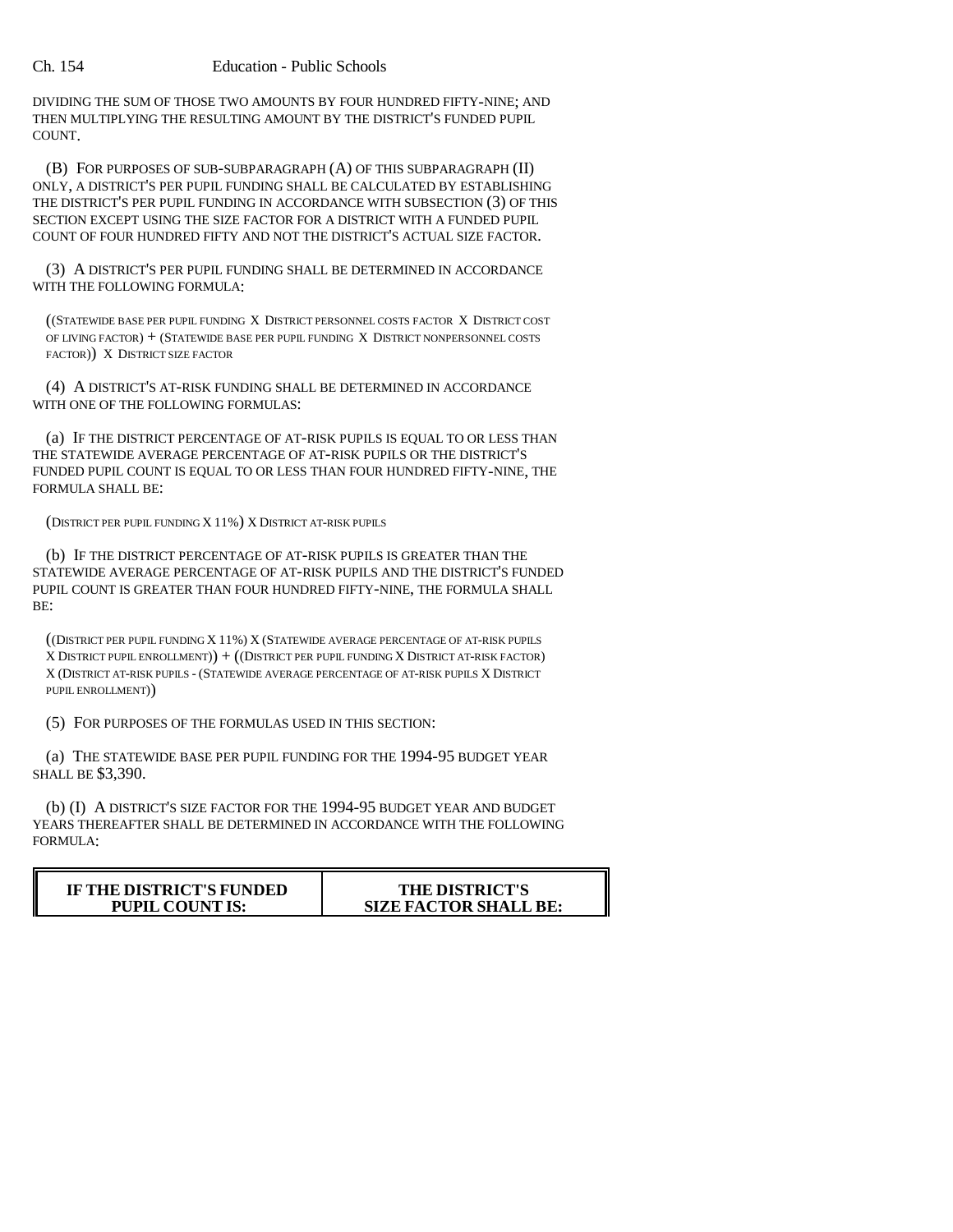| <b>LESS THAN 276</b>                          | $1.5502 + (0.00376159 X THE$<br><b>DIFFERENCE BETWEEN THE</b><br>FUNDED PUPIL COUNT AND 276)        |
|-----------------------------------------------|-----------------------------------------------------------------------------------------------------|
| 276 OR MORE BUT LESS<br><b>THAN 459</b>       | $1.2430 + (0.00167869 X THE$<br><b>DIFFERENCE BETWEEN THE</b><br>FUNDED PUPIL COUNT AND 459)        |
| 459 OR MORE BUT LESS<br><b>THAN 1,027</b>     | $1.1260 + (0.00020599 X THE$<br>DIFFERENCE BETWEEN THE<br>FUNDED PUPIL COUNT AND 1,027)             |
| 1,027 OR MORE BUT LESS<br><b>THAN 2,293</b>   | $1.0578 + (0.00005387 X THE$<br><b>DIFFERENCE BETWEEN THE</b><br>FUNDED PUPIL COUNT AND 2,293)      |
| 2,293 OR MORE BUT LESS<br><b>THAN 5,814</b>   | $1.0000 + (0.00001642 X THE)$<br>DIFFERENCE BETWEEN THE<br>FUNDED PUPIL COUNT AND 5,814)            |
| 5,814 OR MORE BUT LESS<br><b>THAN 21,940</b>  | 1.0000                                                                                              |
| 21,940 OR MORE BUT LESS<br><b>THAN 32,193</b> | $1.0000 + (0.00000334 X THE)$<br><b>DIFFERENCE BETWEEN THE</b><br>FUNDED PUPIL COUNT AND<br>21,940) |
| 32,193 OR MORE                                | 1.0342                                                                                              |

(II) IF ANY DISTRICT WITH A FUNDED PUPIL COUNT OF LESS THAN 12,000 REORGANIZES INTO TWO OR MORE DISTRICTS, EACH OF THE DISTRICTS SHALL BE ALLOWED, FOR EACH BUDGET YEAR, THE SIZE FACTOR THE ORIGINAL DISTRICT HAD PRIOR TO THE REORGANIZATION AND SHALL NOT, FOR ANY BUDGET YEAR, BE ALLOWED THE SIZE FACTOR THAT WOULD OTHERWISE BE PROVIDED BY THIS PARAGRAPH (b).

(III) IF ANY DISTRICT WITH A FUNDED PUPIL COUNT OF MORE THAN 18,000 REORGANIZES INTO TWO OR MORE DISTRICTS, EACH OF THE DISTRICTS SHALL BE ALLOWED, FOR THE FOLLOWING TWO BUDGET YEARS, THE SIZE FACTOR THE ORIGINAL DISTRICT HAD PRIOR TO THE REORGANIZATION BUT SHALL, FOR BUDGET YEARS THEREAFTER, BE ALLOWED THE SIZE FACTOR THAT WOULD OTHERWISE BE PROVIDED BY THIS PARAGRAPH (b).

(c) (I) THE COST OF LIVING FACTOR ALLOWED FOR EACH DISTRICT PURSUANT TO THIS PARAGRAPH (c) REFLECTS THE DIFFERENCES IN THE COSTS OF HOUSING, GOODS, AND SERVICES AMONG REGIONS IN WHICH DISTRICTS ARE LOCATED. SUCH FACTOR DOES NOT REFLECT ANY ANNUAL INCREASE IN THE COSTS OF HOUSING, GOODS, AND SERVICES CAUSED BY INFLATION.

(II) A DISTRICT'S COST OF LIVING FACTOR SHALL BE DETERMINED BY DIVIDING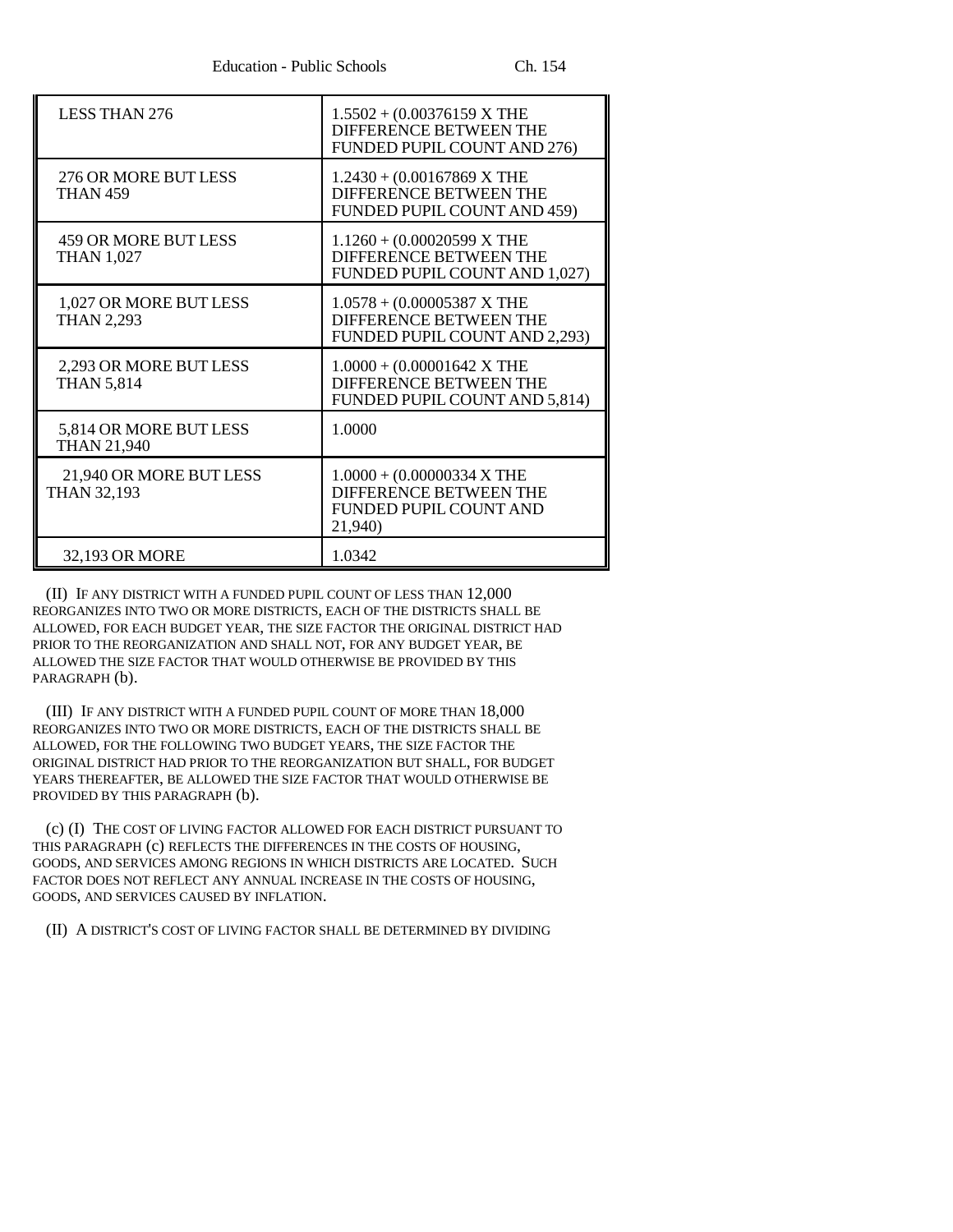THE DISTRICT'S COST OF LIVING AMOUNT BY THE LOWEST COST OF LIVING AMOUNT OF ALL DISTRICTS IN THE STATE AND ROUNDING SAID AMOUNT TO THE NEAREST ONE-HUNDREDTH OF ONE PERCENT.

(III) BASED UPON THE COST OF LIVING ANALYSIS CONDUCTED PURSUANT TO THE SB 93-87 SETTING CATEGORY STUDY, THE STAFF OF THE LEGISLATIVE COUNCIL SHALL CERTIFY THE COST OF LIVING FACTOR FOR EACH DISTRICT TO THE DEPARTMENT NO LATER THAN TEN DAYS FOLLOWING THE EFFECTIVE DATE OF THIS ACT. SUCH COST OF LIVING FACTORS SHALL BE EFFECTIVE FOR THE 1994-95 BUDGET YEAR AND THE BUDGET YEAR THEREAFTER. THE COST OF LIVING FACTOR FOR EACH DISTRICT SHALL BE CERTIFIED TO THE DEPARTMENT BY THE STAFF OF THE LEGISLATIVE COUNCIL FOR EACH TWO-YEAR PERIOD THEREAFTER BASED UPON A NEW COST OF LIVING ANALYSIS. THE CERTIFICATION SHALL BE MADE NO LATER THAN JANUARY 15 OF THE APPLICABLE YEAR AND SHALL BE EFFECTIVE FOR THE BUDGET YEAR BEGINNING ON JULY 1 OF SUCH YEAR AND THE BUDGET YEAR THEREAFTER.

(d) A DISTRICT'S PERSONNEL COSTS FACTOR FOR THE 1994-95 BUDGET YEAR AND BUDGET YEARS THEREAFTER SHALL BE DETERMINED IN ACCORDANCE WITH THE FOLLOWING FORMULA:

| <b>IF THE DISTRICT'S</b><br><b>FUNDED PUPIL COUNT IS:</b> | THE DISTRICT'S PERSONNEL<br><b>COSTS FACTOR SHALL BE:</b>                                        |
|-----------------------------------------------------------|--------------------------------------------------------------------------------------------------|
| LESS THAN $453.5$                                         | $0.8250 - (0.0000639 \text{ x}$ THE DIFFERENCE<br>BETWEEN THE FUNDED PUPIL COUNT AND<br>453.5)   |
| 453.5 OR MORE BUT LESS<br>THAN 1,567.5                    | $0.8595 - (0.0000310 \text{ x}$ THE DIFFERENCE<br>BETWEEN THE FUNDED PUPIL COUNT AND<br>1,567.5) |
| 1,567.5 OR MORE BUT LESS<br><b>THAN 6,682</b>             | $0.8850 - (0.0000050 \text{ x}$ THE DIFFERENCE<br>BETWEEN THE FUNDED PUPIL COUNT AND<br>6,682)   |
| 6.682 OR MORE BUT LESS<br><b>THAN 30,000</b>              | 0.9050 - (0.0000009 x THE DIFFERENCE<br>BETWEEN THE FUNDED PUPIL COUNT AND<br>30,000)            |
| 30,000 OR MORE                                            | 0.9050                                                                                           |

(e) A DISTRICT'S NONPERSONNEL COSTS FACTOR FOR THE 1994-95 BUDGET YEAR AND BUDGET YEARS THEREAFTER SHALL BE THE DIFFERENCE BETWEEN 1.00 AND THE DISTRICT'S PERSONNEL COSTS FACTOR.

(f) IF THE DISTRICT PERCENTAGE OF AT-RISK PUPILS IS GREATER THAN THE STATEWIDE AVERAGE PERCENTAGE OF AT-RISK PUPILS AND THE DISTRICT'S FUNDED PUPIL COUNT IS GREATER THAN FOUR HUNDRED FIFTY-NINE, THE DISTRICT'S AT-RISK FACTOR FOR THE 1994-95 BUDGET YEAR AND BUDGET YEARS THEREAFTER SHALL BE 11% PLUS A 0.30 PERCENTAGE POINT FOR EACH PERCENTAGE POINT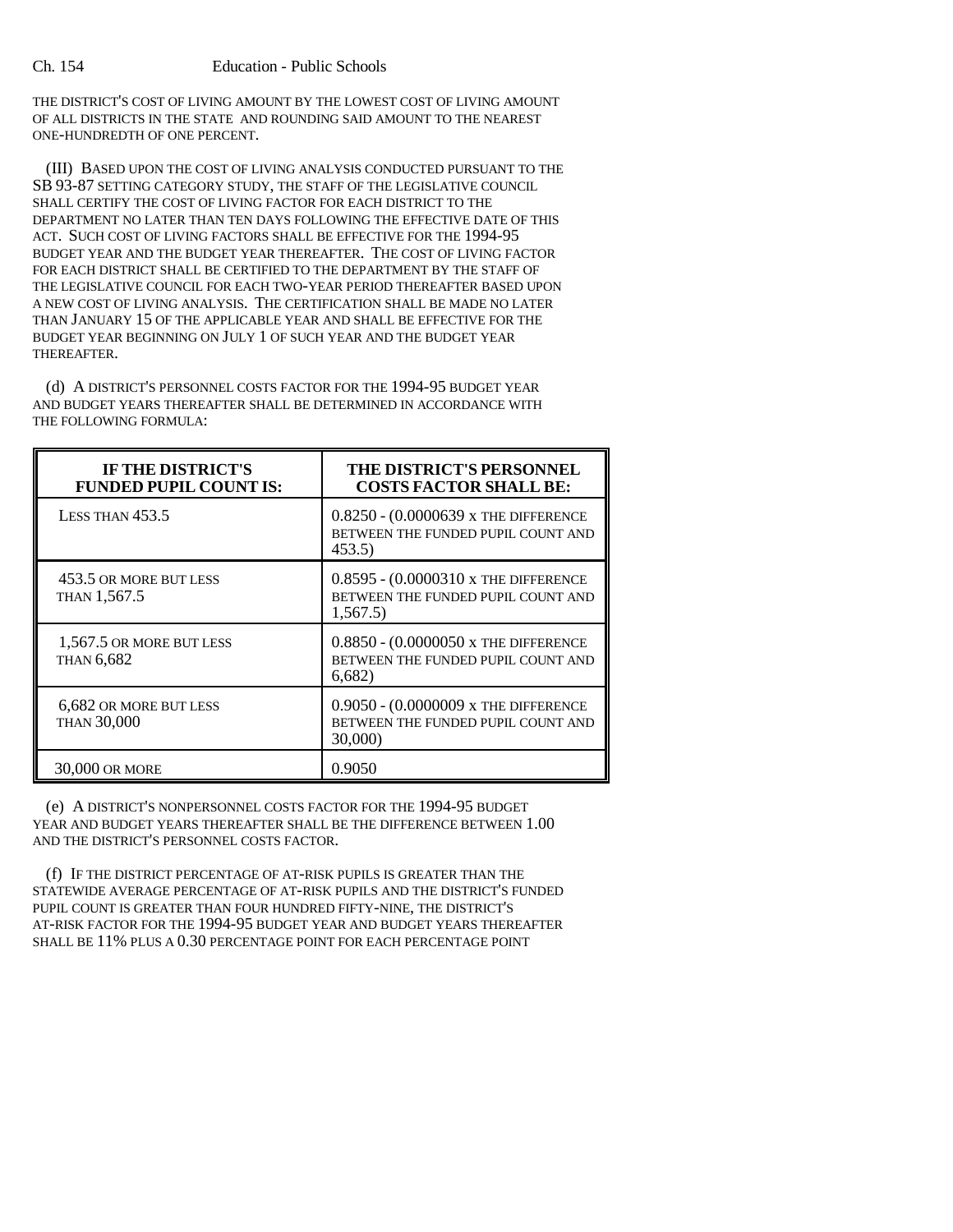THAT THE DISTRICT PERCENTAGE OF AT-RISK PUPILS EXCEEDS THE STATEWIDE AVERAGE PERCENTAGE OF AT-RISK PUPILS; EXCEPT THAT NO DISTRICT'S AT-RISK FACTOR SHALL EXCEED 30%.

(6) (a) NOTWITHSTANDING THE PROVISIONS OF SUBSECTION (2) OF THIS SECTION, FOR THE 1994-95 BUDGET YEAR ONLY, IF A DISTRICT'S 1994-95 TOTAL PER PUPIL FUNDING IS MORE THAN TWENTY-FIVE PERCENT GREATER THAN THE DISTRICT'S 1993-94 TOTAL PER PUPIL FUNDING, THE TOTAL PROGRAM FOR SUCH DISTRICT SHALL BE CALCULATED IN ACCORDANCE WITH THE FOLLOWING FORMULA:

DISTRICT 1994-95 FUNDED PUPIL COUNT X DISTRICT 1993-94 TOTAL PER PUPIL FUNDING X 1.25

(b) NOTWITHSTANDING THE PROVISIONS OF SUBSECTION (2) OF THIS SECTION, FOR THE 1995-96 BUDGET YEAR AND BUDGET YEARS THEREAFTER, IF A DISTRICT'S TOTAL FORMULA PER PUPIL FUNDING FOR THE APPLICABLE BUDGET YEAR IS MORE THAN TWENTY-FIVE PERCENT GREATER THAN THE DISTRICT'S PRIOR YEAR TOTAL PER PUPIL FUNDING, THE TOTAL PROGRAM FOR SUCH DISTRICT SHALL BE CALCULATED IN ACCORDANCE WITH THE FOLLOWING FORMULA:

DISTRICT FUNDED PUPIL COUNT X DISTRICT PRIOR YEAR TOTAL PER PUPIL FUNDING X 1.25

(c) THE DEFINITIONS CONTAINED IN SECTION 22-54-104.3 SHALL BE APPLICABLE TO THIS SUBSECTION (6).

**22-54-104.3. Total program for 1994-95 and 1995-96 budget years special provisions.** (1) NOTWITHSTANDING THE PROVISIONS OF SECTION  $22$ -54-104 (2), the 1994-95 total program of a district that increased its 1993-94 EQUALIZATION PROGRAM FUNDING PURSUANT TO THE PROVISIONS OF FORMER SECTION 22-53-107.4 SHALL BE THE LESSER OF:

(a) THE DISTRICT'S 1994-95 FORMULA TOTAL PROGRAM; OR

(b) THE DISTRICT'S 1994-95 ALLOWABLE TOTAL PROGRAM PLUS THE 1993-94 INCREASE IN EQUALIZATION PROGRAM FUNDING.

(2) FOR PURPOSES OF SUBSECTION (1) OF THIS SECTION AND THIS SUBSECTION (2):

(a) "1993-94 ACTUAL TOTAL FUNDING" MEANS THE DISTRICT'S 1993-94 TOTAL FUNDING, AS DEFINED IN SUBSECTION (5) OF THIS SECTION, PLUS THE 1993-94 INCREASE IN EQUALIZATION PROGRAM FUNDING.

(b) "1993-94 INCREASE IN EQUALIZATION PROGRAM FUNDING" MEANS THE AMOUNT OF ADDITIONAL FUNDING ALLOWED BY FORMER SECTION 22-53-107.4 AND APPROPRIATED OR OTHERWISE CREDITED TO THE SPECIAL DISTRICT RESERVE PURSUANT TO FORMER SECTION 22-53-107.4 (4) (c).

(c) "1994-95 FORMULA TOTAL PROGRAM" MEANS THE DISTRICT'S TOTAL PROGRAM FOR THE 1994-95 BUDGET YEAR AS CALCULATED PURSUANT TO SECTION 22-54-104 (2) OR (6).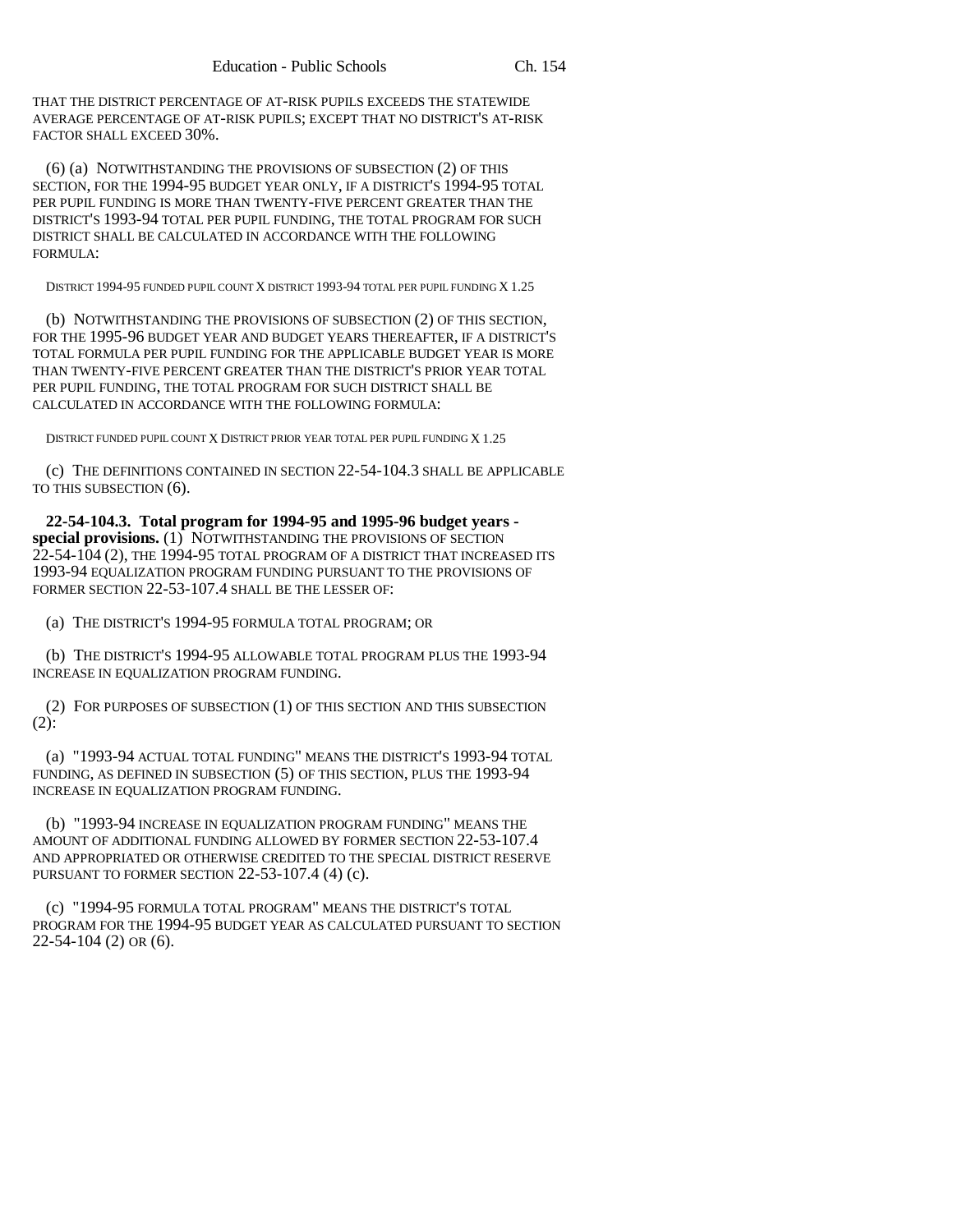(d) "1994-95 ALLOWABLE TOTAL PROGRAM" MEANS THE AMOUNT DETERMINED BY MULTIPLYING THE DISTRICT'S 1993-94 ACTUAL TOTAL FUNDING BY 100% PLUS THE DISTRICT'S MAXIMUM ANNUAL PERCENTAGE CHANGE IN 1994-95 FISCAL YEAR SPENDING.

(e) "MAXIMUM ANNUAL PERCENTAGE CHANGE IN 1994-95 FISCAL YEAR SPENDING" MEANS THE PERCENTAGE CHANGE ALLOWED BY SECTION 20 OF ARTICLE X OF THE STATE CONSTITUTION BASED UPON THE DEFINITION OF INFLATION FOUND IN SAID SECTION 20 AND BASED UPON THE DEFINITION OF LOCAL GROWTH AS THE PERCENTAGE CHANGE BETWEEN THE DISTRICT'S OCTOBER 1993 FUNDED PUPIL COUNT AND THE DISTRICT'S OCTOBER 1994 FUNDED PUPIL COUNT.

(3) NOTWITHSTANDING THE PROVISIONS OF SECTION 22-54-104 (2), FOR THE 1994-95 BUDGET YEAR, IF A DISTRICT'S 1994-95 TOTAL FORMULA PER PUPIL FUNDING IS LESS THAN THE DISTRICT'S 1993-94 TOTAL PER PUPIL FUNDING, THE TOTAL PROGRAM FOR SUCH DISTRICT SHALL BE CALCULATED IN ACCORDANCE WITH THE FOLLOWING FORMULA:

(a) IF THE DISTRICT'S 1994-95 FUNDED PUPIL COUNT IS EQUAL TO OR LESS THAN THE DISTRICT'S 1993-94 FUNDED PUPIL COUNT, THE FORMULA SHALL BE:

DISTRICT 1993-94 FUNDED PUPIL COUNT X DISTRICT 1993-94 TOTAL PER PUPIL FUNDING

(b) IF THE DISTRICT'S 1994-95 FUNDED PUPIL COUNT IS GREATER THAN THE DISTRICT'S 1993-94 FUNDED PUPIL COUNT, THE FORMULA SHALL BE:

DISTRICT 1993-94 TOTAL FUNDING + ((DISTRICT 1994-95 FUNDED PUPIL COUNT - DISTRICT 1993-94 FUNDED PUPIL COUNT) X DISTRICT 1994-95 TOTAL FORMULA PER PUPIL FUNDING)

(4) NOTWITHSTANDING THE PROVISIONS OF SECTION 22-54-104 (2), FOR THE 1995-96 BUDGET YEAR, IF A DISTRICT'S 1994-95 TOTAL PROGRAM WAS CALCULATED PURSUANT TO SUBSECTION (3) OF THIS SECTION, THE TOTAL PROGRAM FOR SUCH DISTRICT SHALL BE CALCULATED IN ACCORDANCE WITH THE FOLLOWING FORMULA:

(a) IF THE DISTRICT'S 1995-96 FUNDED PUPIL COUNT IS EQUAL TO OR LESS THAN THE DISTRICT'S 1994-95 FUNDED PUPIL COUNT, THE FORMULA SHALL BE:

DISTRICT FUNDED PUPIL COUNT X DISTRICT PRIOR YEAR TOTAL PER PUPIL FUNDING

(b) IF THE DISTRICT'S 1995-96 FUNDED PUPIL COUNT IS GREATER THAN THE DISTRICT'S 1994-95 FUNDED PUPIL COUNT, THE FORMULA SHALL BE:

DISTRICT PRIOR YEAR TOTAL PROGRAM + ((DISTRICT FUNDED PUPIL COUNT - DISTRICT PRIOR YEAR FUNDED PUPIL COUNT) X DISTRICT TOTAL FORMULA PER PUPIL FUNDING)

(c) IF A DISTRICT'S TOTAL PROGRAM, AS CALCULATED PURSUANT TO THIS SUBSECTION (4), IS LESS THAN ITS TOTAL PROGRAM AS CALCULATED PURSUANT TO SECTION 22-54-104 (2), SUCH DISTRICT SHALL NO LONGER BE SUBJECT TO THE PROVISIONS OF THIS SUBSECTION (4) BUT SHALL BE SUBJECT TO THE PROVISIONS OF SECTION 22-54-104 (2).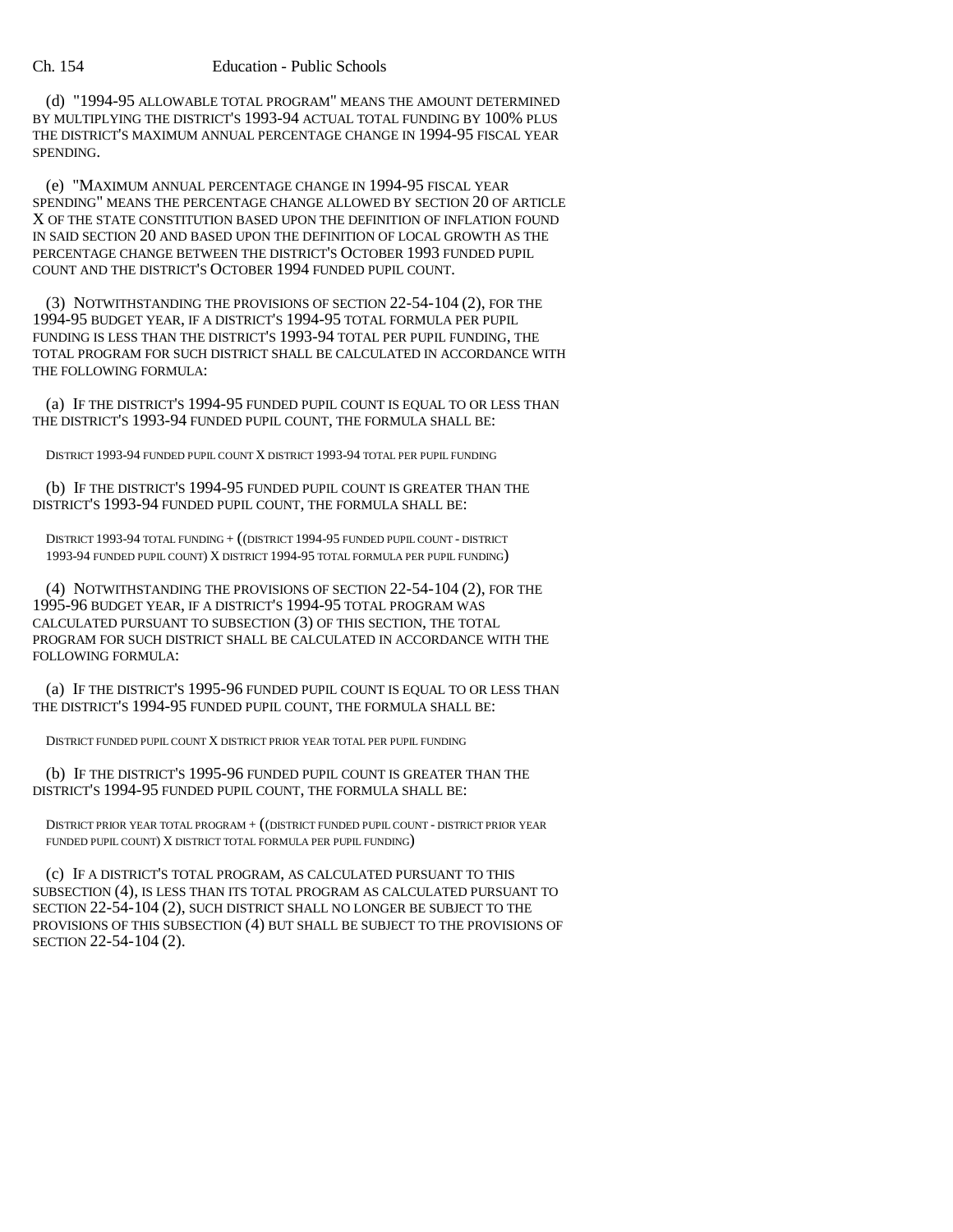(5) FOR PURPOSES OF SUBSECTIONS (3) AND (4) OF THIS SECTION AND SECTION 22-54-104 (6):

(a) A DISTRICT'S "1993-94 TOTAL PER PUPIL FUNDING" MEANS THE AMOUNT WHICH RESULTS FROM DIVIDING THE DISTRICT'S 1993-94 TOTAL FUNDING BY THE DISTRICT'S 1993-94 FUNDED PUPIL COUNT.

(b) A DISTRICT'S "1993-94 TOTAL FUNDING" SHALL INCLUDE THE DISTRICT'S EQUALIZATION PROGRAM FUNDING AND INCREASING ENROLLMENT FUNDING RECEIVED FOR THE 1993-94 BUDGET YEAR PURSUANT TO FORMER SECTIONS 22-53-107 AND 22-53-116, PLUS ANY ADDITIONAL FUNDING RECEIVED FOR THE 1993-94 BUDGET YEAR PURSUANT TO THE PROVISIONS OF FORMER SECTION 22-53-107.3 OR SECTION 22-44-105 (1) (e), PLUS THE AMOUNT OF SPECIFIC OWNERSHIP TAX REVENUE PAID TO THE DISTRICT FOR THE 1993-94 BUDGET YEAR.

(c) A DISTRICT'S "1993-94 FUNDED PUPIL COUNT" MEANS THE PUPIL ENROLLMENT, PRESCHOOL ENROLLMENT, AND THREE- AND FOUR-YEAR-OLD HANDICAPPED ENROLLMENT TAKEN IN OCTOBER OF 1993 OR THE AVERAGE OF THE PUPIL ENROLLMENTS, PRESCHOOL ENROLLMENTS, AND THREE- AND FOUR-YEAR-OLD HANDICAPPED ENROLLMENTS TAKEN IN OCTOBER OF 1992 AND OCTOBER OF 1993.

(d) A DISTRICT'S "1994-95 TOTAL FORMULA PER PUPIL FUNDING" MEANS THE AMOUNT WHICH RESULTS FROM DIVIDING THE DISTRICT'S TOTAL PROGRAM FOR THE 1994-95 BUDGET YEAR, AS CALCULATED PURSUANT TO SECTION 22-54-104 (2), BY THE DISTRICT'S 1994-95 FUNDED PUPIL COUNT.

(e) A DISTRICT'S "PRIOR YEAR TOTAL PER PUPIL FUNDING" MEANS THE AMOUNT WHICH RESULTS FROM DIVIDING THE DISTRICT'S PRIOR YEAR TOTAL PROGRAM BY THE DISTRICT'S PRIOR YEAR FUNDED PUPIL COUNT.

(f) A DISTRICT'S "TOTAL FORMULA PER PUPIL FUNDING" MEANS THE TOTAL PROGRAM FOR A DISTRICT FOR THE APPLICABLE BUDGET YEAR, AS CALCULATED PURSUANT TO SECTION 22-54-104 (2), DIVIDED BY THE DISTRICT'S FUNDED PUPIL COUNT FOR THE APPLICABLE BUDGET YEAR.

(g) A DISTRICT'S "PRIOR YEAR TOTAL PROGRAM" MEANS THE DISTRICT'S TOTAL PROGRAM FOR THE IMMEDIATELY PRECEDING BUDGET YEAR, AS CALCULATED PURSUANT TO SUBSECTION (3) OF THIS SECTION.

**22-54-104.5. School finance study.** (1) THE LEGISLATIVE COUNCIL SHALL CONDUCT A STUDY WHICH SHALL:

(a) EXAMINE ALL HOLD HARMLESS DISTRICTS IN AN EFFORT TO IDENTIFY THOSE FACTORS THAT SIGNIFICANTLY INCREASE THE COST OF EDUCATIONAL SERVICES, INCLUDING THE SERVICE OF AT-RISK STUDENTS AND THE COST IMPACT OF SALARY SCHEDULES;

(b) EXAMINE THE CIRCUMSTANCES THAT CONTRIBUTE TO A STUDENT BECOMING AT RISK, INCLUDING THE AVAILABILITY OF DATA ON SUCH CIRCUMSTANCES AND THE DEFINITION OF AT-RISK PUPILS IN SECTION 22-54-103 (1);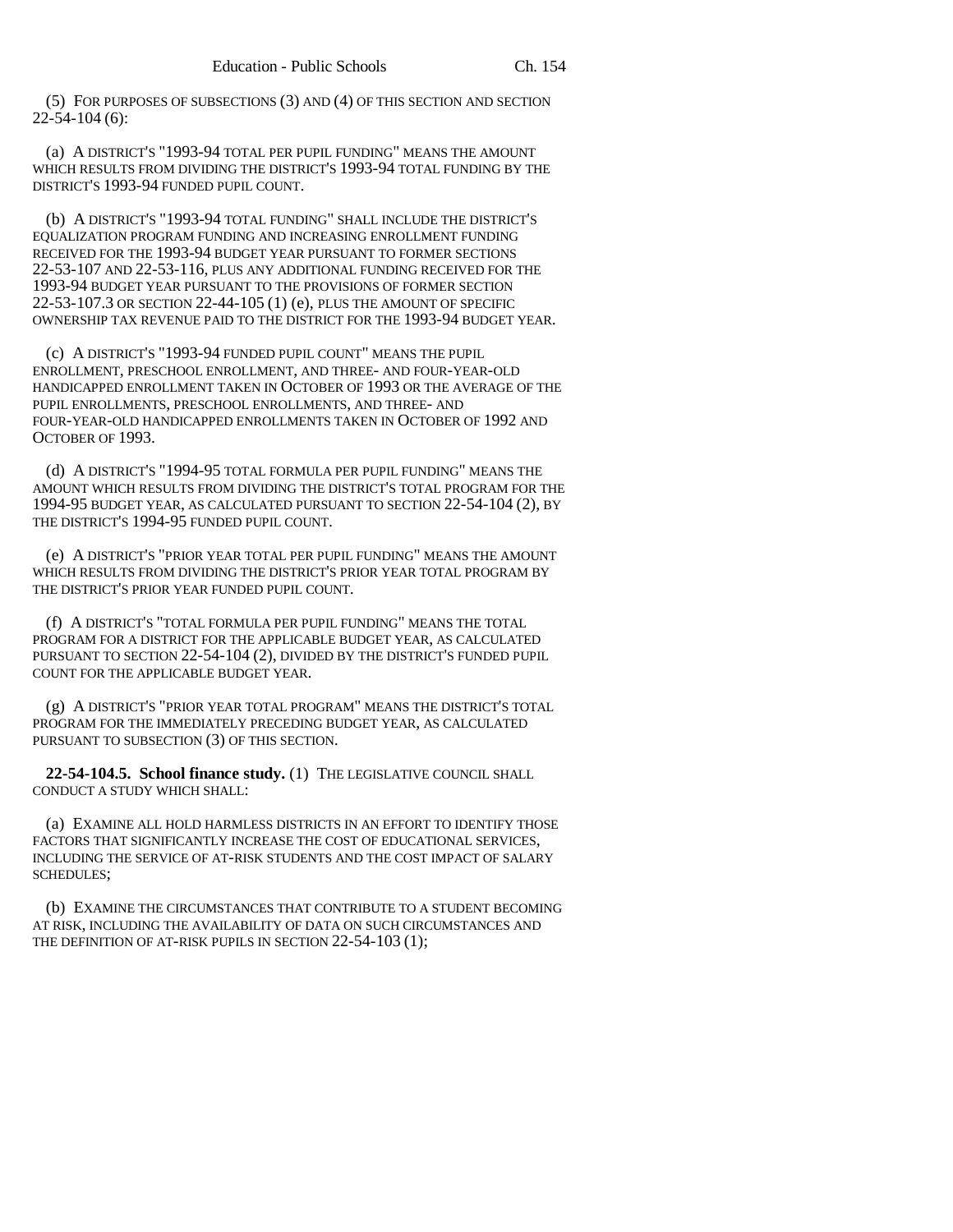(c) EXAMINE AND QUANTIFY THE IMPACT ON EACH SCHOOL DISTRICT OF PRORATING FINANCIAL SUPPORT FOR SPECIAL EDUCATION PROGRAMS, STUDENT TRANSPORTATION PROGRAMS, AND PROGRAMS PROVIDED UNDER ARTICLE 24 OF THIS TITLE; IN ADDITION, EXAMINE AND QUANTIFY THE UNREIMBURSED COST IMPACT OF PROVIDING EDUCATIONAL SERVICES TO STUDENTS WHOSE PRIMARY LANGUAGE IS NOT ADDRESSED UNDER ARTICLE 24 OF THIS TITLE;

(d) EXAMINE AND QUANTIFY THE COST IMPACT ON SCHOOL DISTRICTS THAT CONTAIN WITHIN THEIR BOUNDARIES SEPARATE AND DISTINCT SMALL ATTENDANCE CENTERS;

(e) EXAMINE THE ISSUE OF ECONOMIES OF SCALE AND THE SIZE FACTOR ESTABLISHED PURSUANT TO SECTION 22-54-104 (5) (b);

(f) EXAMINE THE ABILITY OF RURAL AND URBAN PUBLIC SCHOOLS TO MEET THEIR CAPITAL DEMANDS WITHIN THE CONSTRAINTS OF CURRENT LAWS AND REGULATIONS;

(g) EXAMINE THE FEASIBILITY OF CONSOLIDATING DISTRICTS;

(h) EXAMINE THOSE DISTRICTS THAT ARE LEVYING IN EXCESS OF 40.08 MILLS TO PAY FOR THE DISTRICT'S SHARE OF THE DISTRICT'S TOTAL PROGRAM TO DETERMINE WHETHER THE DISTRICT LEVY IS APPROPRIATE.

(2) THE STAFF OF THE LEGISLATIVE COUNCIL SHALL REPORT TO THE EXECUTIVE COMMITTEE OF LEGISLATIVE COUNCIL AS APPROPRIATE REGARDING THE PROGRESS OF THE STUDY.

(3) A FINAL REPORT OF THE FINDINGS SHALL BE PRESENTED TO THE EDUCATION AND FINANCE COMMITTEES OF BOTH HOUSES OF THE GENERAL ASSEMBLY NO LATER THAN JANUARY 15, 1995.

**22-54-105. Instructional supplies and materials - capital reserve and insurance reserve.** (1) (a) EVERY DISTRICT SHALL BUDGET THE AMOUNT DETERMINED PURSUANT TO PARAGRAPH (b) OF THIS SUBSECTION (1) TO BE ALLOCATED, IN THE DISCRETION OF THE BOARD OF EDUCATION, TO THE INSTRUCTIONAL SUPPLIES AND MATERIALS ACCOUNT, THE INSTRUCTIONAL CAPITAL OUTLAY ACCOUNT, OR THE OTHER INSTRUCTIONAL PURPOSES ACCOUNT IN THE GENERAL FUND CREATED BY SECTION 22-45-103 (1) (a) (II), OR AMONG SUCH ACCOUNTS. MONEYS MAY BE TRANSFERRED AMONG THE THREE ACCOUNTS. THE MONEYS IN SUCH ACCOUNTS SHALL BE USED FOR THE PURPOSES SET FORTH IN SECTION 22-45-103 (1) (a) (II) AND MAY NOT BE EXPENDED BY THE DISTRICT FOR ANY OTHER PURPOSE. ANY MONEYS IN SUCH ACCOUNTS WHICH ARE NOT PROJECTED TO BE EXPENDED DURING A BUDGET YEAR SHALL BE BUDGETED FOR THE PURPOSES SET FORTH IN SECTION 22-45-103 (1) (a) (II) IN THE NEXT BUDGET YEAR. NOTHING IN THIS SUBSECTION (1) SHALL BE CONSTRUED TO REQUIRE THAT INTEREST ON MONEYS IN SUCH ACCOUNTS BE SPECIFICALLY ALLOCATED TO SUCH ACCOUNTS.

(b) THE AMOUNT TO BE BUDGETED IN ANY BUDGET YEAR SHALL BE THE AMOUNT DETERMINED BY MULTIPLYING ONE HUNDRED ELEVEN DOLLARS BY THE DISTRICT'S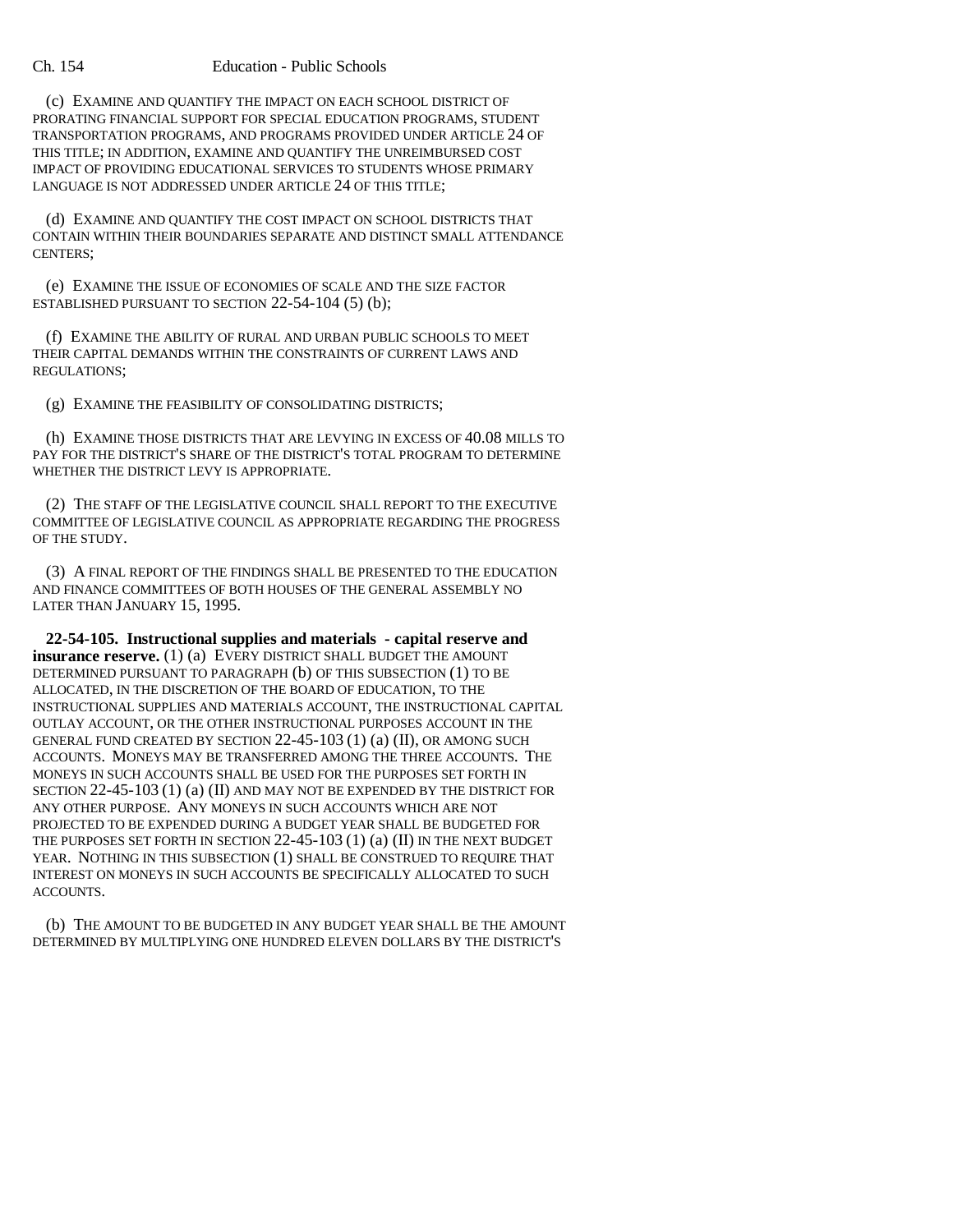### FUNDED PUPIL COUNT.

(c) FOR PURPOSES OF THIS SUBSECTION (1), INSTRUCTIONAL SUPPLIES AND MATERIALS INCLUDE, BUT ARE NOT LIMITED TO, SUPPLIES, TEXTBOOKS, LIBRARY BOOKS, PERIODICALS, AND OTHER SUPPLIES AND MATERIALS. INSTRUCTIONAL CAPITAL OUTLAY INCLUDES THOSE EXPENDITURES WHICH RESULT IN THE ACQUISITION OF FIXED ASSETS FOR INSTRUCTIONAL PURPOSES, OR ADDITIONS THERETO, WHICH THE BOARD OF EDUCATION ANTICIPATES WILL HAVE BENEFITS FOR MORE THAN ONE YEAR. OTHER INSTRUCTIONAL PURPOSES INCLUDE EXPENSES INCURRED IN PROVIDING TRANSPORTATION FOR PUPILS TO AND FROM SCHOOL-SPONSORED INSTRUCTIONAL ACTIVITIES WHICH OCCUR OUTSIDE THE CLASSROOM; COSTS INCURRED FOR REPAIR OR MAINTENANCE SERVICES FOR EQUIPMENT WHICH IS DIRECTLY USED FOR INSTRUCTIONAL PURPOSES; AND COSTS INCURRED IN PROVIDING STAFF DEVELOPMENT DIRECTLY RELATED TO INSTRUCTION. MONEYS EXPENDED FOR STAFF DEVELOPMENT COSTS SHALL NOT EXCEED ONE-THIRD OF THE AMOUNT BUDGETED PURSUANT TO THIS SUBSECTION (1). COSTS INCURRED IN PROVIDING STAFF DEVELOPMENT SHALL INCLUDE MONEYS EXPENDED PURSUANT TO CONTRACTUAL ARRANGEMENTS WITH EDUCATORS AND OTHER STAFF DEVELOPMENT PROVIDERS BUT SHALL NOT INCLUDE MONEYS FOR OUT-OF-STATE TRAVEL OR MONEYS FOR IN-DISTRICT TEACHER SALARY INCREASES. INSTRUCTIONAL SUPPLIES AND MATERIALS, INSTRUCTIONAL CAPITAL OUTLAY, AND OTHER INSTRUCTIONAL PURPOSES ARE LIMITED TO THOSE FUNCTIONS ACCOUNTS AND OBJECTS ACCOUNTS AS PRESCRIBED BY THE STATE BOARD OF EDUCATION.

(d) NOTHING SHALL BE DEEMED TO LIMIT EXPENDITURES FOR INSTRUCTIONAL SUPPLIES AND MATERIALS, INSTRUCTIONAL CAPITAL OUTLAY, AND OTHER INSTRUCTIONAL PURPOSES TO THE AMOUNT REQUIRED TO BE BUDGETED IN ACCORDANCE WITH THIS SUBSECTION (1).

(2) (a) EVERY DISTRICT SHALL BUDGET THE AMOUNT DETERMINED PURSUANT TO PARAGRAPH (b) OF THIS SUBSECTION (2) TO BE ALLOCATED, IN THE DISCRETION OF THE BOARD OF EDUCATION, TO THE CAPITAL RESERVE FUND CREATED BY SECTION 22-45-103 (1) (c), THE INSURANCE RESERVE FUND CREATED BY SECTION 22-45-103 (1) (e), OR TO ANY OTHER FUND ESTABLISHED SOLELY FOR THE MANAGEMENT OF RISK-RELATED ACTIVITIES AS IDENTIFIED IN SECTION 24-10-115, C.R.S., AND ARTICLE 13 OF TITLE 29, C.R.S., OR AMONG SUCH FUNDS. MONEYS IN THE CAPITAL RESERVE FUND AND INSURANCE RESERVE FUND SHALL BE USED FOR THE PURPOSES SET FORTH IN SECTION  $22-45-103$  (1) (c) AND (1) (e) AND MAY NOT BE EXPENDED BY THE DISTRICT FOR ANY OTHER PURPOSE. THE BOARD OF EDUCATION MAY TRANSFER MONEYS AMONG THE THREE FUNDS WHEN SUCH TRANSFER IS DEEMED NECESSARY BY THE BOARD.

(b) THE AMOUNT TO BE BUDGETED IN ANY BUDGET YEAR SHALL BE THE AMOUNT DETERMINED BY MULTIPLYING TWO HUNDRED TWO DOLLARS BY THE DISTRICT'S FUNDED PUPIL COUNT. SUCH AMOUNT SHALL BE THE MINIMUM REQUIRED TO BE BUDGETED, AND THE DISTRICT MAY ELECT TO BUDGET UP TO EIGHT HUNDRED DOLLARS MULTIPLIED BY THE DISTRICT'S FUNDED PUPIL COUNT.

# **22-54-106. Local and state shares of district total program.**

(1) (a) (I) EVERY DISTRICT SHALL LEVY THE NUMBER OF MILLS DETERMINED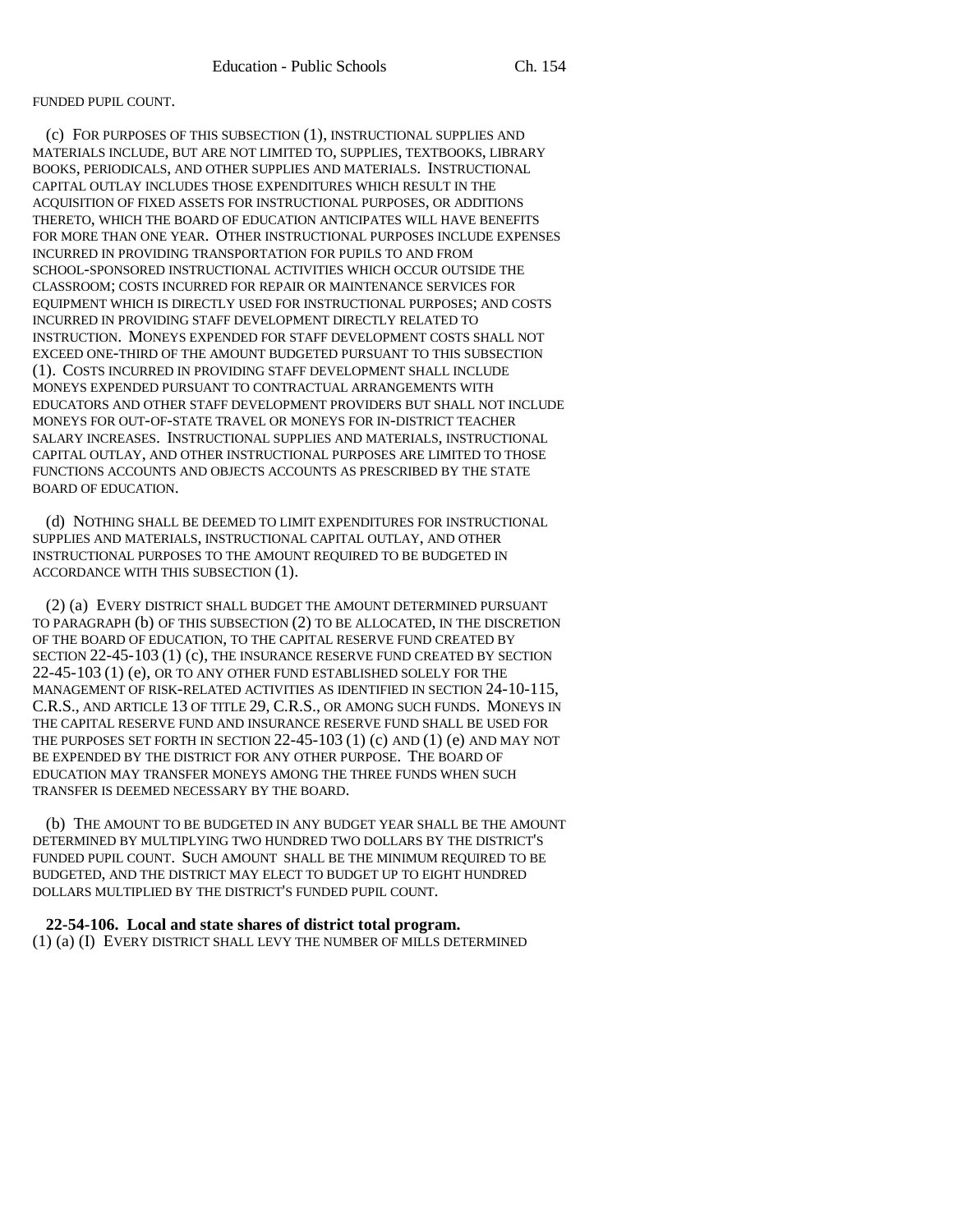PURSUANT TO SUBSECTION (2) OF THIS SECTION, AND THE AMOUNT OF PROPERTY TAX REVENUE WHICH THE DISTRICT IS ENTITLED TO RECEIVE FROM THE LEVY, ASSUMING ONE HUNDRED PERCENT COLLECTION, ALONG WITH THE AMOUNT OF SPECIFIC OWNERSHIP TAX REVENUE PAID TO THE DISTRICT, SHALL BE THE DISTRICT'S SHARE OF ITS TOTAL PROGRAM.

(II) FOR THE 1994-95 BUDGET YEAR ONLY, IN DETERMINING THE DISTRICT'S SHARE OF ITS 1994-95 TOTAL PROGRAM, THE DISTRICT SHALL INCLUDE ANY MONEYS RECEIVED AS AN INCREASE IN 1993-94 EQUALIZATION PROGRAM FUNDING PURSUANT TO SECTION 22-53-107.4 AND APPROPRIATED OR OTHERWISE CREDITED TO THE SPECIAL DISTRICT RESERVE PURSUANT TO FORMER SECTION 22-53-107.4 (4) (c).

(b) EXCEPT AS PROVIDED IN SUBSECTION (8) OF THIS SECTION, THE STATE'S SHARE OF A DISTRICT'S TOTAL PROGRAM SHALL BE THE DIFFERENCE BETWEEN THE DISTRICT'S TOTAL PROGRAM AND THE DISTRICT'S SHARE OF ITS TOTAL PROGRAM; EXCEPT THAT NO DISTRICT SHALL RECEIVE LESS IN STATE AID THAN AN AMOUNT ESTABLISHED BY THE GENERAL ASSEMBLY IN THE ANNUAL GENERAL APPROPRIATION ACT BASED UPON THE AMOUNT OF SCHOOL LANDS AND MINERAL LEASE MONEYS RECEIVED PURSUANT TO THE PROVISIONS OF ARTICLE 41 OF THIS TITLE AND SECTION 34-63-102 (2), C.R.S., MULTIPLIED BY THE DISTRICT'S FUNDED PUPIL COUNT.

(2) FOR THE 1994 PROPERTY TAX YEAR AND PROPERTY TAX YEARS THEREAFTER, EACH DISTRICT SHALL LEVY THE LESSER OF:

(a) THE NUMBER OF MILLS LEVIED BY THE DISTRICT FOR THE IMMEDIATELY PRECEDING PROPERTY TAX YEAR;

(b) THE NUMBER OF MILLS THAT WILL GENERATE PROPERTY TAX REVENUE IN AN AMOUNT EQUAL TO THE DISTRICT'S TOTAL PROGRAM FOR THE APPLICABLE BUDGET YEAR MINUS THE DISTRICT'S MINIMUM STATE AID AND MINUS THE AMOUNT OF SPECIFIC OWNERSHIP TAX REVENUE PAID TO THE DISTRICT; OR

(c) THE NUMBER OF MILLS THAT MAY BE LEVIED BY THE DISTRICT UNDER THE PROPERTY TAX REVENUE LIMITATION IMPOSED ON THE DISTRICT BY SECTION 20 OF ARTICLE X OF THE STATE CONSTITUTION. IN THE CALCULATION OF LOCAL GROWTH FOR PURPOSES OF DETERMINING THE PROPERTY TAX REVENUE LIMITATION IMPOSED ON A DISTRICT UNDER THIS PARAGRAPH (c), A DISTRICT'S STUDENT ENROLLMENT SHALL BE THE DISTRICT'S FUNDED PUPIL COUNT.

(3) THE PROPERTY TAX REVENUE WHICH A DISTRICT IS ENTITLED TO RECEIVE FROM THE LEVY MADE PURSUANT TO SUBSECTION (2) OF THIS SECTION FOR THE 1994 PROPERTY TAX YEAR AND PROPERTY TAX YEARS THEREAFTER SHALL BE USED TO FUND THE DISTRICT'S SHARE OF ITS TOTAL PROGRAM FOR THE BUDGET YEAR BEGINNING ON JULY 1 OF SUCH PROPERTY TAX YEAR, AND THE TOTAL AMOUNT OF SUCH REVENUE SHALL BE CONSIDERED TO BE COLLECTED DURING SUCH BUDGET YEAR FOR PURPOSES OF DETERMINING THE STATE'S SHARE OF THE DISTRICT'S TOTAL PROGRAM.

(4) (a) THE GENERAL ASSEMBLY SHALL MAKE ANNUAL APPROPRIATIONS TO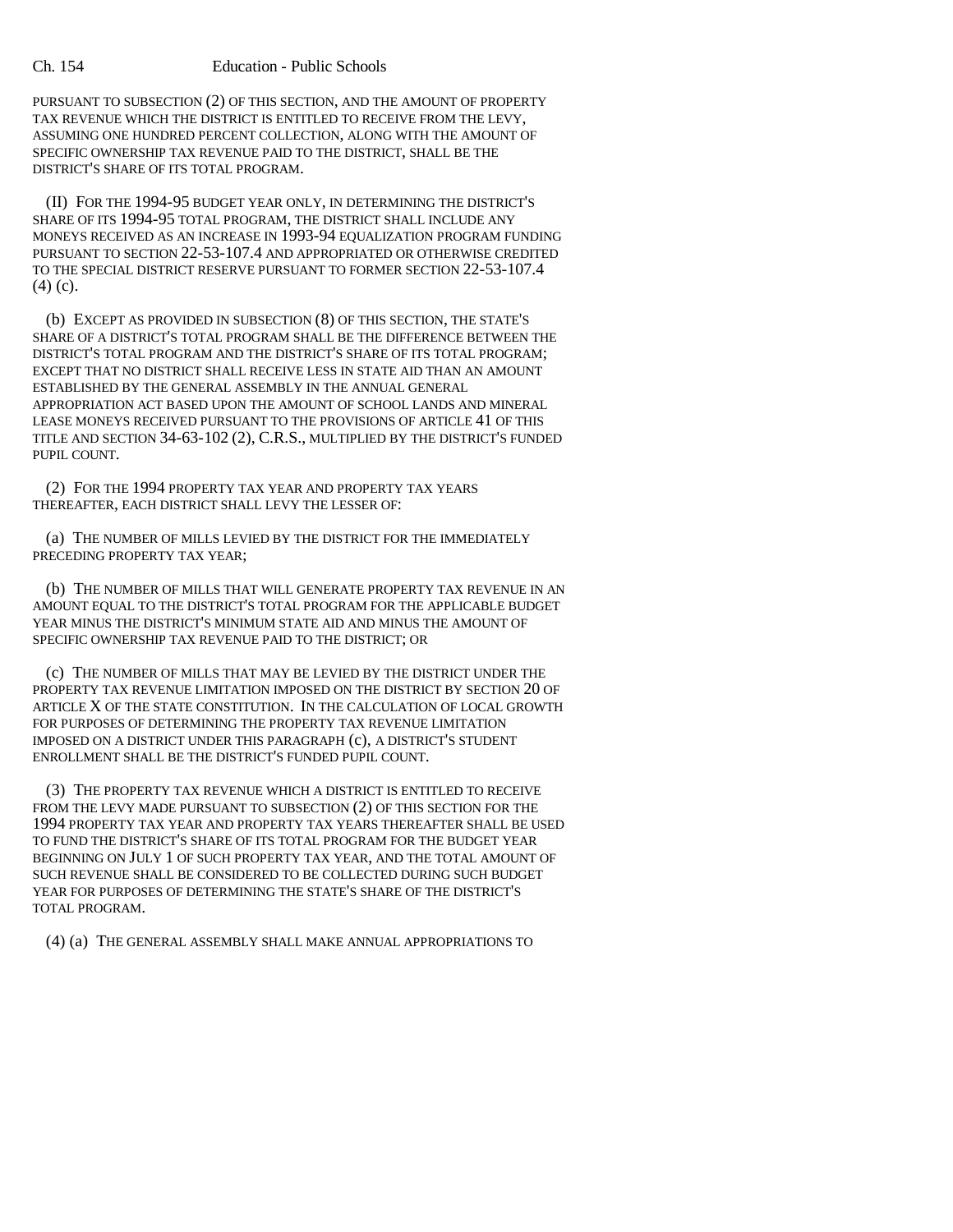FUND THE STATE'S SHARE OF THE TOTAL PROGRAM OF ALL DISTRICTS.

(b) IN THE EVENT THAT THE APPROPRIATION FOR THE STATE'S SHARE OF THE TOTAL PROGRAM OF ALL DISTRICTS UNDER THIS ARTICLE FOR ANY BUDGET YEAR, AS ESTABLISHED IN THE GENERAL APPROPRIATION ACT, IS NOT SUFFICIENT TO FULLY FUND THE STATE'S SHARE, THE DEPARTMENT OF EDUCATION SHALL SUBMIT A REQUEST FOR A SUPPLEMENTAL APPROPRIATION IN AN AMOUNT WHICH WILL FULLY FUND THE STATE'S SHARE. SUCH REQUEST SHALL BE MADE TO THE GENERAL ASSEMBLY DURING THE FISCAL YEAR IN WHICH SUCH UNDERFUNDING OCCURS.

(c) IF A SUPPLEMENTAL APPROPRIATION IS NOT MADE BY THE GENERAL ASSEMBLY TO FULLY FUND THE STATE'S SHARE OF THE TOTAL PROGRAM OF ALL DISTRICTS OR A SUPPLEMENTAL APPROPRIATION IS MADE TO REDUCE THE STATE'S SHARE OF THE TOTAL PROGRAM OF ALL DISTRICTS, THE STATE AID OF EACH DISTRICT SHALL BE REDUCED IN ACCORDANCE WITH THE PROVISIONS OF THIS PARAGRAPH (c). THE TOTAL PROGRAM OF EACH DISTRICT THAT RECEIVES STATE AID SHALL BE REDUCED BY A PERCENTAGE DETERMINED BY DIVIDING THE DEFICIT IN THE APPROPRIATION OR THE REDUCTION IN THE APPROPRIATION, WHICHEVER IS APPLICABLE, BY THE TOTAL PROGRAM OF ALL DISTRICTS WHICH RECEIVE STATE AID. THE STATE AID OF EACH DISTRICT SHALL BE REDUCED BY THE AMOUNT OF THE REDUCTION IN THE DISTRICT'S TOTAL PROGRAM OR THE AMOUNT OF STATE AID, WHICHEVER IS LESS. THE DEPARTMENT OF EDUCATION SHALL SEE THAT THE REDUCTION IN STATE AID REQUIRED BY THIS PARAGRAPH (c) IS ACCOMPLISHED PRIOR TO THE END OF THE BUDGET YEAR.

(5) EXCEPT AS OTHERWISE PROVIDED IN SECTIONS 22-54-107 AND 22-54-108, NO DISTRICT MAY CERTIFY A LEVY FOR ITS GENERAL FUND IN EXCESS OF THAT AUTHORIZED BY THIS SECTION.

(6) IF A DISTRICT DOES NOT CERTIFY AT LEAST THE MILL LEVY REQUIRED BY SUBSECTION (2) OF THIS SECTION, THE DEPARTMENT SHALL DETERMINE WHAT THE STATE'S PERCENTAGE SHARE OF THE DISTRICT'S TOTAL PROGRAM WOULD HAVE BEEN HAD THE DISTRICT CERTIFIED THE REQUIRED MILL LEVY. THE DEPARTMENT OF EDUCATION SHALL REDUCE THE DISTRICT'S STATE AID IN AN AMOUNT WHICH WILL RESULT IN THE STATE'S PERCENTAGE SHARE OF THE DISTRICT'S TOTAL PROGRAM REMAINING THE SAME AS IF THE DISTRICT HAD CERTIFIED THE REQUIRED MILL LEVY.

(7) FOR THE 1994 PROPERTY TAX YEAR AND PROPERTY TAX YEARS THEREAFTER, ALL MILL LEVIES AUTHORIZED OR REQUIRED BY THIS SECTION OR SECTIONS 22-54-107 AND 22-54-108 SHALL BE ROUNDED TO THE NEAREST ONE-THOUSANDTH OF ONE MILL.

(8) (a) FOR ANY SCHOOL DISTRICT WHICH HAS ENTERED INTO AN AGREEMENT WITH A TAXPAYER PURSUANT TO SECTION  $22-32-110$  (1) (ff) OR (1) (gg) AND WHICH IS SUBJECT TO THE PROVISIONS OF THIS SUBSECTION (8), THE STATE'S SHARE OF THE DISTRICT'S TOTAL PROGRAM SHALL BE THE AMOUNT BY WHICH THE DISTRICT'S TOTAL PROGRAM EXCEEDS THE AMOUNT OF SPECIFIC OWNERSHIP TAX REVENUE PAID TO THE DISTRICT AND THE AMOUNT OF PROPERTY TAX REVENUE WHICH THE DISTRICT WOULD HAVE BEEN ENTITLED TO RECEIVE IF THE VALUATION FOR ASSESSMENT OF THE DISTRICT DID NOT INCLUDE THE PORTION OF THE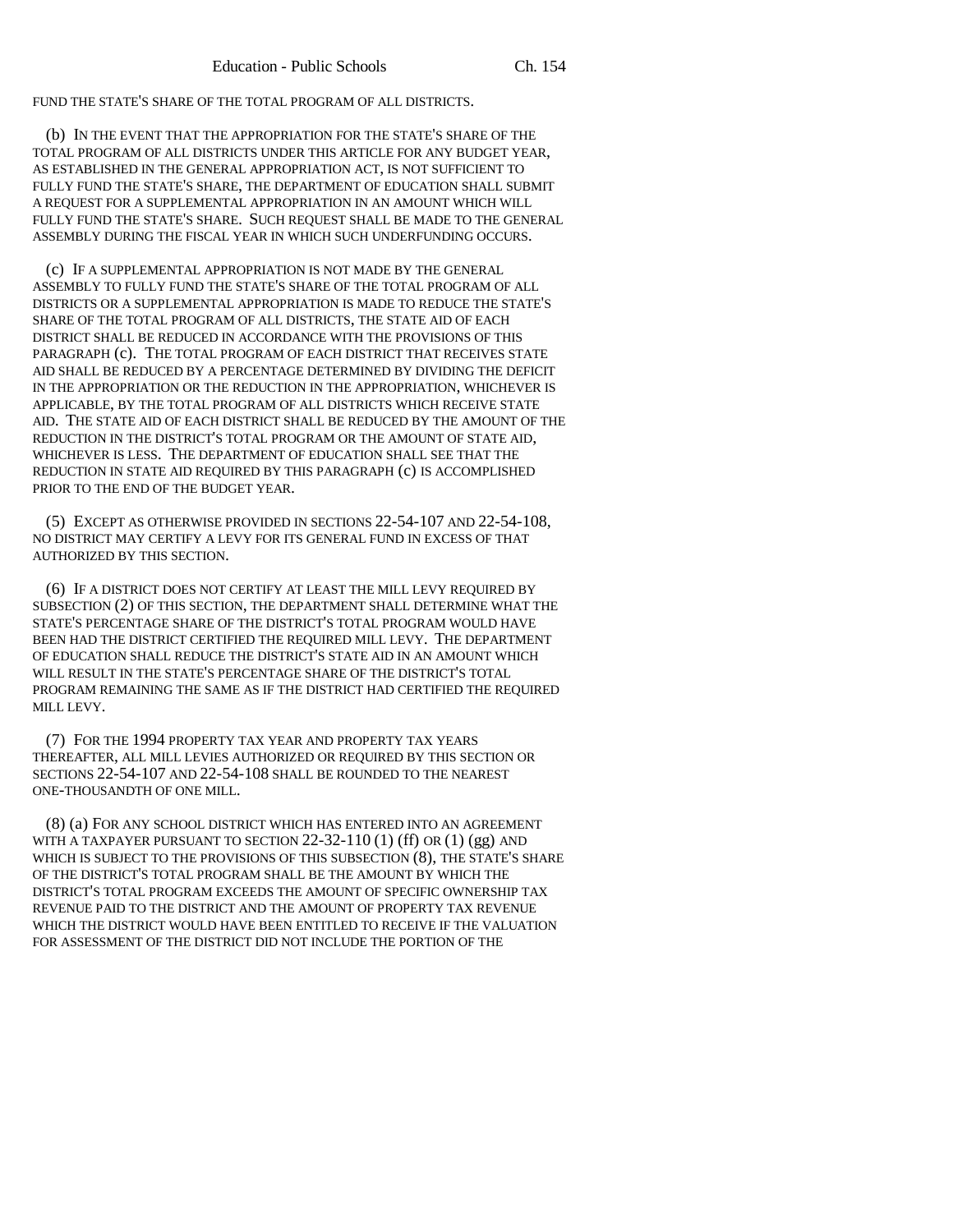VALUATION FOR ASSESSMENT OF THE PERSONAL PROPERTY OF SUCH TAXPAYER WHICH, WHEN LEVIED UPON BY THE DISTRICT, WOULD RESULT IN PROPERTY TAX REVENUE EQUAL TO THE AMOUNT OF INCENTIVE PAYMENT TO SUCH TAXPAYER PURSUANT TO SUCH AGREEMENT.

(b) THE CALCULATION REQUIRED BY PARAGRAPH (a) OF THIS SUBSECTION (8) IS SOLELY FOR THE PURPOSE OF DETERMINING THE STATE'S SHARE OF A DISTRICT'S TOTAL PROGRAM IF THE DISTRICT HAS ENTERED INTO AN AGREEMENT PURSUANT TO SECTION  $22-32-110$  (1) (ff) OR (1) (gg), AND NOTHING IN THIS SUBSECTION  $(8)$ SHALL BE CONSTRUED TO DECREASE THE VALUATION FOR ASSESSMENT OF PERSONAL PROPERTY IN THE DISTRICT OR TO AFFECT THE NUMBER OF MILLS REQUIRED BY SUBSECTION (2) OF THIS SECTION OR SECTION 22-54-107 TO BE LEVIED ON THE VALUATION FOR ASSESSMENT OF REAL AND PERSONAL PROPERTY IN THE DISTRICT.

(c) NOTHING IN THIS SUBSECTION (8) SHALL BE CONSTRUED TO INCREASE A DISTRICT'S TOTAL PROGRAM AS DETERMINED IN ACCORDANCE WITH SECTION 22-54-104.

(9) IF A DISTRICT REDUCES OR ENDS BUSINESS PERSONAL PROPERTY TAXES THROUGH ACTION TAKEN PURSUANT TO SECTION 20 (8) (b) OF ARTICLE X OF THE STATE CONSTITUTION, THE STATE'S SHARE OF THE DISTRICT'S TOTAL PROGRAM FOR THE BUDGET YEAR IN WHICH SUCH ACTION IS TAKEN AND ANY BUDGET YEAR THEREAFTER SHALL BE THE AMOUNT BY WHICH THE DISTRICT'S TOTAL PROGRAM EXCEEDS THE AMOUNT OF SPECIFIC OWNERSHIP TAX REVENUE PAID TO THE DISTRICT AND THE AMOUNT OF PROPERTY TAX REVENUE WHICH THE DISTRICT WOULD HAVE BEEN ENTITLED TO RECEIVE IF SUCH ACTION HAD NOT BEEN TAKEN BY THE DISTRICT.

**22-54-107. Buy-out of categorical programs.** (1) IF A DISTRICT LEVIES THE NUMBER OF MILLS CALCULATED PURSUANT TO SECTION 22-54-106 (2) (b), THE DISTRICT SHALL MAKE AN ADDITIONAL LEVY TO GENERATE PROPERTY TAX REVENUE IN AN AMOUNT EQUAL TO THE AMOUNT OF CATEGORICAL SUPPORT FUNDS; EXCEPT THAT THE TOTAL OF THE TWO LEVIES CANNOT EXCEED THE DISTRICT'S LEVY FOR THE IMMEDIATELY PRECEDING YEAR OR THE DISTRICT'S ALLOWABLE LEVY UNDER THE PROPERTY TAX REVENUE LIMITATION IMPOSED ON THE DISTRICT BY SECTION 20 OF ARTICLE X OF THE STATE CONSTITUTION.

(2) WHEN A DISTRICT RECEIVES PROPERTY TAX REVENUE FROM THE ADDITIONAL LEVY MADE PURSUANT TO SUBSECTION (1) OF THIS SECTION OR WHEN A DISTRICT HAS ELECTED TO KEEP EXCESS PROPERTY TAX REVENUE COLLECTED DURING THE 1992 CALENDAR YEAR PURSUANT TO THE PROVISIONS OF SECTION  $22-44-103.5$  (2) (b) (III) (C) OR (2) (c) (III), SUCH PROPERTY TAX REVENUE SHALL BE USED TO REPLACE, ON A PRO RATA BASIS, ANY CATEGORICAL PROGRAM SUPPORT FUNDS WHICH SUCH DISTRICT WOULD OTHERWISE BE ELIGIBLE TO RECEIVE FROM THE STATE. THE AMOUNT OF CATEGORICAL PROGRAM SUPPORT FUNDS REPLACED BY PROPERTY TAX REVENUE PURSUANT TO THE PROVISIONS OF THIS SUBSECTION (2) SHALL BE USED TO MAKE PAYMENTS OF CATEGORICAL PROGRAM SUPPORT FUNDS TO ELIGIBLE DISTRICTS, AND, IN THE EVENT THAT THE APPROPRIATIONS FOR CATEGORICAL PROGRAMS ARE LESS THAN THE TOTAL CATEGORICAL PROGRAM SUPPORT FUNDS TO WHICH DISTRICTS ARE ENTITLED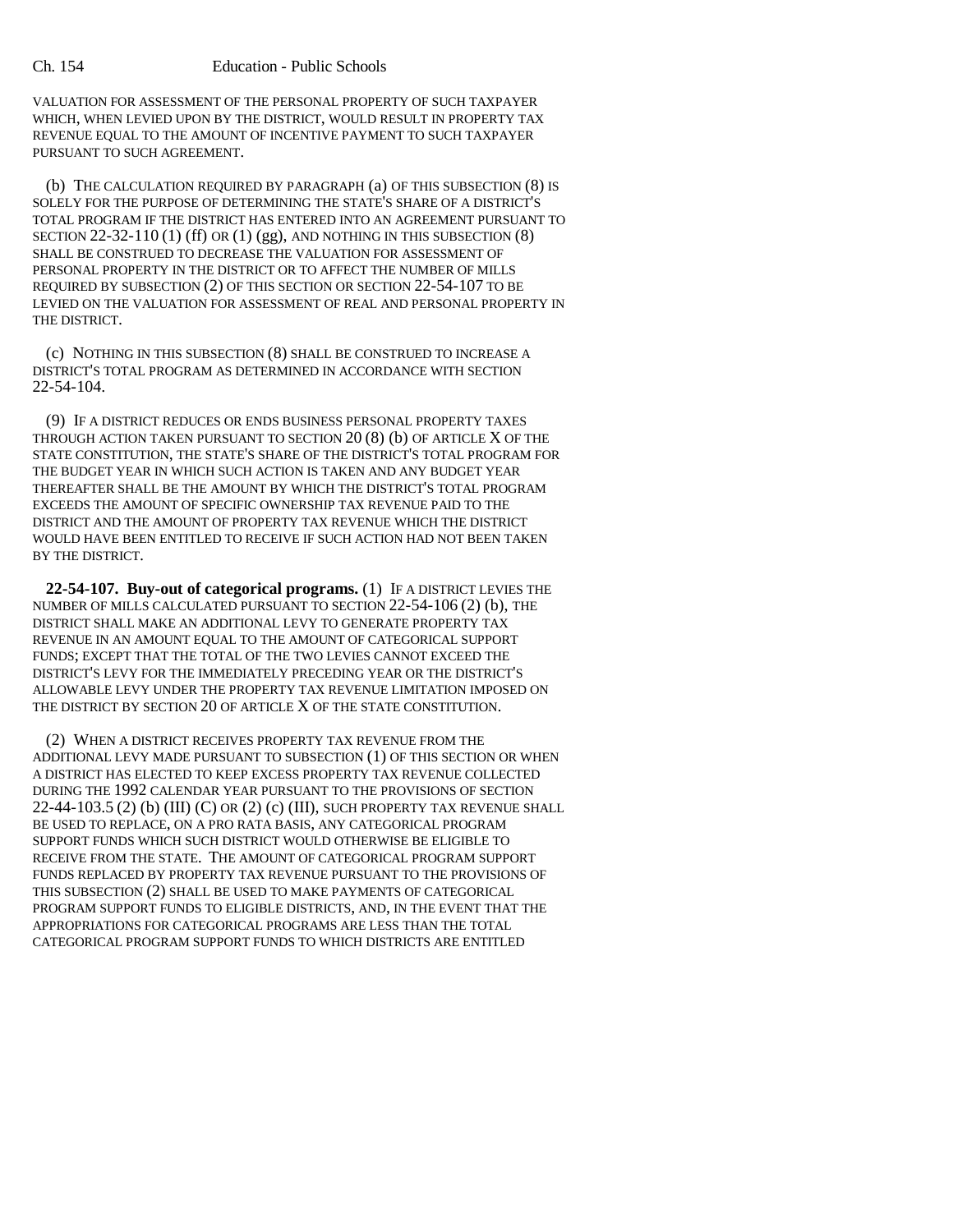UNDER APPLICABLE PROVISIONS OF LAW, SUCH FUNDS SHALL BE APPLIED TO CATEGORICAL PROGRAMS IN THE FOLLOWING ORDER:

(a) FIRST, TRANSPORTATION AID PURSUANT TO ARTICLE 51 OF THIS TITLE;

(b) SECOND, FUNDS PURSUANT TO THE "ENGLISH LANGUAGE PROFICIENCY ACT", ARTICLE 24 OF THIS TITLE; AND

(c) THIRD, FUNDS PURSUANT TO THE "EXCEPTIONAL CHILDREN'S EDUCATIONAL ACT", ARTICLE 20 OF THIS TITLE.

(3) FOR PURPOSES OF THIS SECTION, "CATEGORICAL PROGRAM SUPPORT FUNDS WHICH THE DISTRICT WOULD OTHERWISE BE ELIGIBLE TO RECEIVE FROM THE STATE" MEANS AMOUNTS WHICH THE DISTRICT WOULD HAVE RECEIVED FROM THE STATE BUT WHICH WILL BE RECEIVED INSTEAD FROM PROPERTY TAX REVENUES BY REASON OF THIS SECTION AND INCLUDES FUNDS PURSUANT TO THE "EXCEPTIONAL CHILDREN'S EDUCATIONAL ACT", ARTICLE 20 OF THIS TITLE, FUNDS PURSUANT TO THE "ENGLISH LANGUAGE PROFICIENCY ACT", ARTICLE 24 OF THIS TITLE, TRANSPORTATION AID PURSUANT TO ARTICLE 51 OF THIS TITLE, AND VOCATIONAL EDUCATION AID PURSUANT TO ARTICLE 8 OF TITLE 23, C.R.S. FUNDS RECEIVED BY AN ADMINISTRATIVE UNIT UNDER THE "EXCEPTIONAL CHILDREN'S EDUCATIONAL ACT", ARTICLE 20 OF THIS TITLE, AS REIMBURSEMENT FOR SERVICES PROVIDED TO CHILDREN COUNTED IN THE PUPIL ENROLLMENT OF A DISTRICT SHALL BE CONSIDERED AS FUNDS WHICH A DISTRICT WOULD OTHERWISE BE ELIGIBLE TO RECEIVE FOR PURPOSES OF THIS SUBSECTION (3).

**22-54-108. Authorization of additional local revenues.** (1) EFFECTIVE JULY 1, 1994, A DISTRICT WHICH DESIRES TO RAISE AND EXPEND LOCAL PROPERTY TAX REVENUES IN EXCESS OF THE DISTRICT'S TOTAL PROGRAM, AS DETERMINED IN ACCORDANCE WITH SECTION 22-54-104, MAY SUBMIT THE QUESTION OF WHETHER THE DISTRICT SHOULD BE AUTHORIZED TO RAISE AND EXPEND ADDITIONAL LOCAL PROPERTY TAX REVENUES, SUBJECT TO THE LIMITATIONS OF SUBSECTION (3) OF THIS SECTION, THEREBY AUTHORIZING AN ADDITIONAL LEVY FOR THE DISTRICT'S GENERAL FUND FOR THE THEN CURRENT BUDGET YEAR AND EACH BUDGET YEAR THEREAFTER. THE QUESTION AUTHORIZED BY THIS SUBSECTION (1) SHALL BE SUBMITTED AT AN ELECTION HELD IN ACCORDANCE WITH SECTION 20 OF ARTICLE X OF THE STATE CONSTITUTION AND TITLE 1, C.R.S.

(2) EFFECTIVE JULY 1, 1994, UPON PROPER SUBMITTAL TO A DISTRICT OF A VALID INITIATIVE PETITION, THE DISTRICT SHALL SUBMIT TO THE ELIGIBLE ELECTORS OF THE DISTRICT THE QUESTION OF WHETHER THE DISTRICT SHOULD BE AUTHORIZED TO RAISE AND EXPEND ADDITIONAL LOCAL PROPERTY TAX REVENUES IN EXCESS OF THE DISTRICT'S TOTAL PROGRAM AS DETERMINED IN ACCORDANCE WITH SECTION 22-54-104, SUBJECT TO THE LIMITATIONS OF SUBSECTION (3) OF THIS SECTION, THEREBY AUTHORIZING AN ADDITIONAL LEVY FOR THE DISTRICT'S GENERAL FUND FOR THE THEN CURRENT BUDGET YEAR AND EACH BUDGET YEAR THEREAFTER. THE QUESTION AUTHORIZED BY THIS SUBSECTION (2) SHALL BE SUBMITTED AT AN ELECTION HELD IN ACCORDANCE WITH SECTION 20 OF ARTICLE X OF THE STATE CONSTITUTION AND TITLE 1, C.R.S. AN INITIATIVE PETITION UNDER THIS SUBSECTION (2) SHALL BE SIGNED BY AT LEAST FIVE PERCENT OF THE ELIGIBLE ELECTORS IN THE DISTRICT AT THE TIME THE PETITION IS FILED.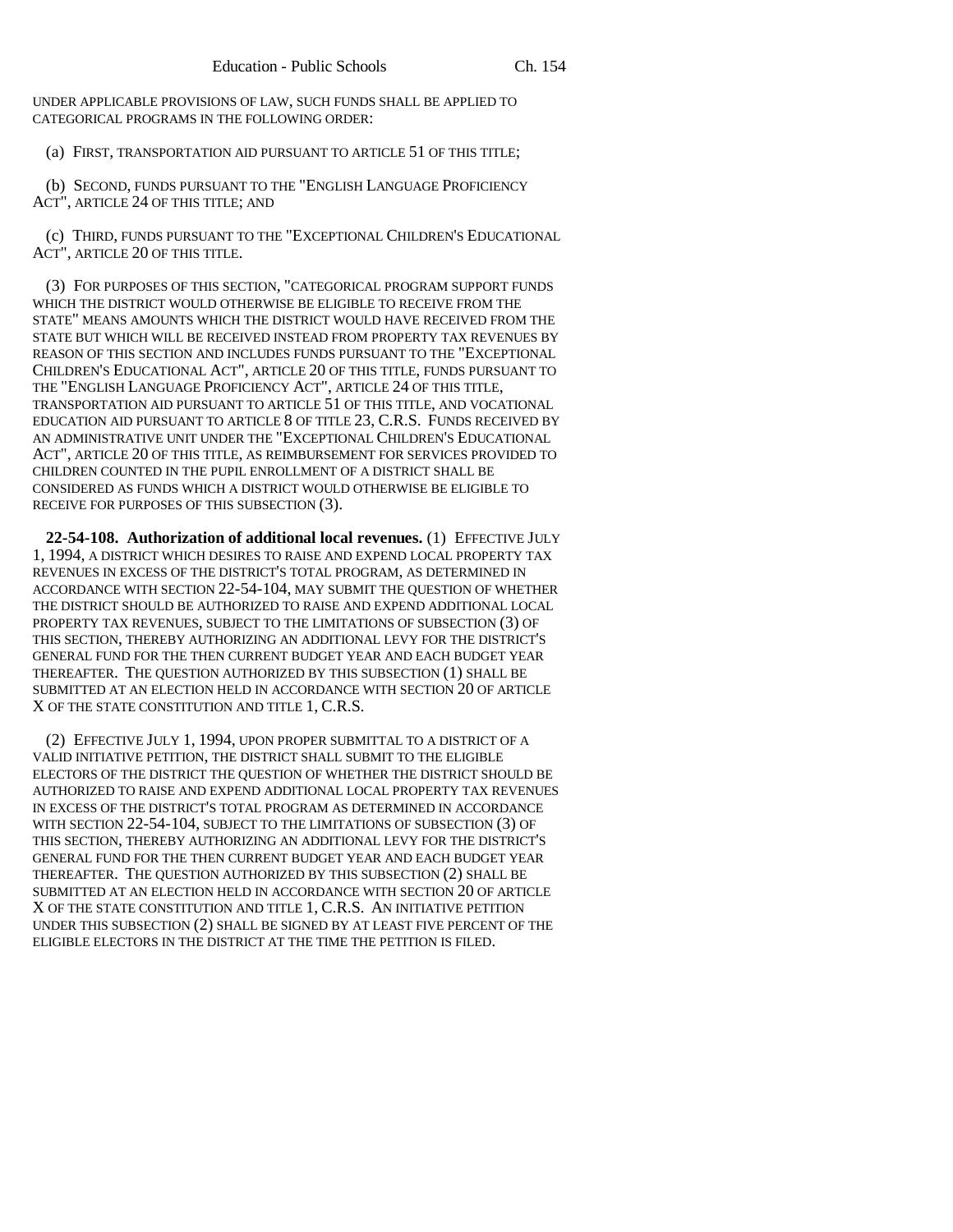(3) (a) NOTWITHSTANDING THE PROVISIONS OF SECTION 20 OF ARTICLE X OF THE STATE CONSTITUTION WHICH ALLOW DISTRICTS TO SEEK VOTER APPROVAL FOR SPENDING AND REVENUE INCREASES, THE PROVISIONS OF THIS SUBSECTION (3) SHALL LIMIT A DISTRICT'S AUTHORITY TO RAISE AND EXPEND LOCAL PROPERTY TAX REVENUES IN EXCESS OF THE DISTRICT'S TOTAL PROGRAM AS DETERMINED IN ACCORDANCE WITH SECTION 22-54-104.

(b) WHENEVER A DISTRICT IS GRANTED THE AUTHORITY TO RAISE AND EXPEND ADDITIONAL LOCAL PROPERTY TAX REVENUES, THE SPECIFIC DOLLAR AMOUNT APPROVED AT THE ELECTION, IN ADDITION TO SPECIFIC DOLLAR AMOUNTS OF ADDITIONAL LOCAL PROPERTY TAX REVENUES APPROVED AT PREVIOUS ELECTIONS UNDER THE PROVISIONS OF FORMER SECTION 22-53-117, SHALL BE THE MAXIMUM THAT MAY BE RAISED AND EXPENDED UNDER THIS ARTICLE IN ADDITION TO THE DISTRICT'S TOTAL PROGRAM. THE TOTAL ADDITIONAL LOCAL PROPERTY TAX REVENUES WHICH MAY BE AUTHORIZED AT ELECTIONS HELD PURSUANT TO THIS SECTION SHALL NOT EXCEED UNDER ANY CIRCUMSTANCES TWENTY PERCENT OF THE DISTRICT'S TOTAL PROGRAM, AS DETERMINED PURSUANT TO SECTION 22-54-104 (2), FOR THE BUDGET YEAR IN WHICH THE ELECTION AT WHICH THE TWENTY PERCENT LIMITATION WAS REACHED OR TWO HUNDRED THOUSAND DOLLARS, WHICHEVER IS GREATER.

(c) THE TOTAL DOLLAR AMOUNT OF ADDITIONAL LOCAL PROPERTY TAX REVENUES WHICH MAY BE RAISED AND EXPENDED PURSUANT TO THE PROVISIONS OF THIS SECTION SHALL NOT BE INCREASED UNLESS THE DISTRICT SUBMITS THE QUESTION OF THE INCREASE TO THE ELIGIBLE ELECTORS IN THE MANNER PROVIDED IN SUBSECTION (1) OF THIS SECTION OR UNLESS THE QUESTION OF THE INCREASE IS SUBMITTED TO THE ELIGIBLE ELECTORS BY INITIATIVE IN THE MANNER PROVIDED IN SUBSECTION (2) OF THIS SECTION. ONCE A DISTRICT REACHES THE LIMITATION, THE DISTRICT SHALL NOT BE AUTHORIZED TO HOLD ANOTHER ELECTION PURSUANT TO THIS SECTION.

(d) (I) IN APPLYING THE LIMITATION IN THIS SUBSECTION (3) TO ELECTIONS HELD AFTER JULY 1, 1994, ANY ADDITIONAL LOCAL PROPERTY TAX REVENUES AUTHORIZED AT ELECTIONS HELD UNDER THE PROVISIONS OF FORMER SECTION 22-53-117 PRIOR TO JULY 1, 1994, SHALL BE COUNTED TOWARDS SUCH LIMITATION.

(II) IN ADDITION TO THE ADDITIONAL LOCAL PROPERTY TAX REVENUES THAT MUST BE COUNTED TOWARDS SUCH LIMITATION PURSUANT TO SUBPARAGRAPH (I) OF THIS PARAGRAPH (d), A PORTION OF THE SPECIFIC OWNERSHIP TAX REVENUE PAID TO THE DISTRICT DURING THE PRIOR BUDGET YEAR MAY BE REQUIRED TO BE COUNTED TOWARDS SUCH LIMITATION. THE PORTION OF THE SPECIFIC OWNERSHIP TAX PAID TO THE DISTRICT, IF ANY, THAT MUST BE COUNTED TOWARD SUCH LIMITATION SHALL BE CALCULATED AS FOLLOWS:

(A) THE AMOUNT OF SPECIFIC OWNERSHIP TAX REVENUE ATTRIBUTABLE TO PROPERTY TAX LEVIES MADE BY THE DISTRICT WHICH HAVE BEEN AUTHORIZED AT ELECTIONS HELD UNDER THE PROVISIONS OF FORMER SECTION 22-53-117 OR THIS SECTION, IF ANY; AND

(B) THE AMOUNT OF SPECIFIC OWNERSHIP TAX REVENUE ATTRIBUTABLE TO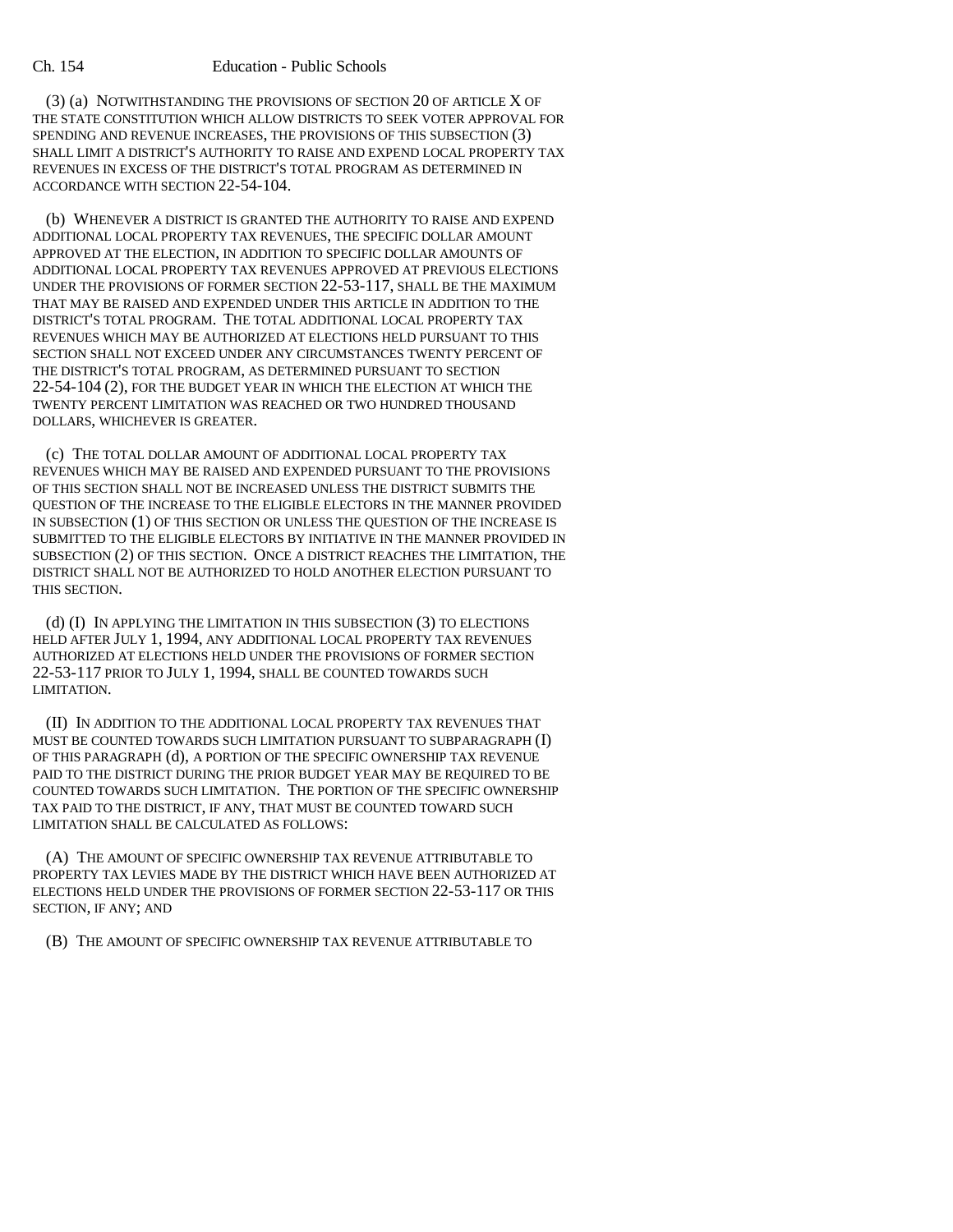PROPERTY TAX LEVIES MADE BY THE DISTRICT FOR THE PURPOSE OF SATISFYING BONDED INDEBTEDNESS, BOTH PRINCIPAL AND INTEREST, WHICH IS NOT BEING USED BY THE DISTRICT FOR THE PURPOSE OF SATISFYING THE BONDED INDEBTEDNESS, IF ANY.

(III) IF THE ADDITIONAL LOCAL PROPERTY TAX REVENUES ALREADY AUTHORIZED AND THE SPECIFIC OWNERSHIP TAX REVENUE, IF ANY, EXCEEDS THE LIMITATION, THE DISTRICT SHALL NOT BE AUTHORIZED TO HOLD AN ELECTION PURSUANT TO THE PROVISIONS OF THIS SECTION UNTIL THE LIMITATION IS GREATER THAN THE ADDITIONAL LOCAL PROPERTY TAX REVENUES ALREADY AUTHORIZED AND THE SPECIFIC OWNERSHIP TAX REVENUE, IF ANY.

**22-54-109. [Formerly 22-53-104.] Attendance in district other than district of residence.** (1) Districts paying tuition for pupils of residence in the district to attend public schools in other Colorado school districts and in school districts of adjoining states shall report and be entitled to support for such pupils; except that no district shall report any pupil who is from another district and whose tuition is paid by the pupil's district of residence.

(2) Any court of record, the department of social services, or any other agency authorized to place a child in a residential child care facility shall notify the school district of residence of such child, the district in which the child will receive educational services, and the department of education of such placement within fifteen days after the placement.

(3) Every school district shall report to the department of education, by district of residence, the number of pupils not included in the district's pupil enrollment but who are receiving educational services in residential child care facilities, community centers, regional centers, the school for the deaf and the blind, and other group care facilities or homes designated by the state board within the district's boundaries. The department of education shall annually withhold an amount equal to the district of residence's per pupil operating revenues for each such child counted by local school districts but not actually attending classes in the district of residence and included on the roll of out-of-district placed children. The department shall forward to the district or state institution or facility delivering the education, on a monthly basis, the proportional amount of the state average per pupil operating revenues.

(4) For children with disabilities residing in a particular school district but receiving an education in another school district, a state institution or facility, a residential child care facility, or an eligible nonprofit organization within Colorado, the state average per pupil operating revenues shall be the district of residence's total responsibility under this  $part 1$  ARTICLE for the education of that child. The provisions of this subsection (4) shall not apply to children with disabilities enrolled in an interdistrict participating school district pursuant to the provisions of article 36 of this title.

**22-54-110. [Formerly 22-53-122.5] Loans to alleviate cash flow management problems.** (1) (a) Upon approval by the state treasurer of the application of a district to participate in an interest-free loan program, the state treasurer shall make available to such district in any month of the budget year an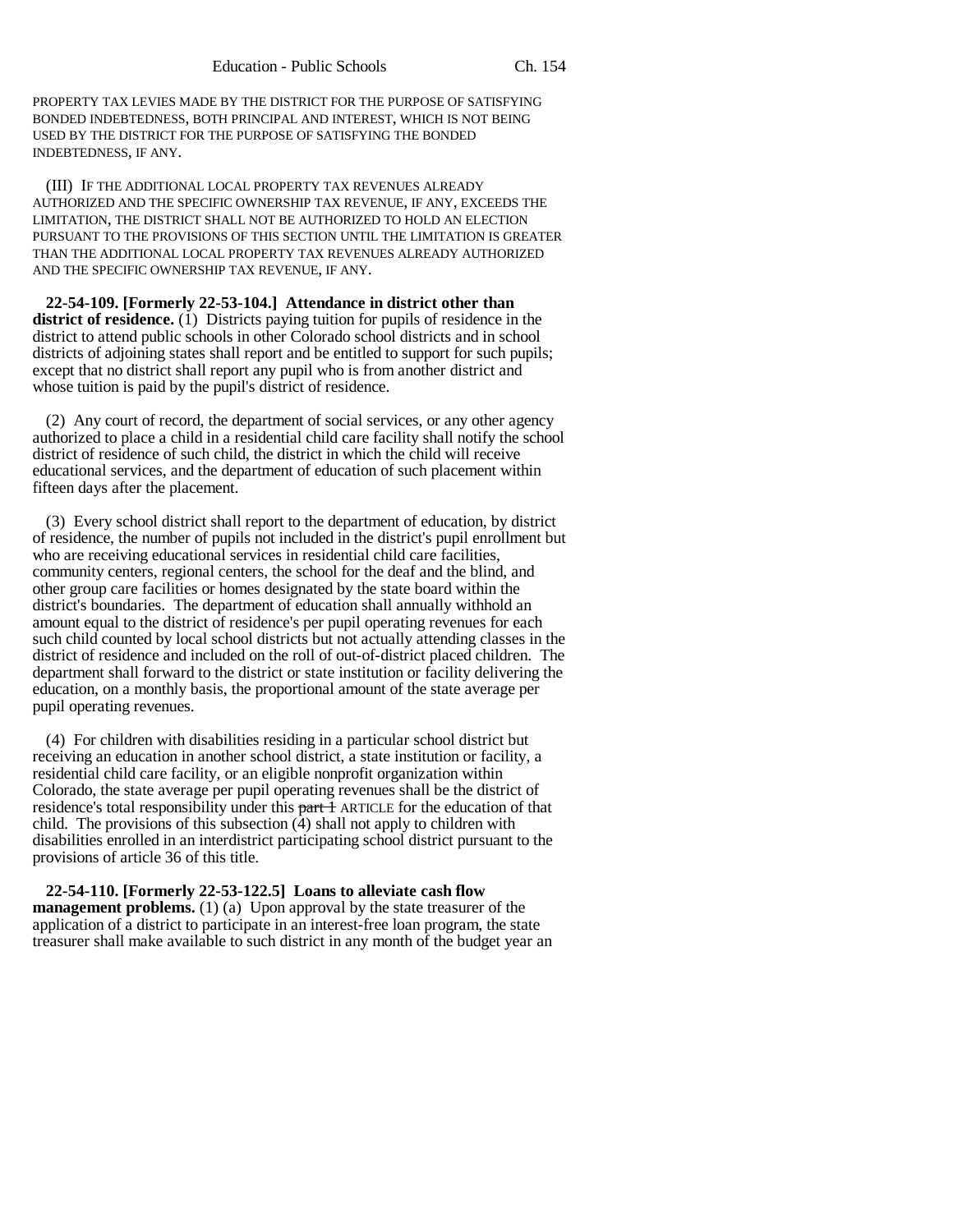### Ch. 154 Education - Public Schools

interest-free loan from the state general fund in an amount not to exceed one thousand dollars above the projected general fund cash deficit for the month as certified by the chief financial officer and the superintendent of the district. The state treasurer shall determine the methodology for the calculation of cash deficits and establish reporting mechanisms necessary to ensure consistent and accurate reporting of cash deficits. No loan shall be made in any month unless the district has demonstrated, to the satisfaction of the state treasurer, that a general fund cash deficit will exist for that month.

(b) A loan may not be made under this section to provide assistance for matters eligible for payment from the contingency reserve pursuant to section  $22-53-124$ 22-54-117 or to cover a foreseeable level of uncollectible property taxes, nor may a loan be used by a district for the simultaneous purchase and sale of the same security or an equivalent security in order to profit from price disparity.

(2) (a) For the months of March, April, and May of each budget year, any district receiving a loan under the provisions of this section shall begin to repay such loan if the district's available resources, as of the last day of the month, increased by the next month's revenues exceed the next month's expenditures plus a cash reserve. The excess resources must be remitted to the state treasurer by the close of business on the fifth business day of the following month. All loans shall be repaid by June 25 of the state fiscal year in which the loan was made or on an alternative date as determined by the state treasurer.

(b) For purposes of paragraph (a) of this subsection (2):

(I) "Available resources" means any available cash and investments in district funds which can be used to alleviate general fund cash shortfalls including, but not limited to, the district's capital reserve and insurance reserve funds. "Available resources" shall not include cash that is legally segregated or pledged by contract or by rule and regulation of the state board.

(II) "Cash reserve" means eight percent of the district's average monthly expenditures or twenty thousand dollars, whichever is greater.

(c) A lien in the amount of any such loan shall attach to any district property tax revenues, except for bond redemption fund revenues, collected during the state fiscal year in which the loan was made, and such lien shall have priority over all other expenditures from such revenues until the loan shall have been repaid in full. The county treasurer of the county in which the headquarters of the district are located shall be jointly responsible with the district for repayment of any loan made pursuant to this section. If a district fails to repay a loan to the state treasurer in accordance with the provisions of this section, the state treasurer shall notify the county treasurer of the county in which the district is located that the district is in default on the loan and the amount of the default. The county treasurer shall withhold any moneys of the district in the county treasurer's possession in an amount equal to the amount of the default and transmit said moneys to the state treasurer. If the amount of moneys of the district in the county treasurer's possession at the time notice of the default is given is less than the amount of the default, the county treasurer shall withhold additional moneys of the district until such time as the default has been completely paid to the state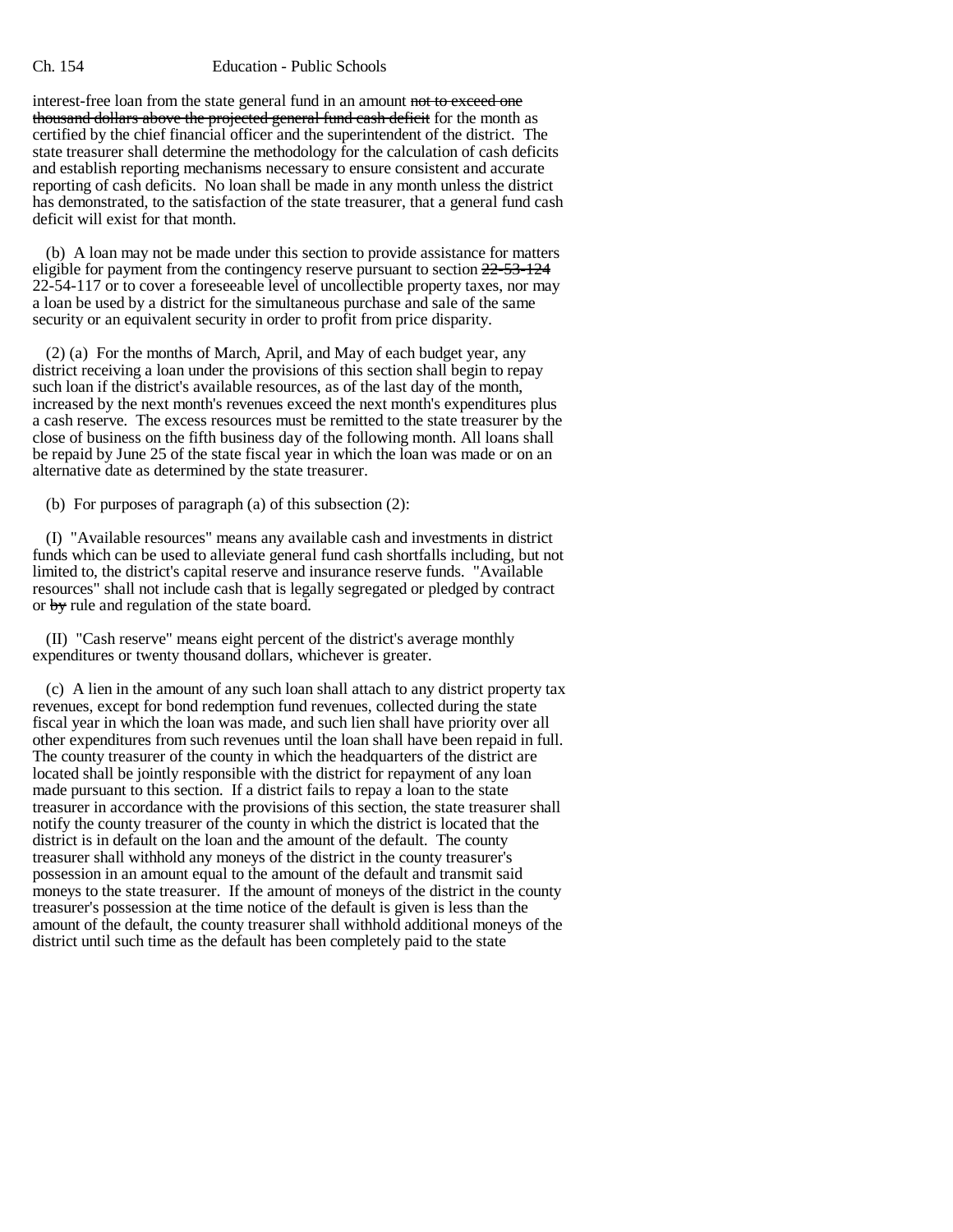treasurer.

(3) The state treasurer shall consult with the department of education concerning the administration of the loan program under this section in order to assure that it is implemented in a manner which will minimize the loss of interest to the general fund caused by the loan of moneys to districts IN ORDER to alleviate cash flow management problems.

(4) A district receiving a loan pursuant to this section shall be subject to an audit conducted by, or contracted for by, the state auditor and shall be penalized through the withholding of state aid in the event an audit finds the district used the loan in a manner contrary to the provisions of this section.

**22-54-111. [Formerly 22-53-118.] Adjustments in valuation for assessment.** (1) For each budget year, in calculating the total amount of revenue which a district is entitled to receive from the property tax levy for the general fund of a district during the budget year, the valuation for assessment of a district shall be adjusted as provided in subsection (2) of this section.

(2) If the valuation for assessment of a district includes the value of a certain property that was formerly tax-exempt but becomes taxable as a result of a change in the applicable state law and said inclusion is challenged by administrative appeal or litigation or both and the property taxes attributable to said property are not paid pending the outcome of said challenge, the valuation for assessment attributable to said property shall be subtracted from the valuation for assessment of the school district. If said property is finally determined to have been properly included in the district's valuation for assessment, the valuation for assessment attributable to said property shall be restored to the district's valuation for assessment, and the state general fund shall be reimbursed in full by the school district after collection of taxes, plus interest at the same rate as provided by statute for penalty interest on unpaid property taxes.

**22-54-112. [Formerly 22-53-119.] Reports to the state board.** (1) On or before November 15 of each year, the property tax administrator shall certify to the state board the valuations for assessment of all taxable property within each county and for each district or portion of a joint district in each county, with the exception of the city and county of Denver, for which the time of certification shall be on or before December 20. The furnishing of certified copies of the board of county commissioners' certification of levies and revenue to the county assessor and the property tax administrator, as provided by section 39-1-111 (2), C.R.S., shall be considered as having fulfilled the requirement of this section.

(2) On or before November 10 of each year, the secretary of the board of education of each district shall certify to the state board the pupil enrollment of the district taken in the preceding October.  $\Theta$  or before March 10 of each year, the secretary of the board of education of such district shall certify to the state board the pupil enrollment of the district taken in the preceding February.

(3) If the valuation for assessment for all or a part of any district has been divided for an urban renewal area, pursuant to section 31-25-107 (9) (a), C.R.S., any report under this section shall be based upon that portion of the valuation for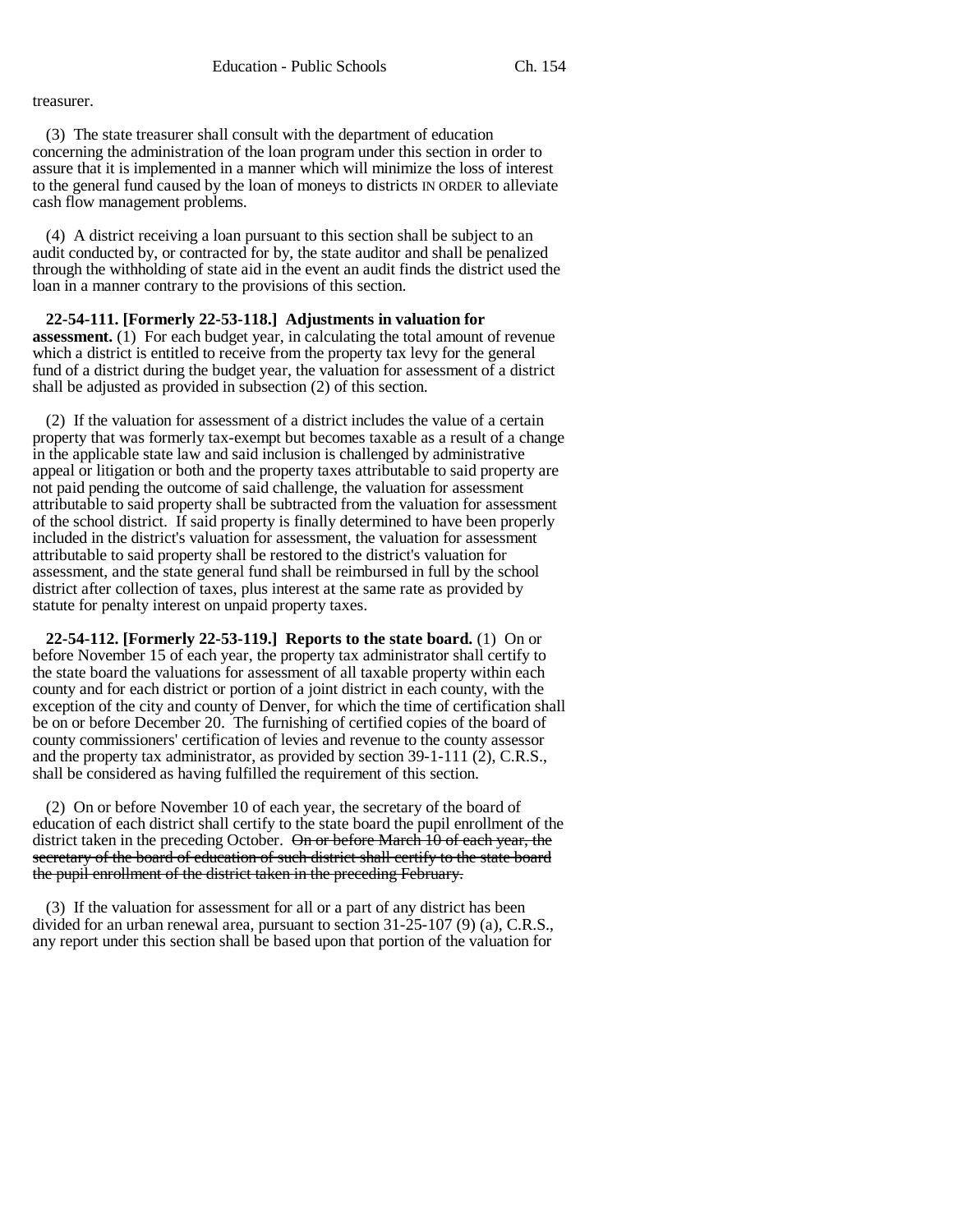assessment under said section 31-25-107 (9) (a) (I), C.R.S., so long as such division remains in effect.

**22-54-113. [Formerly 22-53-120.] County public school fund.** (1) There is hereby created in the office of the county treasurer of each county a continuing fund, to be known as the county public school fund, into which shall be paid the proceeds of all county school moneys.

(2) Each district in the county shall be entitled to receive distribution during a budget year of moneys in the county public school fund in the proportion that its funded pupil count in the county is to the aggregate of the funded pupil counts of all districts in the county.

(3) The department of education shall determine the proportionate part of the county public school fund to be paid during the budget year to each district in the county and, on or before the first day of each budget year, shall certify such determination to the county treasurer. The CERTIFIED proportions so certified shall be the basis upon which the moneys in the fund shall be distributed during the ensuing budget year. At the end of each month during such year, the county treasurer shall credit or pay over the proper proportions of the moneys in the fund to the general funds of the districts in the county.

(4) For the purpose of determination and certification by the state board and distribution of moneys in the fund, the funded pupil count of a joint district shall be apportioned and assigned to the portion of the district in each county having territory in the district in the same proportion as the portion of the district's funded pupil count attributable to pupils resident in each county bears to the total funded pupil count of the joint district. The secretary of the board of education of each joint district shall certify to the state board the required information applicable to each county.

**22-54-114. [Formerly 22-53-121.] State public school fund.** (1) There is hereby created in the office of the state treasurer a fund, separate from the general fund, to be known as the state public school fund. There shall be credited to said fund the net balance of the public school income fund existing as of December 31, 1973, and all distributions from the state public school income fund thereafter made, the state's share of all moneys received from the federal government pursuant to the provisions of section 34-63-102, C.R.S., and such additional moneys as shall be appropriated by the general assembly which are necessary to meet the total state's share of equalization support, THE TOTAL PROGRAM OF ALL DISTRICTS AND THE contingency reserve and additional aid to districts with increased enrollments during the budget year. Moneys annually appropriated by the general assembly shall be transferred from the state general fund and credited to the state public school fund in four quarterly installments on July 1, September 30, December 31, and March 31 to assure the availability of funds for the required distribution of state moneys to school districts. Such quarterly installments shall be determined in accordance with estimates prepared by the department of education with respect to the required distribution of state moneys to school districts.

(2) No later than thirty days prior to the beginning of the budget year, the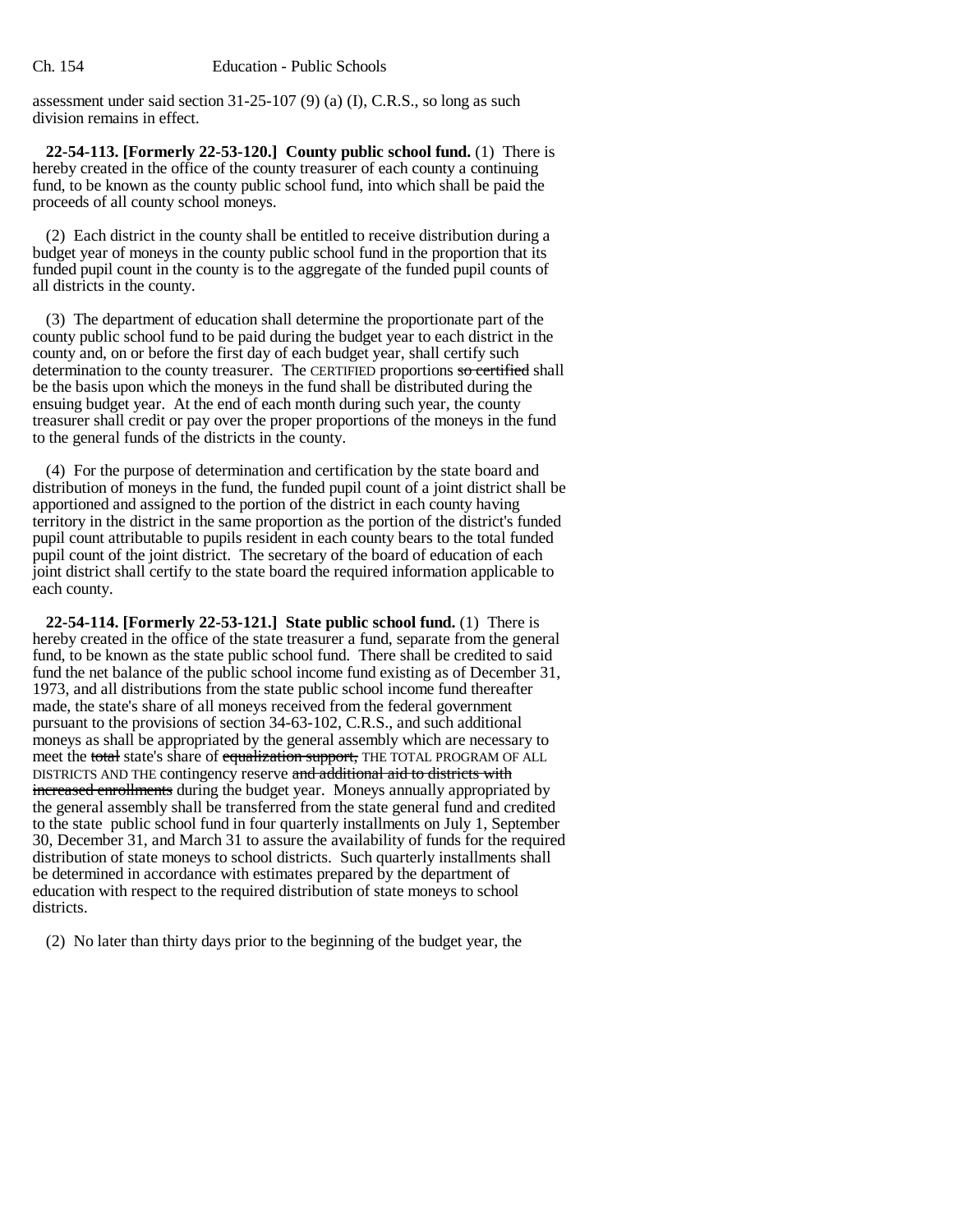department of education shall determine the estimated requirements IN ORDER to provide each district the amount it is eligible to receive from the state during the next ensuing fiscal year of the state. The appropriation by the general assembly shall be based on the requirements necessary to provide all districts WITH the amounts they are each eligible to receive from the state, pursuant to the provisions of this part 1, during the next ensuing fiscal year of the state.

(3) Fifty percent of any unexpended balance of moneys appropriated by the general assembly in the state public school fund at the end of each fiscal year shall be transferred to the schools of choice fund created in section 22-36-105 and the remaining fifty percent shall be transferred to the Colorado comprehensive health education fund created in section 22-25-109, but any balances derived from other sources shall remain in said state public school fund and become available for distribution during the following fiscal year.

**22-54-115. [Formerly 22-53-122.] Distributions from state public school fund.** (1) (a) No later than December 31, 1990, the state board shall determine the amount of the state's share of the equalization program funding for each district for the 1991 budget year and the total thereof for all districts. The state's share of the equalization program funding for a district shall be payable in such amounts and at such times during the 1991 budget year as the department of education determines is necessary.

(b) No later than December 31, 1991, the state board shall determine the amount of the state's share of the equalization program funding for each district for the 1992 transitional budget year and the total thereof for all districts. Payments of state moneys to a district shall be made by the department of education in accordance with rules and regulations adopted by the state board.

(c) No later than June 30 of each year, the state board shall determine the amount of the state's share of the equalization DISTRICT'S TOTAL program funding for each district for the budget year beginning on July 1, and the total thereof for all districts, which amount shall be payable in twelve approximately equal monthly payments during such budget year; except that such payments shall be adjusted following THE CERTIFICATION OF PUPIL ENROLLMENTS AND the certification of valuations for assessment to the state board pursuant to section  $22-53-119$  (1) 22-54-112 (1) AND (2).

(2) No later than the fifteenth day of each month, the state board shall certify to the state treasurer the amount payable to each district during said month.

(3) No later than the twenty-fifth day of each month, the state treasurer shall pay the amount certified directly to the treasurer of each district.

(4) The state board shall take care to avoid overpayment of state moneys. If it is determined that any district has been overpaid in any month, the state board shall adjust the next following monthly payment or payments to such district so as to recover the amount overpaid. In the event that an overpayment cannot be  $\overline{s}$ recovered, the amount thereof shall be refunded to the state public school fund by the district receiving the same.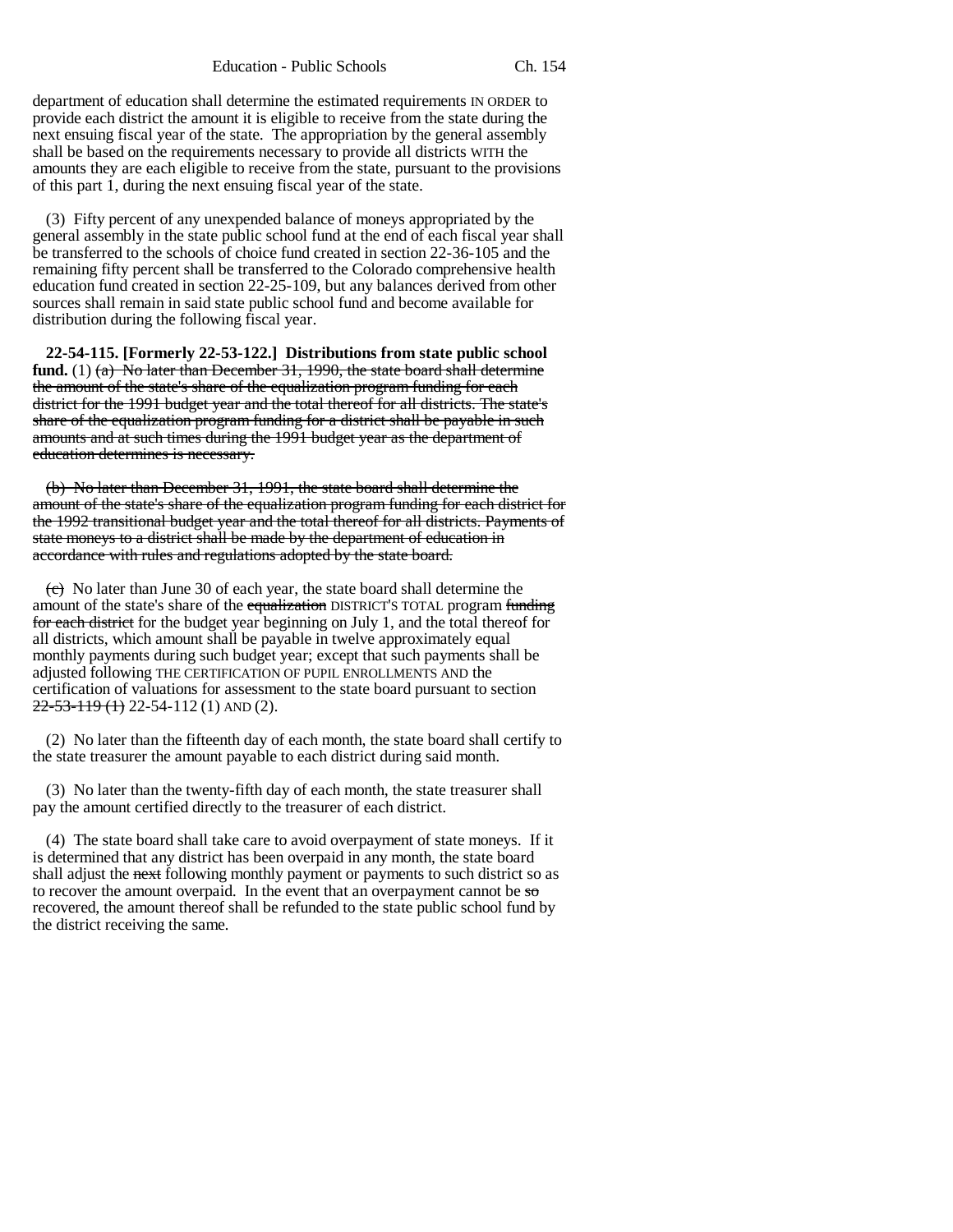### Ch. 154 Education - Public Schools

(5) In the event that the appropriation for the state's share of equalization program funding under this part 1 is reduced by any supplemental appropriation, the amount of such reduction shall be divided by the total amount of equalization program funding of all districts in the state which receive state funds under this part 1. The result shall be stated as a percent. The department of education shall apply such percent to the equalization program funding of each district which receives state funds. The resulting amount shall be withheld from the monthly payments of state funds remaining to be made to the district prior to the June 30 next following and shall be divided equally between all such remaining payments. Nothing in this subsection (5) shall require the withholding from any district of more funds than remain to be paid thereto.

**22-54-116. [Formerly 22-53-123.] Notice to taxpayers - assistance by department of education.** The department of education shall assist each district in complying with the requirements of section 22-40-102 (6), concerning notice to taxpayers of the reduced mill levy attributable to funds received pursuant to this part + ARTICLE.

**22-54-117. [Formerly 22-53-124.] Contingency reserve.** (1) An amount to be determined by the general assembly shall be appropriated annually to the state public school fund as a contingency reserve. In deciding the amount to be appropriated to the contingency reserve, the general assembly may take into consideration any recommendations made by the department of education, but nothing in this section shall be construed to obligate the general assembly to provide supplemental assistance to all districts determined to be in need thereof or fully fund the total amount of such need. The state board is authorized to approve and order payments from such contingency reserve for supplemental assistance to districts determined to be in need thereof as the result of any or all of the following circumstances:

(a) Financial emergencies caused by an act of God or arising from extraordinary problems in the collection of taxes;

(b) Financial emergencies arising from the nonpayment of property taxes pending the outcome of an administrative appeal or litigation or both challenging the inclusion of the value of certain property in a county's abstract of assessment which resulted from a change in the applicable state law;

(b.5) The amount of property tax levied and collected pursuant to section 39-10-114, C.R.S., is insufficient for the purpose of making abatements and refunds of property taxes which the district is required to make pursuant to said section; In determining which districts receive payments pursuant to this paragraph (b.5) and the amount of such payments, the state board shall consider the amount of the insufficiency as a percentage of the district's total equalization program funding.

(c) Any contingency which could not have been reasonably foreseen at the time of the adoption of the annual budget, including, but not limited to, reductions in valuation of the district in excess of twenty percent as described in section 39-10-114 (1) (a) (I) (B.5), C.R.S.;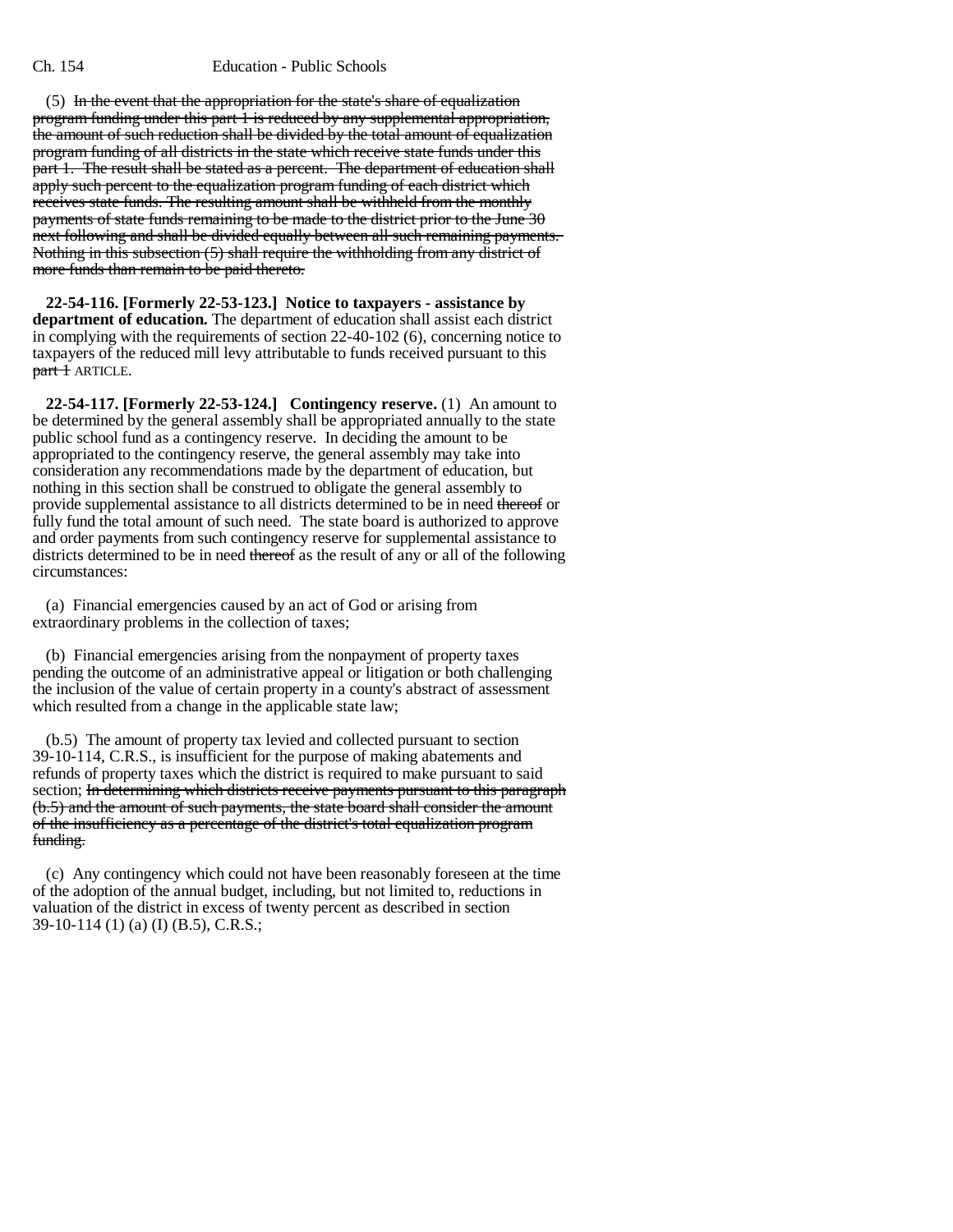(d) Unusual financial burden caused by instruction of children who formerly resided outside the district but have been assigned to live within the district by courts or public welfare agencies. Such supplemental assistance shall not exceed the additional cost for current operations incurred by this circumstance.

(2) Application by a district for supplemental assistance shall set forth fully the grounds upon which it relies for assistance and shall be sworn to under oath by the president and secretary of the district board of the district.

(3) The state board shall conduct such investigation as it deems proper, and, if it finds that an application should be approved, it shall determine the amount to be paid. and, IN DETERMINING WHICH DISTRICTS RECEIVE PAYMENTS PURSUANT TO THIS SECTION AND THE AMOUNT OF SUCH PAYMENTS, THE STATE BOARD SHALL CONSIDER THE AMOUNT OF THE SUPPLEMENTAL ASSISTANCE REQUESTED BY THE DISTRICT AS A PERCENTAGE OF THE DISTRICT'S TOTAL PROGRAM. By order upon the state treasurer, SAID BOARD shall direct payment from the contingency reserve of such amount to the treasurer of the eligible district for credit to the general fund of the district.

(4) Notwithstanding the provisions of subsection (1) of this section concerning circumstances under which the state board may approve and order payments from the contingency reserve, the state board may, in cases of extreme emergency, take into consideration such other factors as it may deem necessary and proper in granting supplemental assistance from the contingency reserve to those districts which could not maintain their schools without such additional financial assistance.

(5) If a payment for supplemental assistance is made pursuant to paragraph (b) of subsection (1) of this section and the disputed property is finally determined to have been properly included in the abstract of assessment, the payment shall be reimbursed by the school district after collection of the taxes to the contingency reserve fund in full, plus interest at the same rate as provided by statute for penalty interest on unpaid property taxes.

(6) Any unexpended balance in the contingency reserve at the end of each fiscal year shall revert to the state general fund.

**22-54-118. [Formerly 22-53-125.] Joint districts.** (1) The board of education of a joint district shall determine the location of its administrative headquarters and shall notify both the state board and the treasurer of each county in which any territory of such joint district is situated of such location.

(2) Allocation of moneys in the county public school fund to a joint district partially situated in a county shall be made on the basis set forth in section  $\frac{22-53-120}{22-54-113}$ .

(3) All moneys collected under this  $part 1$  ARTICLE by the county treasurer of a county in which part of a joint district is situated shall be credited to such joint district and at the end of each month shall be paid over by him to the treasurer of the county in which the administrative headquarters of such joint district is located and forthwith credited or paid over to the general fund of such joint district. The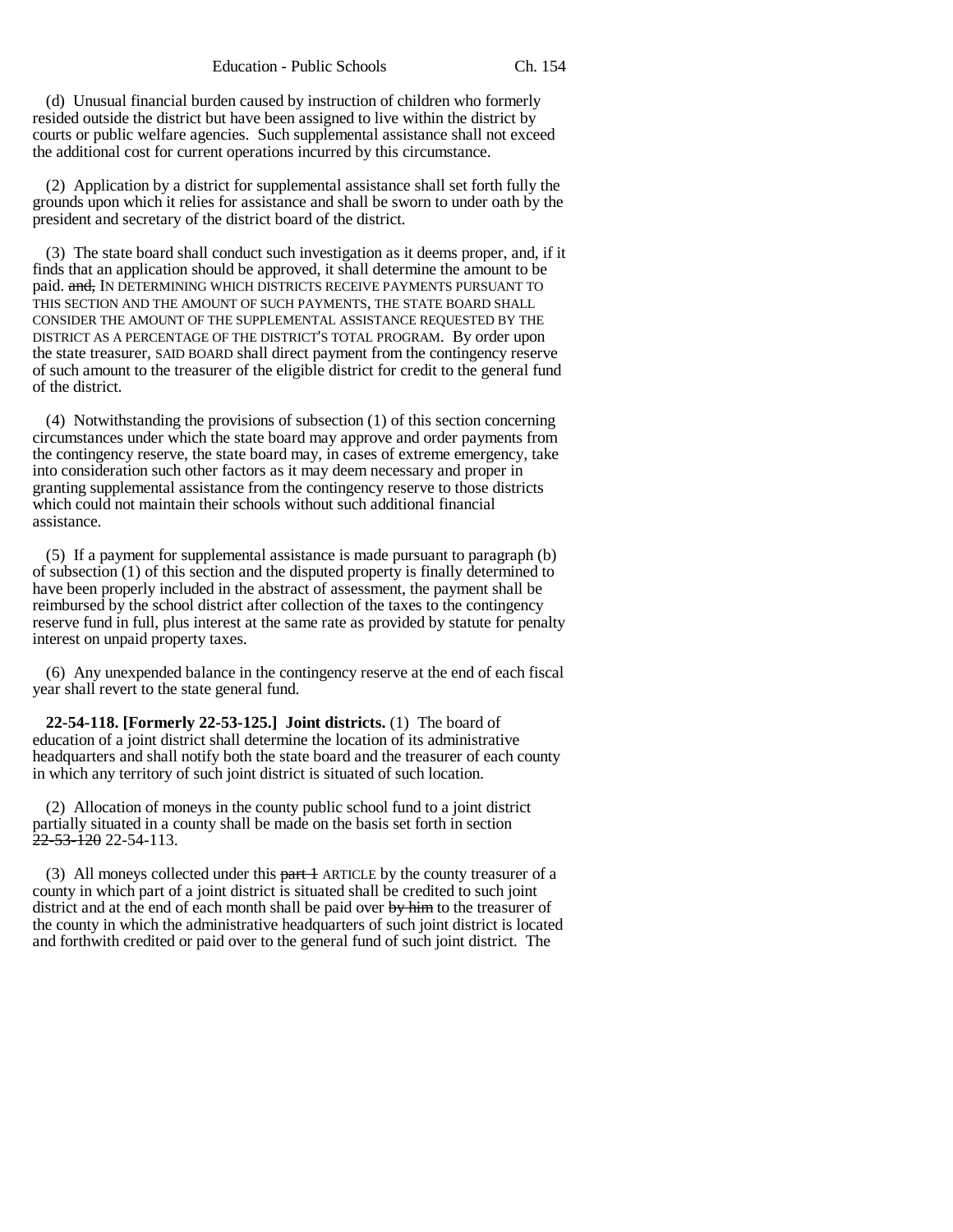treasurer of the county in which the administrative headquarters of the joint district is located shall make no charge for collection of moneys transferred to him from other counties. Warrants of a joint district shall be drawn only upon the treasurer of the county in which its administrative headquarters is located in those cases where a district has not elected under law to withdraw its funds from the custody of the county treasurer.

**22-54-119. [Formerly 22-53-126.] General provisions.** (1) The county treasurer shall charge a collection fee of one-half of one percent upon moneys collected for or distributed by him to any district located in whole or in part in his THE county from taxes levied for the general fund of the district.

(2) Nothing in this part  $\pm$  ARTICLE shall affect or limit the authority of any district to make such other tax levies as are provided by law.

(3) Nothing in this  $part 1$  ARTICLE shall in any manner affect the rights of districts to moneys allowable or payable to such districts under the provisions of other laws.

**22-54-120. [Formerly 22-53-127.] Rules and regulations.** (1) The state board shall make reasonable rules and regulations necessary for the administration and enforcement of this part 1 ARTICLE.

(2) All reports and certifications required from secretaries of boards of education pursuant to the provisions of this part  $\pm$  ARTICLE shall be made in such manner and form as may be prescribed by the state board.

**SECTION 3. Repeal.** Part 1 of article 53 of title 22, Colorado Revised Statutes, 1988 Repl. Vol., as amended, is repealed.

**SECTION 4.** 22-28-104 (2), Colorado Revised Statutes, 1988 Repl. Vol., as amended, is amended to read:

**22-28-104. Establishment of public preschool programs.** (2) IN RECOGNITION OF THE FACT THAT THERE ARE THOUSANDS OF CHILDREN IN COLORADO NOT PRESENTLY BEING SERVED WHO WOULD BENEFIT FROM THE STATE PRESCHOOL PROGRAM, the number of children that may participate in the state preschool program in the 1992-93 budget year and budget years thereafter shall be determined based upon available appropriations for such program. SHALL BE INCREASED:

(a) TO NOT MORE THAN 4,500 IN THE 1994-95 BUDGET YEAR;

(b) TO NOT MORE THAN 6,500 IN THE 1995-96 BUDGET YEAR; AND

(c) TO NOT MORE THAN 8,500 IN THE 1996-97 BUDGET YEAR AND BUDGET YEARS THEREAFTER.

**SECTION 5.** 22-32-117 (2), Colorado Revised Statutes, 1988 Repl. Vol., is amended to read: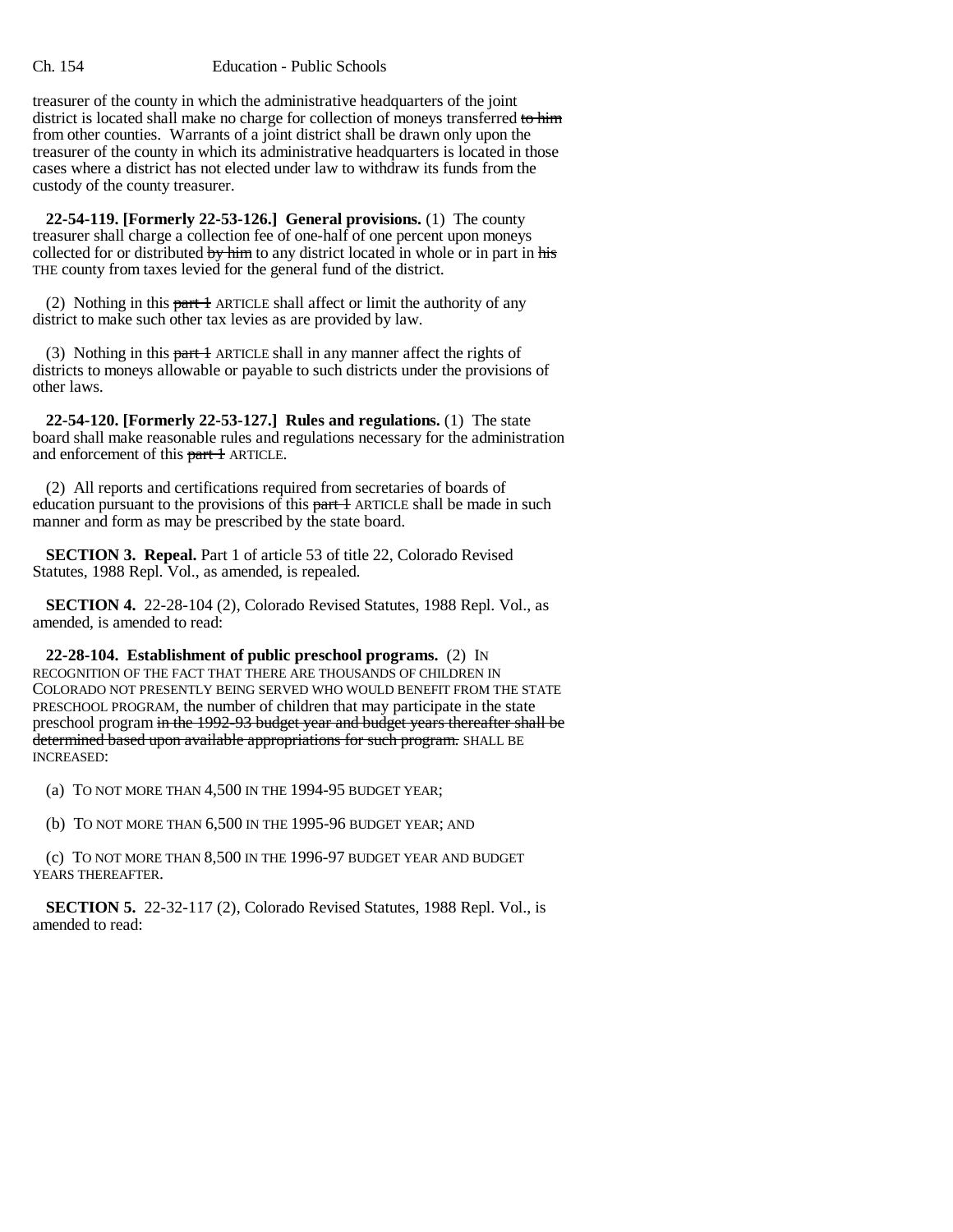**22-32-117. Miscellaneous fees.** (2) (a) A board may not require a pupil who has not completed the twelfth grade to pay any fees as a condition of enrollment in school, or as a condition of attendance in any course of study, instruction, or class, except tuition as authorized by law, charges and fees authorized by this section and section 22-32-118, and those fees reasonably necessary for textbooks or expendable supplies if such are not provided free of charge; except that miscellaneous fees may be collected on a voluntary basis as a condition of participation or attendance at a school-sponsored activity or program not within the academic portion of the educational program.

(b) ANY FEE COLLECTED PURSUANT TO THE PROVISIONS OF THIS SUBSECTION (2) SHALL BE USED FOR THE PURPOSE SET FORTH IN THE RESOLUTION OF THE BOARD AUTHORIZING THE COLLECTION OF SUCH FEE AND SHALL NOT BE EXPENDED FOR ANY OTHER PURPOSE. A COMPLETE LIST OF FEES AND THEIR PURPOSES SHALL BE MADE AVAILABLE BY THE BOARD UPON REQUEST.

**SECTION 6.** 22-32-116.5 (1) and (2) (c), Colorado Revised Statutes, 1988 Repl. Vol., as amended by House Bill No. 94-1097, enacted at the Second Regular Session of the Fifty-ninth General Assembly, are amended to read:

### **22-32-116.5. Extracurricular and interscholastic activities.**

(1) Notwithstanding any other provision of this article or any policy or rule of any recognized association of schools which organizes and controls sanctioned extracurricular or interscholastic activities, a student enrolled in the student's public school district of residence shall be allowed to participate on an equal basis in any extracurricular or interscholastic activity sponsored in any other public school within said school district or at any public school in a school district which has boundaries contiguous to the boundaries of the student's public school district of residence if the school in which the student is enrolled does not sponsor that particular extracurricular or interscholastic activity and if the student otherwise meets the school's eligibility requirements for participation. Any student participating in an extracurricular or interscholastic activity pursuant to the provisions of this subsection (1) may be required to pay a fee as a prerequisite to such participation. Any required fee paid by a student who elects to participate in extracurricular or interscholastic activities pursuant to this section SUBSECTION  $(1)$ shall not exceed the fee the school charges its enrolled students. ANY FEE COLLECTED PURSUANT TO THE PROVISIONS OF THIS SUBSECTION (1) SHALL BE USED TO FUND THE EXTRACURRICULAR OR INTERSCHOLASTIC ACTIVITY FOR WHICH IT IS CHARGED AND SHALL NOT BE EXPENDED FOR ANY OTHER PURPOSE.

(2) (c) Any student participating in an extracurricular or interscholastic activity pursuant to the provisions of this subsection (2) may be required to pay a fee as a prerequisite to such participation. Any required fee paid by a student who elects to participate in extracurricular or interscholastic activities pursuant to this subsection (2) shall not exceed the fee the school charges its enrolled students. ANY FEE COLLECTED PURSUANT TO THE PROVISIONS OF THIS SUBSECTION (2) SHALL BE USED TO FUND THE EXTRACURRICULAR OR INTERSCHOLASTIC ACTIVITY FOR WHICH IT IS CHARGED AND SHALL NOT BE EXPENDED FOR ANY OTHER PURPOSE.

**SECTION 7.** 22-33-104.5 (6) (d), Colorado Revised Statutes, 1988 Repl.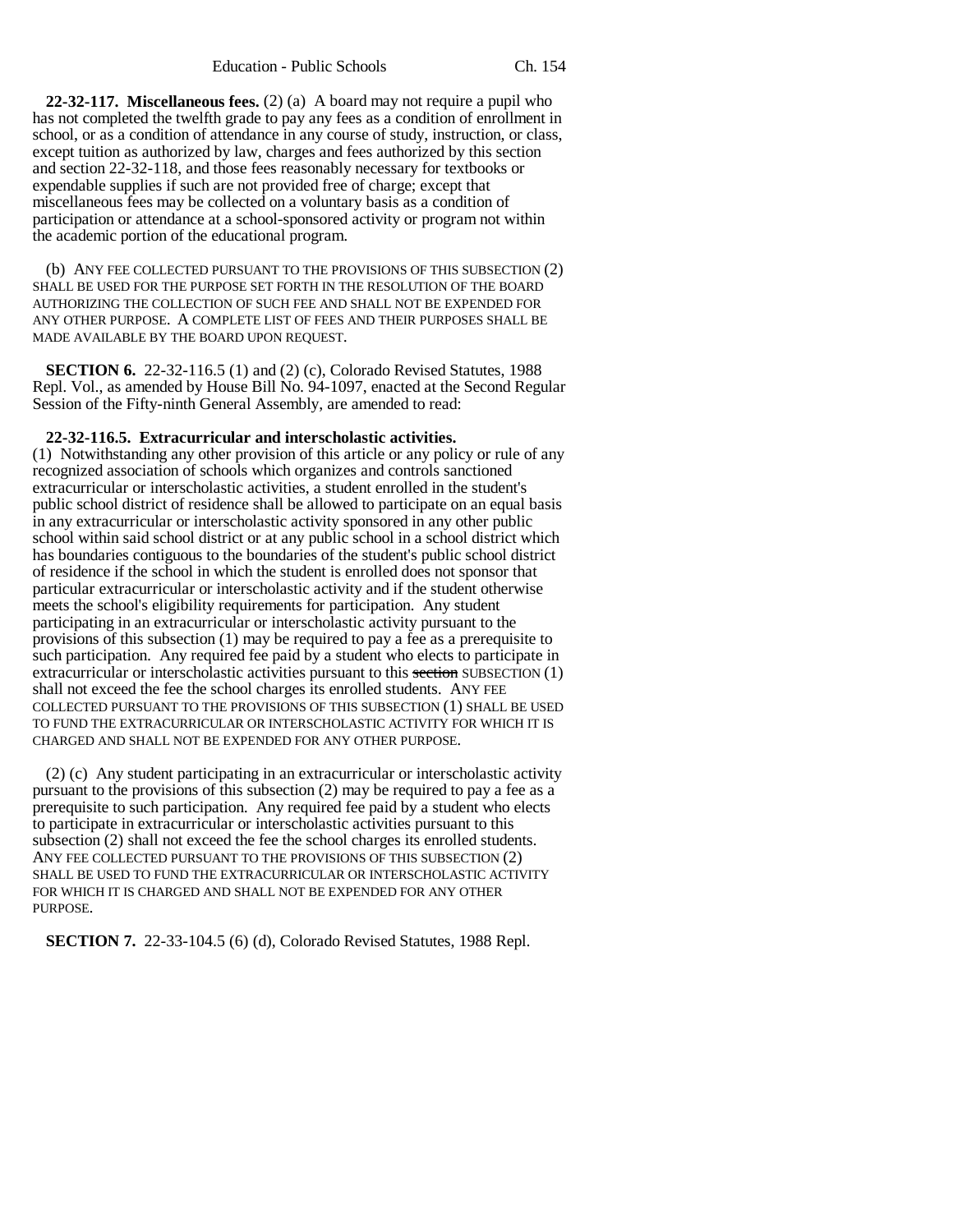Vol., as enacted by House Bill No. 94-1097 enacted at the Second Regular Session of the Fifty-ninth General Assembly, is amended to read:

**22-33-104.5. Home-based education - legislative declaration - definitions guidelines.** (6) (d) If a sponsoring school charges enrolled students a fee to participate in a particular extracurricular or interscholastic activity, any child who elects to participate in such activity pursuant to this subsection (6) shall be required to pay an amount equal to one hundred fifty percent of such fee. ANY FEE COLLECTED PURSUANT TO THE PROVISIONS OF THIS SUBSECTION (6) SHALL BE USED TO FUND THE EXTRACURRICULAR OR INTERSCHOLASTIC ACTIVITY FOR WHICH IT IS CHARGED AND SHALL NOT BE EXPENDED FOR ANY OTHER PURPOSE.

**SECTION 8.** 22-32-118, Colorado Revised Statutes, 1988 Repl. Vol., is amended BY THE ADDITION OF A NEW SUBSECTION to read:

**22-32-118. Summer schools - continuation, evening, and community education programs.** (3) ANY CHARGE, FEE, OR TUITION COLLECTED PURSUANT TO THE PROVISIONS OF THIS SECTION SHALL BE USED TO FUND THE PROGRAM FOR WHICH THE CHARGE, FEE, OR TUITION WAS COLLECTED AND SHALL NOT BE EXPENDED FOR ANY OTHER PURPOSE.

**SECTION 9.** 22-42-104, Colorado Revised Statutes, 1988 Repl. Vol., as amended, is amended to read:

**22-42-104.** Limit of bonded indebtedness.  $(1)$   $(a)$  Except as otherwise provided in section 22-43-102 (6), each A school district shall have a limit of bonded indebtedness of THE GREATER OF THE FOLLOWING:

(a) Twenty percent of the latest valuation for assessment of the taxable property in such district, as certified by the county assessor to the board of county commissioners; OR

(b) SIX PERCENT OF THE MOST RECENT DETERMINATION OF THE ACTUAL VALUE OF THE TAXABLE PROPERTY IN THE DISTRICT, AS CERTIFIED BY THE COUNTY ASSESSOR TO THE BOARD OF COUNTY COMMISSIONERS.

(2) The indebtedness of the former districts or parts of districts, constituting any new district, shall not be considered in fixing the limit of such twenty percent BONDED INDEBTEDNESS; but, if any school district shall assume the bonded indebtedness of any district or districts, or a proportionate share thereof, existing at the time of inclusion in the assuming school district, pursuant to law, such bonded indebtedness shall be included in the twenty percent limitation LIMIT OF BONDED INDEBTEDNESS.

 $\leftrightarrow$  (3) The permission to incur additional bonded indebtedness, granted by the property tax administrator in the division of property taxation of the department of local affairs, and any school district bonds issued pursuant thereto on or after May 10, 1972, are hereby validated. This paragraph  $(b)$  SUBSECTION (3) shall not be construed to grant authority to incur bonded indebtedness in excess of said twenty percent limitation THE LIMIT OF BONDED INDEBTEDNESS.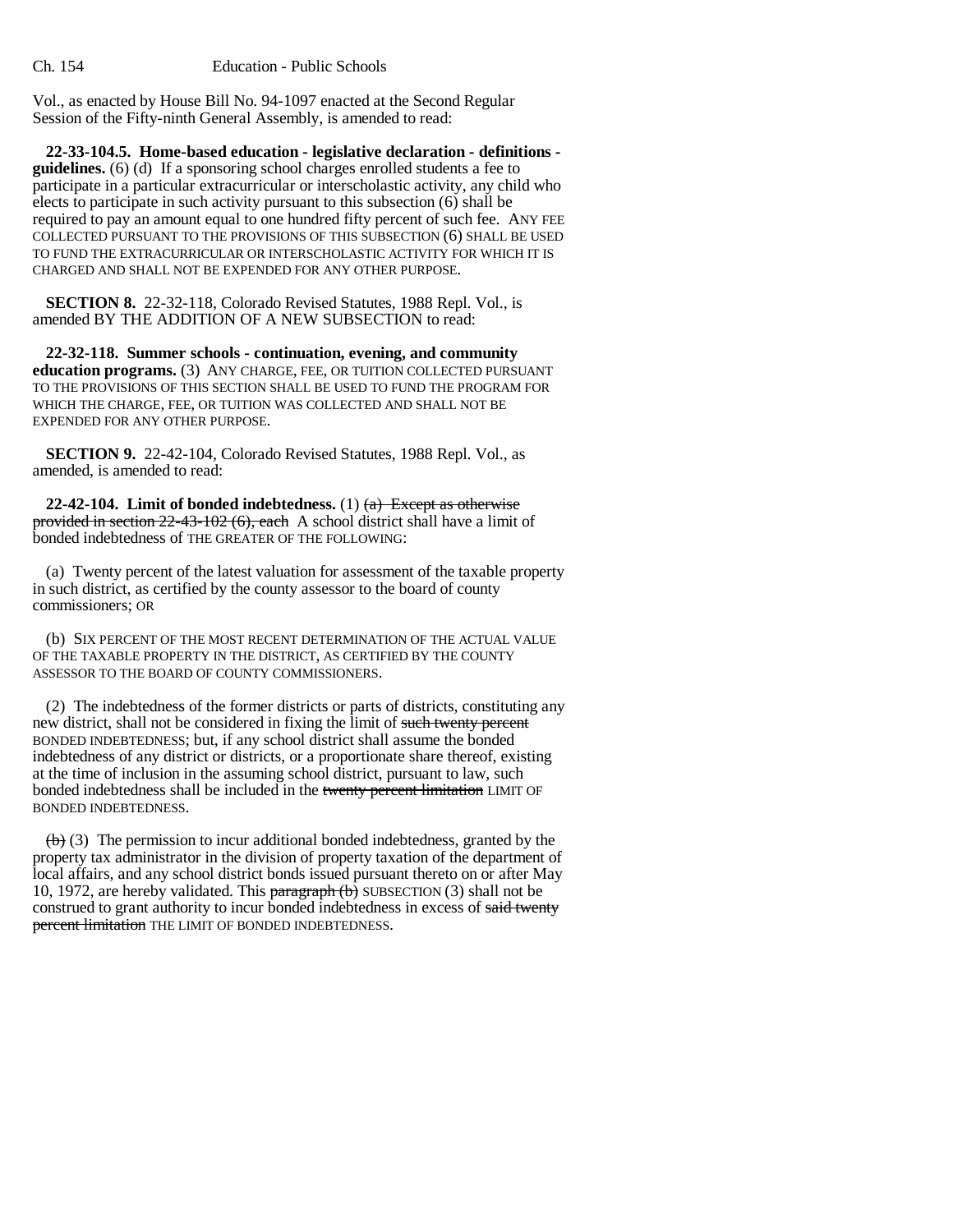Education - Public Schools Ch. 154

 $(2)$  (a) Notwithstanding the provisions of subsection  $(1)$  of this section, the limit on bonded indebtedness of a school district shall be twenty-five percent of the latest valuation for assessment of the taxable property in such district, as certified by the county assessor to the board of county commissioners, if the commissioner of education or his designee certifies that for each of the preceding three fiscal years, excluding the six-month transitional fiscal year occurring between January 1, 1992, and June 30, 1992, the pupil enrollment of the district, as determined in accordance with section  $22-53-103(7)$ , or the funded pupil count of the district, as determined in accordance with section  $22-53-103$  (4.5), whichever is applicable, has increased:

(I) By three percent or more over each preceding year, if the district has a pupil enrollment or funded pupil count, whichever is applicable, of at least one thousand pupils;

(II) By twenty-five or more pupils each year, if the district has a pupil enrollment or funded pupil count, whichever is applicable, of less than one thousand pupils.

(b) For purposes of this subsection (2), pupil enrollment for calendar years prior to 1989 shall be the average daily membership during the four-week counting period prior to the applicable calendar year as determined under former section  $22 - 50 - 102$  (2).

 $(3)$  (4) The debt limit provided in subsection (2) of this section shall only apply to a district so long as the conditions of said subsection (2) are met. In any year in which the conditions of subsection  $(2)$  of this section are not met, the debt limit for that year shall be the limit set forth in subsection (1) of this section; except that The validity of bonded indebtedness incurred in any year in which the debt limit in said subsection (2) applied shall not be affected by a subsequent reduction in the district's debt limit OF BONDED INDEBTEDNESS CAUSED BY A DECREASE IN THE VALUATION FOR ASSESSMENT OR ACTUAL VALUE OF TAXABLE PROPERTY IN THE DISTRICT.

**SECTION 10.** 39-5-128 (1), Colorado Revised Statutes, 1982 Repl. Vol., as amended, is amended to read:

**39-5-128. Certification of valuation for assessment.** (1) No later than August 25 of each year, the assessor shall certify to the clerk of each town and city, to the secretary of each school district, and to the secretary of each special district within his county the total valuation for assessment of all taxable property located within the territorial limits of each such town, city, school district, or special district and shall notify each such clerk, secretary, and board to officially certify the levy of such town, city, school district, or special district to the board of county commissioners no later than December 15. THE ASSESSOR SHALL ALSO CERTIFY TO THE SECRETARY OF EACH SCHOOL DISTRICT THE ACTUAL VALUE OF THE TAXABLE PROPERTY IN THE DISTRICT.

**SECTION 11.** 39-5-132 (2) (a) (I) (A), Colorado Revised Statutes, 1982 Repl. Vol., as amended, is amended, and the said 39-5-132 (2) (a) (I) is further amended BY THE ADDITION OF A NEW SUB-SUBPARAGRAPH, to read: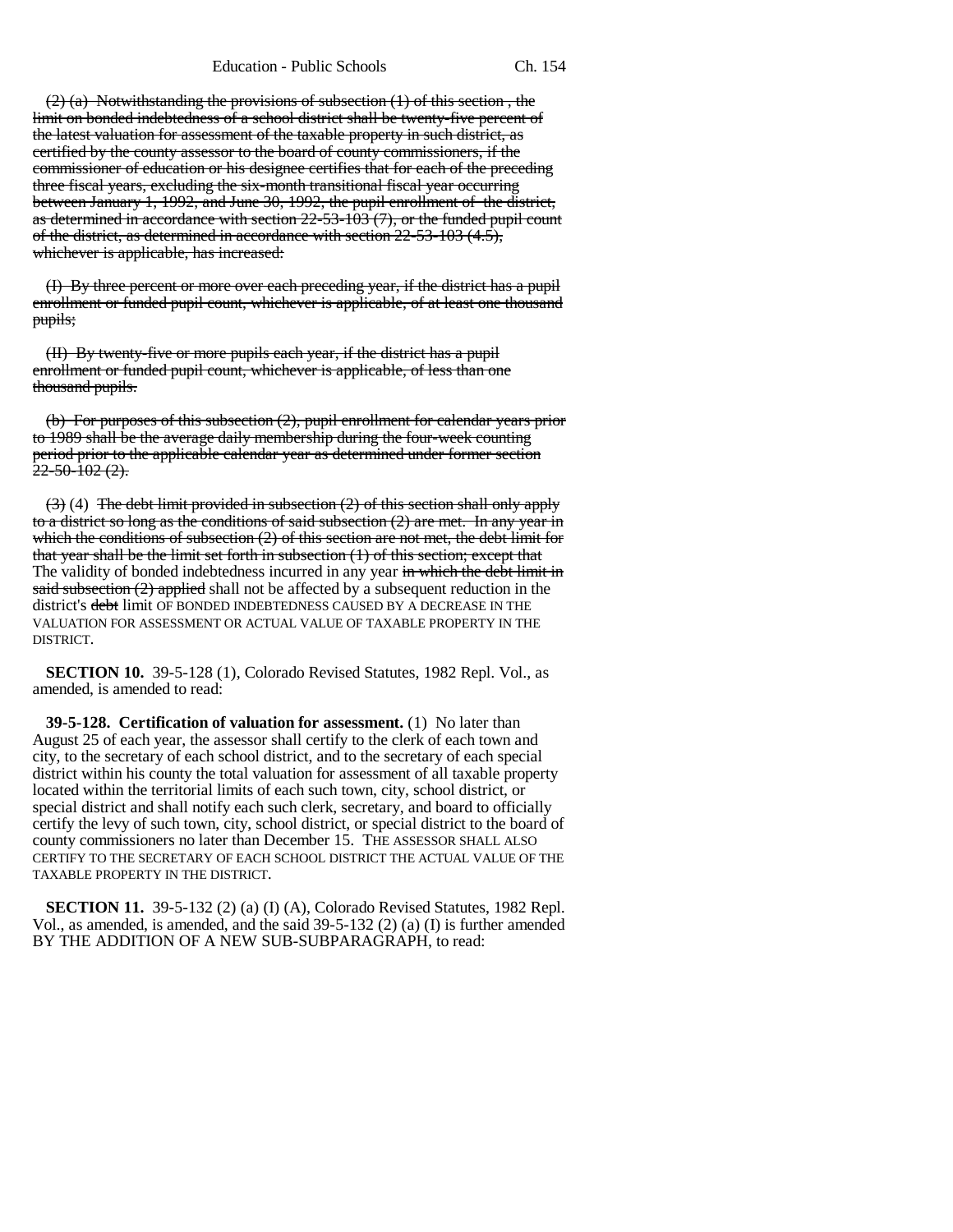**39-5-132. Assessment and taxation of new construction.** (2) (a) (I) (A) If the board of county commissioners determines that a county is becoming severely impacted by residential growth, the board of county commissioners shall make a finding of severe growth impact based upon the rate of increase in the county of the number of residential units being constructed within the county and an increase in pupil enrollment in school districts within the county such that at least one school district in the county meets the growth criteria described in section  $22-42-104(2)$  (a) and (2) (b), C.R.S. SUB-SUBPARAGRAPH (E) OF THIS SUBPARAGRAPH (I), and other factors which indicate patterns of growth and growth impact, and shall, on or before January 1, resolve to implement the assessment and levy procedures required under this section. When a board of county commissioners makes such resolution, the provisions of this section shall apply countywide notwithstanding any law to the contrary. The board of county commissioners shall not make a finding of severe growth impact unless the number of residential units in the county will increase by over two percent during the county's current fiscal year. The board of county commissioners may negotiate with taxing authorities in the county to provide the costs of implementing the assessment and levy procedures required under this section. Notwithstanding any other provision of law to the contrary, any such taxing authority is hereby authorized to use moneys from its general fund to provide the costs specified in this subparagraph (I) and to deposit any moneys received as reimbursement pursuant to subsection (4) of this section into its general fund.

(E) THE GROWTH CRITERIA FOR SCHOOL DISTRICTS FOR PURPOSES OF SUB-SUBPARAGRAPH (A) OF THIS SUBPARAGRAPH (I) SHALL BE WHETHER THE COMMISSIONER OF EDUCATION OR THE COMMISSIONER'S DESIGNEE CERTIFIES THAT THE PUPIL ENROLLMENT OF THE DISTRICT FOR THE PAST THREE YEARS, AS DETERMINED ON OCTOBER 1 OF EACH YEAR IN ACCORDANCE WITH FORMER SECTION 22-53-103 (7) OR SECTION 22-54-103 (10), HAS INCREASED BY THREE PERCENT OR MORE OVER EACH PRECEDING YEAR FOR THOSE DISTRICTS WITH PUPIL ENROLLMENTS OF AT LEAST ONE THOUSAND PUPILS OR BY TWENTY-FIVE OR MORE PUPILS EACH YEAR FOR THOSE DISTRICTS WITH PUPIL ENROLLMENTS OF LESS THAN ONE THOUSAND PUPILS.

**SECTION 12.** 22-42-117 (2), Colorado Revised Statutes, 1988 Repl. Vol., is amended to read:

**22-42-117. Board to certify needed revenues.** (2) The board of education has authority to include in each amount certified for said bond redemption fund an amount to create a reserve for the redemption of bonds in future years prior to their maturities, or for purchasing at a discount and cancellation any bond on which the interest is being paid for the current district debt service mill levy; but said reserve shall be restricted to the subsidiary account in the bond redemption fund for which said tax levy was made. A total of not more than one mill on the then current valuation for assessment may be carried in the reserve at any one time to be available for prior redemption purposes. For the purposes of this section, "prior redemption purposes" means the use of funds for redeeming bonds which are redeemable but not due.

**SECTION 13.** 22-30-102, Colorado Revised Statutes, 1988 Repl. Vol., as amended, is amended BY THE ADDITION OF A NEW SUBSECTION to read: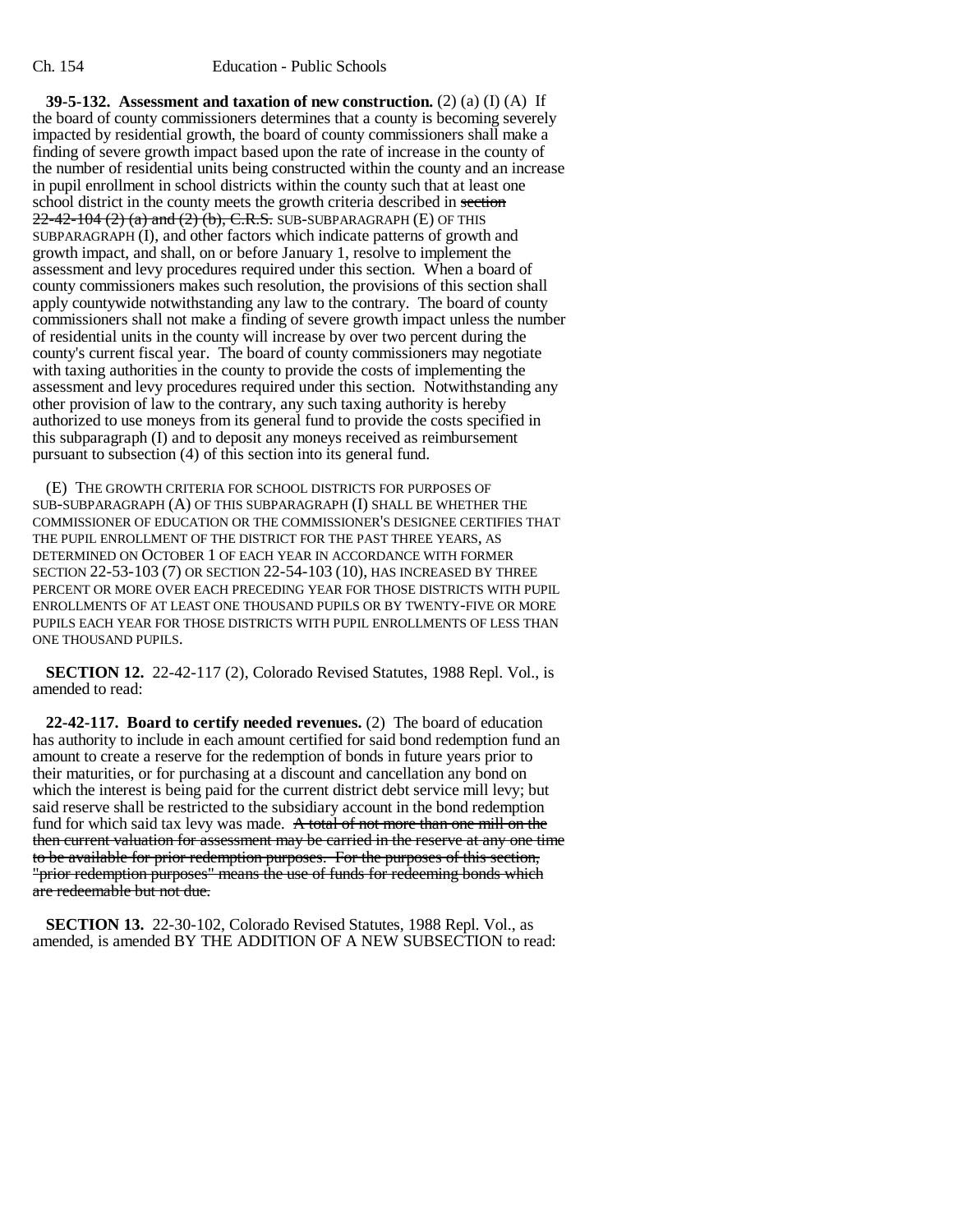**22-30-102. Legislative declaration.** (2.5) THE GENERAL ASSEMBLY FURTHER FINDS AND DECLARES THAT THE PROVISIONS OF THIS ARTICLE SHALL NOT APPLY TO ANY DETACHMENT AND ANNEXATION WHEREIN COUNTY BOUNDARIES ARE MODIFIED.

**SECTION 14.** 22-32-110 (1) (ff) and (1) (gg), Colorado Revised Statutes, 1988 Repl. Vol., as amended, are amended to read:

**22-32-110. Board of education - specific powers.** (1) In addition to any other power granted to a board of education of a school district by law, each board of education of a school district shall have the following specific powers, to be exercised in its judgment:

(ff) To negotiate for an incentive payment with any taxpayer who establishes a new business facility, as defined in section 39-22-508.2 (3), C.R.S., but excluding the requirements of paragraph (b) of said subsection (3), in such school district; however, no negotiations may be entered into with any taxpayer establishing a new business facility unless such school district has been notified, pursuant to sections 30-11-123 (5) and 31-15-903 (4), C.R.S., by any county and by any municipality in which such new business facility would be located of agreements negotiated by such local governments with such taxpayer. In no instance shall any such negotiation result in an annual incentive payment which exceeds fifty percent of the amount of the taxes levied by the school district upon the taxable personal property located at or within such new business facility and used in connection with the operation of such new business facility for the current property tax year. An agreement negotiated pursuant to this paragraph (ff) shall not be valid unless it is approved by the state board of education PRIOR TO JULY 1, 1994, SHALL BE VALID. No new agreement shall be negotiated pursuant to the provisions of this paragraph (ff) on or after January 1, 1995. Any school district which negotiates any agreement pursuant to the provisions of this paragraph (ff) shall inform any county and any municipality in which a new business facility would be located of such negotiations.

(gg) To negotiate for an incentive payment with any taxpayer who expands a facility, as defined in section 39-22-508.2 (2) (a), C.R.S., the expansion of which constitutes a new business facility, as defined in section 39-22-508.2 (3), C.R.S., but excluding the requirements of paragraph (b) of said subsection (3), and which is located in such school district; however, no negotiations may be entered into with any taxpayer expanding a facility unless such school district has been notified, pursuant to sections 30-11-123 (5) and 31-15-903 (4), C.R.S., by any county and by any municipality in which such expanded business facility is located of agreements negotiated by such local governments with such taxpayer. In no instance shall any such negotiation result in such an annual incentive payment which is greater than fifty percent of the amount of the taxes levied by the school district upon the taxable personal property directly attributable to such expansion, located at or within such expanded facility, and used in connection with the operation of such expanded facility for the current property tax year. An agreement negotiated pursuant to this paragraph (gg) shall not be valid unless it is approved annually by the state board of education PRIOR TO JULY 1, 1994, SHALL BE VALID. No new agreement shall be negotiated pursuant to the provisions of this paragraph (gg) on or after January 1, 1995. Any school district which negotiates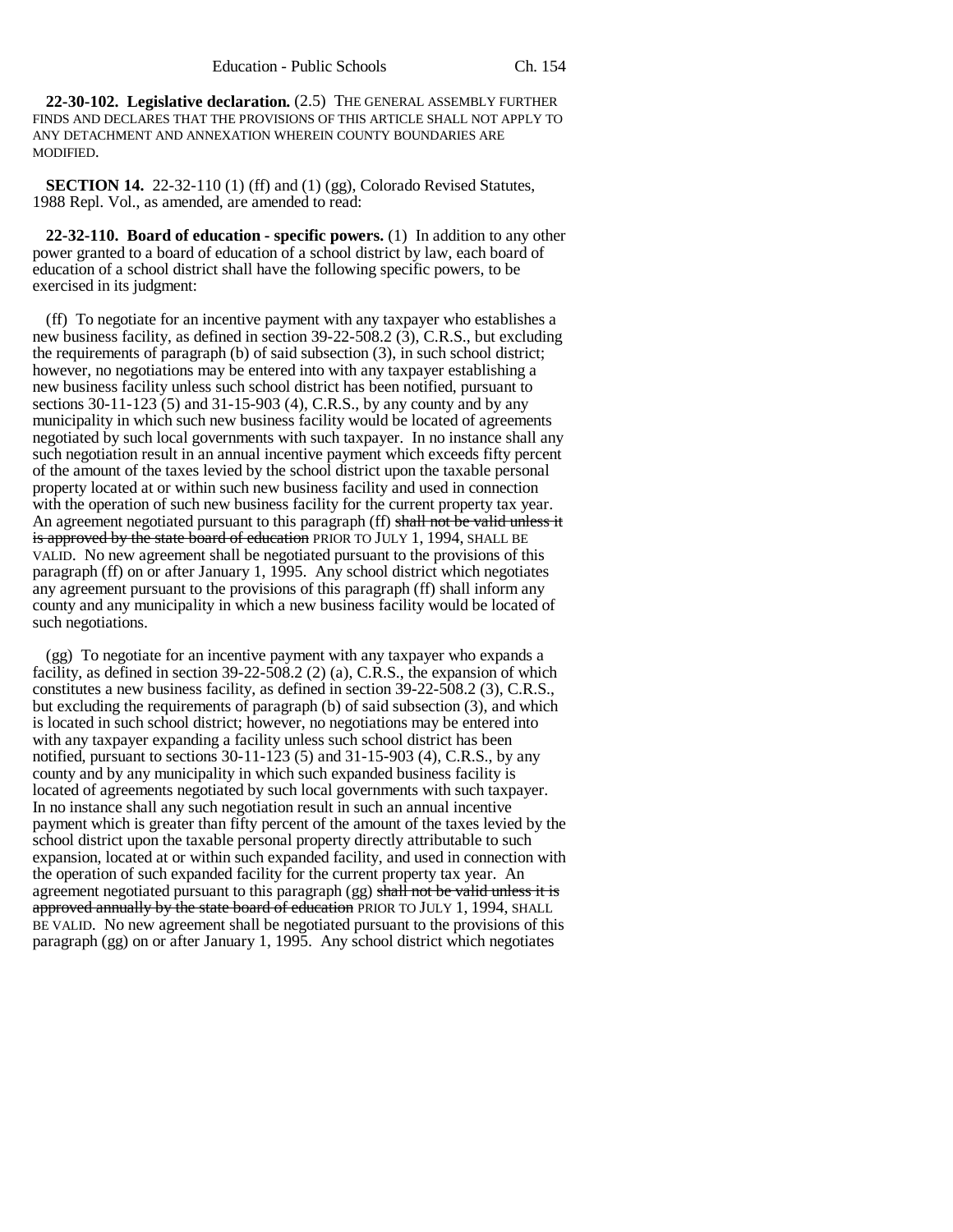any agreement pursuant to the provisions of this paragraph (gg) shall inform any county and any municipality in which an expanded business facility is located of such negotiations.

**SECTION 15.** 22-51-104 (2), Colorado Revised Statutes, 1988 Repl. Vol., is amended to read:

**22-51-104. Methods of determining reimbursement entitlement.** (2) In no event shall the reimbursement entitlement of any school district under the provisions of subsection (1) of this section for any entitlement period exceed ninety percent of the total amount expended by the school district during said entitlement period for current operating expenditures for pupil transportation, NOR, FOR ENTITLEMENT PERIODS BEGINNING ON OR AFTER JULY 1, 1994, IF A SCHOOL DISTRICT IS SUBJECT TO A COURT-ORDERED DESEGREGATION ORDER, SHALL THE REIMBURSEMENT ENTITLEMENT OF ANY SUCH DISTRICT BE LESS THAN FIFTY-FIVE PERCENT OF THE TOTAL AMOUNT EXPENDED BY THE DISTRICT DURING SAID ENTITLEMENT PERIOD FOR CURRENT OPERATING EXPENDITURES FOR PUPIL TRANSPORTATION.

**SECTION 16.** 29-15-106, Colorado Revised Statutes, 1986 Repl. Vol., is amended to read:

**29-15-106. Limitation on issuance of tax anticipation notes.** (1) FOR ALL PUBLIC BODIES EXCEPT SCHOOL DISTRICTS, the amount of tax anticipation notes issued by a public body in any fiscal year shall not exceed fifty percent of all taxes estimated to be received by such governing body in its current fiscal year, as shown by its then current budget.

(2) FOR SCHOOL DISTRICTS, THE AMOUNT OF TAX ANTICIPATION NOTES ISSUED BY THE SCHOOL DISTRICT IN ANY FISCAL YEAR SHALL NOT EXCEED SEVENTY-FIVE PERCENT OF ALL TAXES ESTIMATED TO BE RECEIVED BY SUCH SCHOOL DISTRICT IN ITS CURRENT FISCAL YEAR, AS SHOWN BY ITS THEN CURRENT BUDGET.

**SECTION 17.** 8-44-204 (2), Colorado Revised Statutes, 1986 Repl. Vol., as amended, is amended to read:

**8-44-204. Public entities - self-insurance authorized for workers' compensation - pooled insurance.** (2) A public entity may, after receiving permission pursuant to section 8-44-101 (1) (c), act as its own insurance carrier for compensation and benefits. Any public entity other than a school district may establish and maintain an insurance reserve fund for self-insurance purposes and may include in the annual tax levy of the public entity such amounts as are determined by its governing body to be necessary for the uses and purposes of the insurance reserve fund, subject to the limitations imposed by section 29-1-301, C.R.S. School districts may establish and maintain an insurance reserve fund in accordance with the provisions of section 22-45-103 (1) (e), C.R.S., using moneys allocated thereto pursuant to the provisions of section  $22-53-108$  (3) (e)  $22-54-105$  (2), C.R.S. In the event that a public entity has no annual tax levy, it may appropriate from any unexpended balance in the general fund such amounts as the governing body shall deem necessary for the purposes and uses of the insurance reserve fund.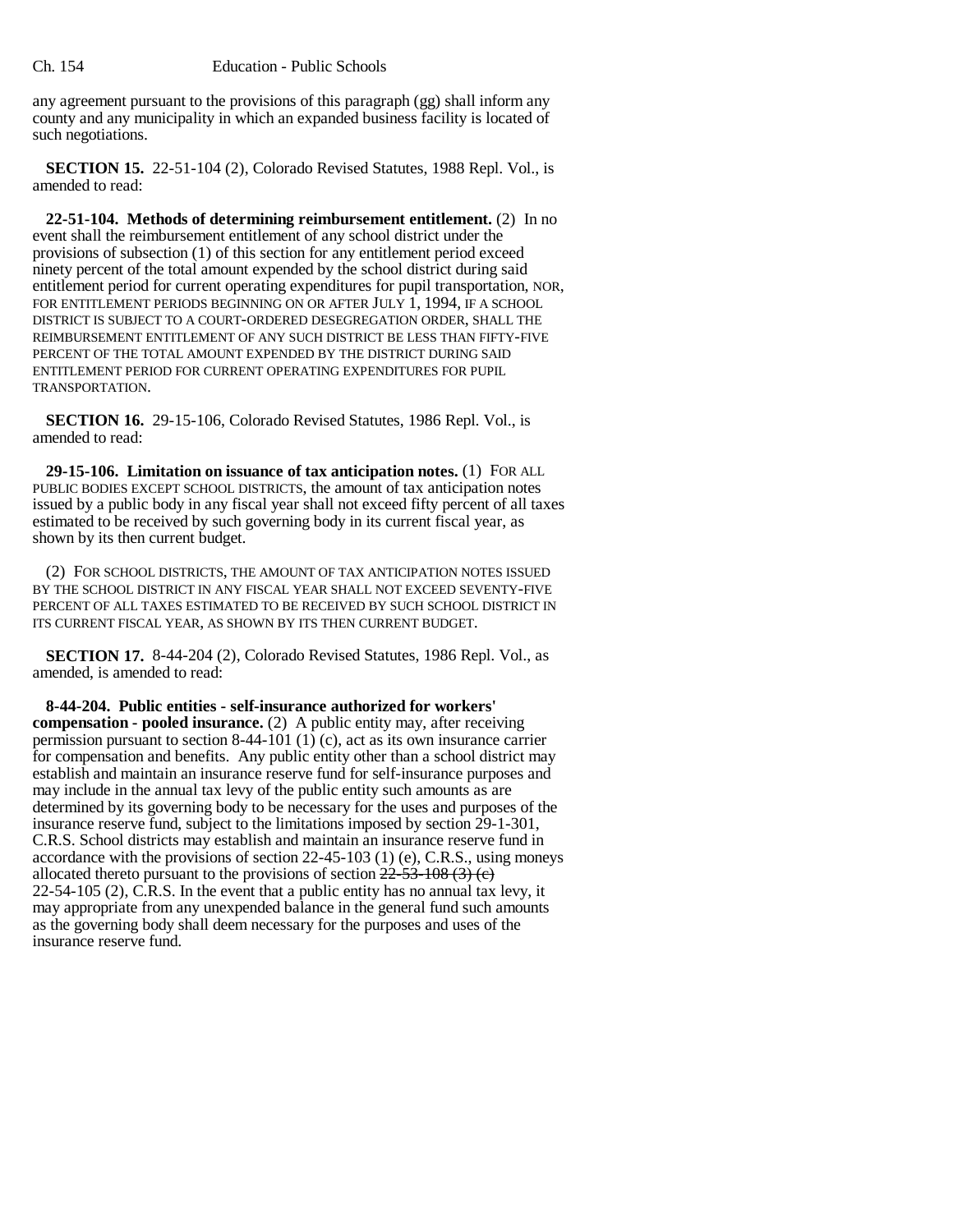**SECTION 18.** 22-2-116, Colorado Revised Statutes, 1988 Repl. Vol., as amended, is amended to read:

**22-2-116. Additional power - waiver of reporting requirements.** The commissioner may waive any requirements imposed by this title as to the reporting of data to the department or the state board by any school district which is eligible to receive the minimum amount of state moneys under the provisions of article 53 ARTICLE 54 of this title, if he THE COMMISSIONER finds that any benefits from receiving such reports are outweighed by the district's increased administrative costs of reporting in light of its minimum share of state moneys.

**SECTION 19.** 22-20-109 (2), Colorado Revised Statutes, 1988 Repl. Vol., as amended, is amended to read:

**22-20-109. Tuition.** (2) The state board shall promulgate rules and regulations to define the contract approval process, the types and amounts of costs in excess of the state average per pupil operating revenues, as defined in section  $22-53-103(8)$ 22-54-103 (12), or the per pupil operating revenues of the district of residence, as defined in section  $22-53-103(6)$   $22-54-103(9)$ , whichever is appropriate, as determined by the department pursuant to its regulations, and to define other applicable revenues that a school district of residence of a child with a disability shall pay as tuition to educate that child elsewhere at an administrative unit, or at a facility approved by the state board pursuant to section 22-2-107 (1) (p). These rules and regulations shall include, but shall not be limited to, the limitations on the number of staff members per number of students, the amount of equipment necessary for classroom instruction of the child, the number of days of school, and any other expenses involved in the provision of educational services as determined by the child's individualized education program. The school district of residence shall be responsible for paying as tuition any excess costs above the applicable per pupil operating revenues as determined by the department pursuant to its regulations to provide these services.

**SECTION 20.** 22-20-114 (1) (b) (V) and (5), Colorado Revised Statutes, 1988 Repl. Vol., as amended, are amended to read:

**22-20-114. Reimbursable costs of programs.** (1) An administrative unit which maintains and operates special educational programs approved by the department for the education of exceptional children, except as provided in paragraph (c) of subsection (3) of this section, shall be entitled to reimbursement for:

(b) Eighty percent of the costs of:

(V) For each child so accepted, the average cost per pupil of educating children with similar disabilities in any unit which accepts a child from another administrative unit in one or more of its special education programs, in any group care facility or home, as defined by the department in its regulations and as approved by the state board pursuant to section  $22-2-107$  (1) (p), which accepts a child from an administrative unit in one or more of its special education programs, or in any community centered board, as provided for in section 27-10.5-104, C.R.S., and as approved by the state board pursuant to section 22-2-107 (1) (p),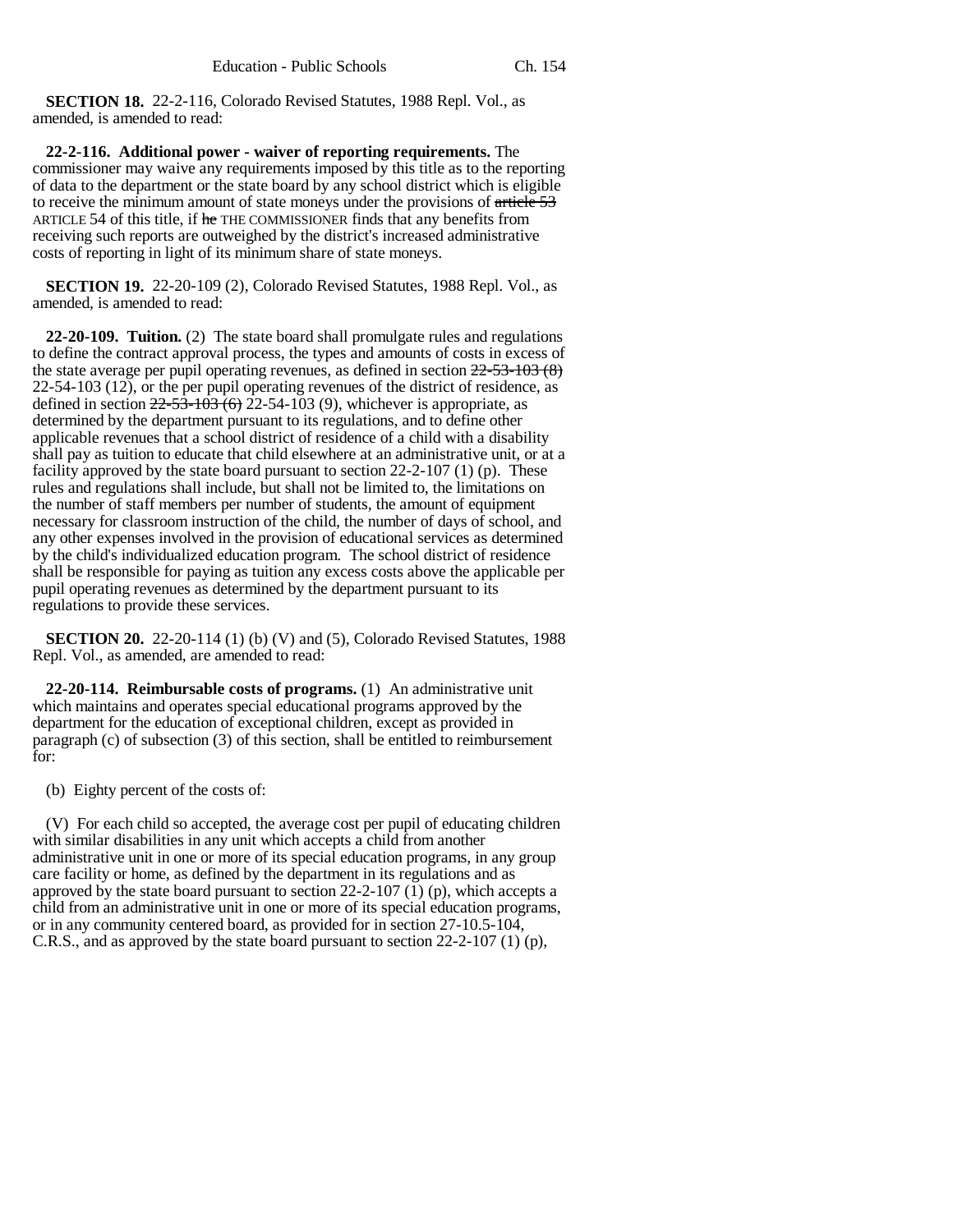### Ch. 154 Education - Public Schools

which accepts a child from an administrative unit in one or more of its special education programs, such reimbursement to be made to the administrative unit of the child's residence. State reimbursement under this subparagraph (V) shall be based upon the amount of the tuition charge under the provisions of section 22-20-109 in excess of the district of residence's per pupil operating revenues, as defined in section  $22-53-103(6)$  22-54-103 (9); except that, for a group care facility or home or for a community centered board, reimbursement shall be based on the amount of the tuition charge under the provisions of section 22-20-109 in excess of the state average per pupil operating revenues, as defined in section  $22 - 53 - 103 (8) 22 - 54 - 103 (12)$ .

(5) Reimbursements to any administrative unit under the provisions of this article shall in no instance exceed one hundred percent of the direct costs of providing special education services, after deduction of any other state funds and any local, private, and federal funds received for special education purposes, including the amounts specified in subsection (6) of this section. On and after January 1, 1992, a separate calculation shall be made for the provision of services to three- and four-year-old children with disabilities and the maximum reimbursement shall be determined after deduction of other state funds available for the education of such children, including funds received for such children pursuant to the "Public School Finance Act of 1988", article 53 "PUBLIC SCHOOL FINANCE ACT OF 1994", ARTICLE 54 of this title, and all other local, private, and federal funds received for the education of such children. This provision does not affect the calculation of tuition or excess costs.

**SECTION 21.** 22-24-104 (4) (c) (I) and (4) (c) (II), Colorado Revised Statutes, 1988 Repl. Vol., as amended, are amended to read:

**22-24-104. English language proficiency program established - funding.** (4) (c) (I) Seventy-five percent of the annual appropriation or the amount needed to fully fund THE PROGRAM pursuant to this subparagraph (I), whichever is less, shall be used by the districts for students certified to be within section 22-24-103 (4) (a) or (4) (b). No such student shall be funded for more than an amount equal to four hundred dollars per year or an amount equal to twenty percent of the state average per pupil operating revenues, as defined in section 22-53-103 (8) 22-54-103 (12) for the preceding year as annually determined by the department, whichever is greater.

(II) The remainder of the annual appropriation shall be used by the districts for students certified to be within section 22-24-103 (4) (c). No such student shall be funded for an amount greater than two hundred dollars per year or an amount equal to ten percent of the state average per pupil operating revenues, as defined in section  $22-53-103(8)$  22-54-103 (12), for the preceding year as annually determined by the department, whichever is greater.

**SECTION 22.** 22-25-109 (1), Colorado Revised Statutes, 1988 Repl. Vol., as amended, is amended to read:

**22-25-109. Colorado comprehensive health education fund - creation acceptance of funds.** (1) There is hereby created in the state treasury the Colorado comprehensive health education fund, which fund shall be made up of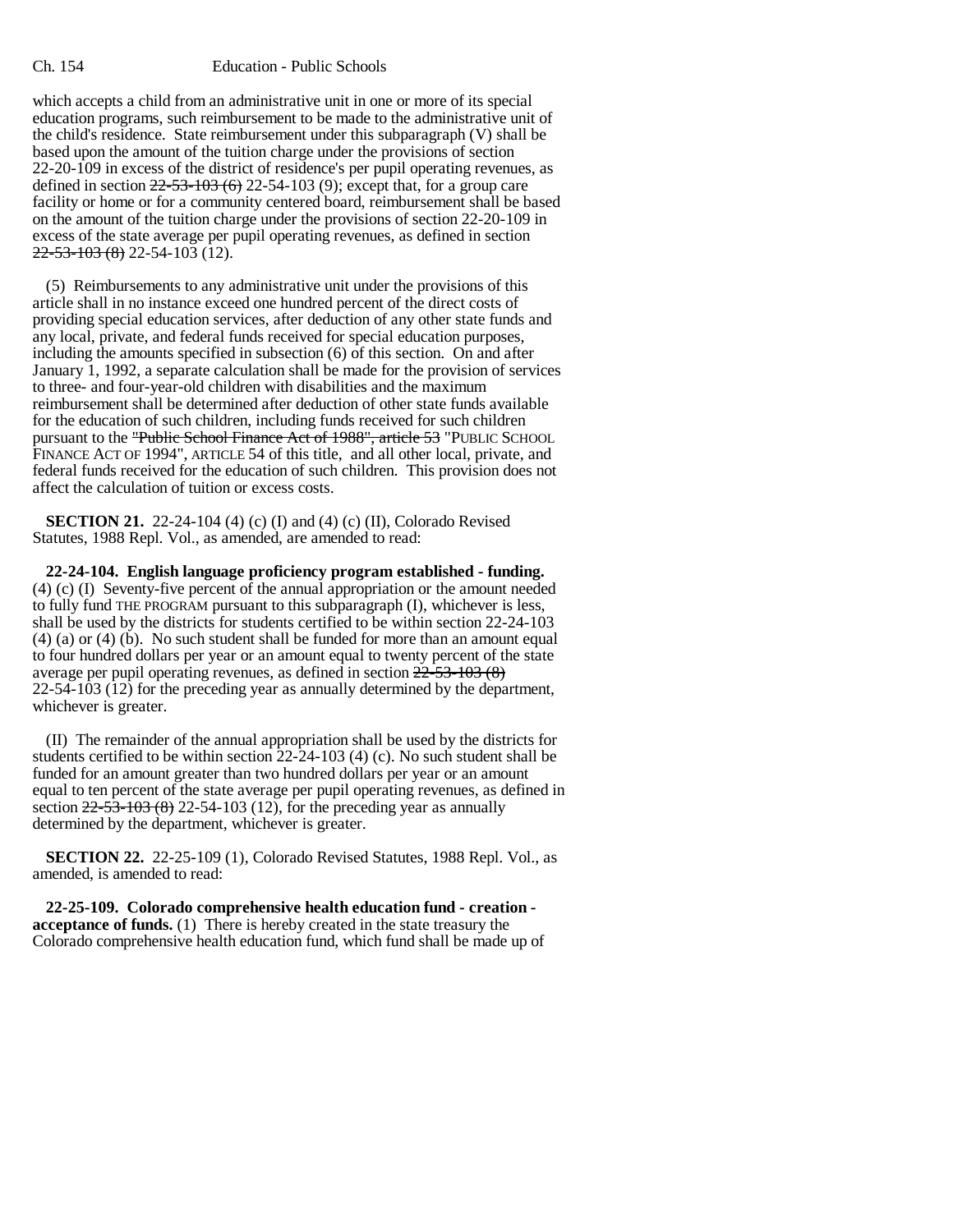moneys transferred thereto from the state public school fund pursuant to section  $22-53-121$  22-54-114, if any, as well as any moneys received by the department of education pursuant to subsection (2) of this section. The moneys in such fund shall be subject to annual appropriation by the general assembly to the department of education for the purpose of carrying out the provisions of this article.

**SECTION 23.** 22-28-104 (3), Colorado Revised Statutes, 1988 Repl. Vol., as amended, is amended to read:

**22-28-104. Establishment of public preschool programs.** (3) Any school district which participates in the state preschool program shall be entitled to count children enrolled in the district preschool program in accordance with the provisions of section  $22-53-103(6.5)$   $22-54-103(10)$  for purposes of determining preschool enrollment under the "<del>Public School Finance Act of 1988", article 53</del> "PUBLIC SCHOOL FINANCE ACT OF 1994", ARTICLE 54 of this title.

**SECTION 24.** 22-30.5-104 (5), Colorado Revised Statutes, 1988 Repl. Vol., as amended, is amended to read:

**22-30.5-104. Charter school - requirements - authority.** (5) Except as otherwise provided in sections 22-32-115 and 22-53-104 22-54-109, a charter school shall not charge tuition.

**SECTION 25.** 22-30.5-112 (2) (a), Colorado Revised Statutes, 1988 Repl. Vol., as amended, is amended to read:

**22-30.5-112. Charter schools - financing - guidelines.** (2) (a) As part of the charter school contract, the charter school and the school district shall agree on funding and any services to be provided by the school district to the charter school. The charter school and the school district shall begin discussions on the contract using eighty percent of the district per pupil operating revenues. As used in this subsection (2), district "per pupil operating revenues" shall have the same meaning as that provided in section  $2\overline{2}$ -53-103 22-54-103 (9).

**SECTION 26.** 22-32-110 (5), Colorado Revised Statutes, 1988 Repl. Vol., as amended, is amended to read:

**22-32-110. Board of education - specific powers.** (5) No board of education shall enter into an agreement with any group, association, or organization representing employees of the district which commits revenues raised or received pursuant to article 53 ARTICLE 54 of this title for a period of time in excess of one year unless such agreement includes a provision which allows for the reopening of the portion of the agreement relating to salaries and benefits.

**SECTION 27.** 22-32-115 (2) (a), Colorado Revised Statutes, 1988 Repl. Vol., is amended to read:

**22-32-115. Tuition for resident school-age children.** (2) (a) The tuition, to be paid as authorized by subsection (1) of this section, shall not exceed one hundred twenty percent of the current per pupil general fund cost in the school district of attendance during the preceding school year. The pupil enrollment for a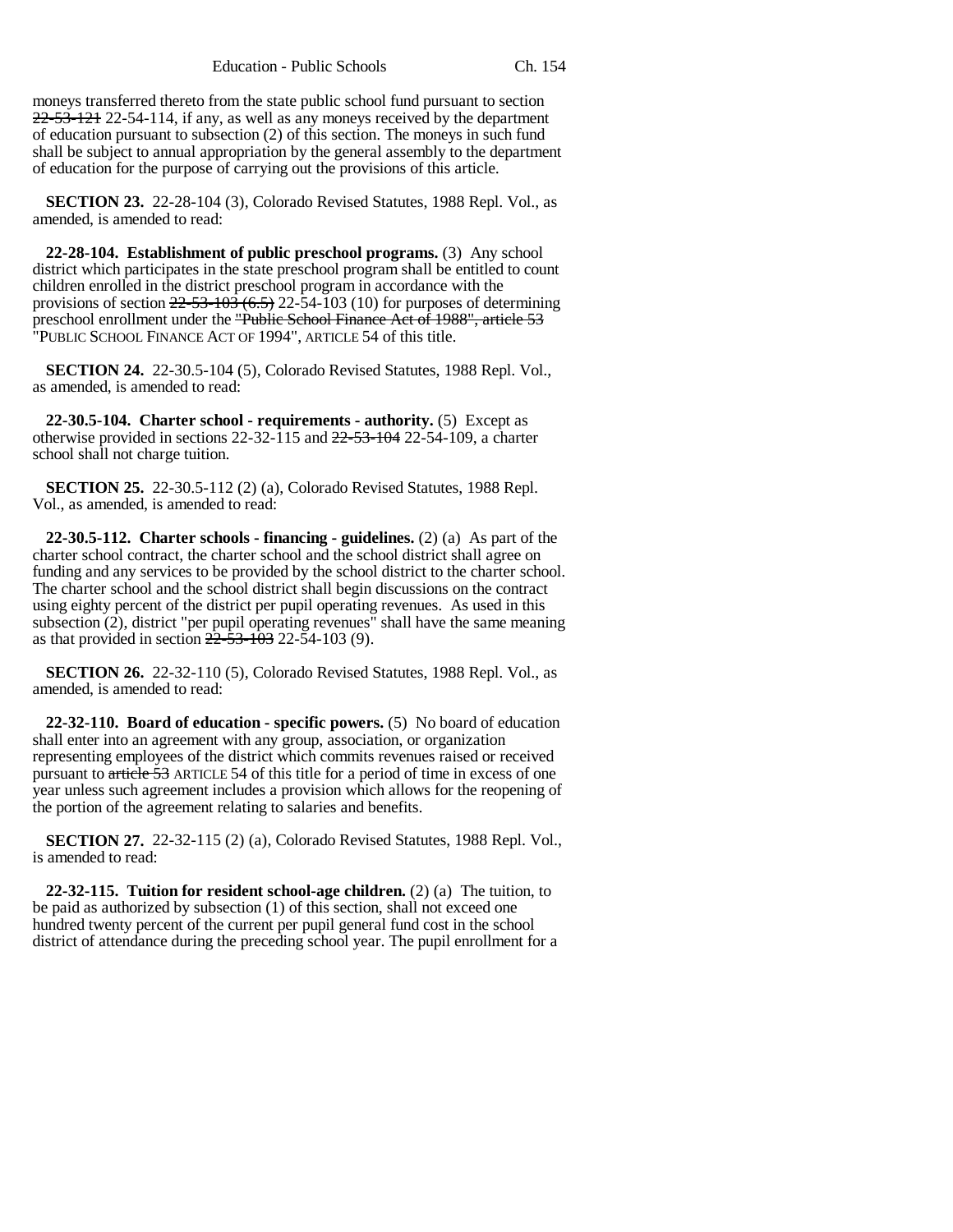pupil not attending his THE PUPIL'S school district of residence under the provisions of this section shall be allocated as provided in section  $22-53-104$   $(3)$  22-54-109 (3).

**SECTION 28.** 22-32-118 (2) (b), Colorado Revised Statutes, 1988 Repl. Vol., is amended to read:

**22-32-118. Summer schools - continuation, evening, and community education programs.** (2) (b) In addition to the authority granted to a board of education in paragraph (a) of this subsection (2), a board may establish and maintain community education programs in cooperation with any unit of local government, quasi-governmental agency, institution of higher education, or civic organization and may pay for such programs by a fee or tuition charged or out of moneys of the school district. Attendance in community education programs shall not be considered in computing pupil enrollment under article 53 ARTICLE 54 of this title and articles 8 and 60 of title 23, C.R.S.

**SECTION 29.** 22-33-104.5 (6) (a), Colorado Revised Statutes, 1988 Repl. Vol., as amended, is amended to read:

**22-33-104.5. Home-based education - legislative declaration - definitions guidelines.** (6) (a) If a child is participating in a non-public home-based educational program but also attending his local school district of residence for a portion of the school day, the local school district of residence shall be entitled to count such child in accordance with the provisions of section  $22-53-103$  (7) 22-54-103 (10) for purposes of determining pupil enrollment under the "Public School Finance Act of 1988", article 53 "PUBLIC SCHOOL FINANCE ACT OF 1994", ARTICLE 54 of this title.

**SECTION 30.** 22-34-101 (4), Colorado Revised Statutes, 1988 Repl. Vol., is amended to read:

**22-34-101. High school fast track program.** (4) The school district of residence of a pupil taking courses at a state institution of higher education pursuant to subsection  $(1)$  of this section shall be entitled to state support for such pupil on the same basis as other pupils under section  $22-53-103$  (7) 22-54-103  $(10)$ . The school district shall forward to the state institution of higher education the amount of tuition to which the institution would be entitled on behalf of a regularly enrolled student taking such courses, up to seventy-five percent of the school district's per pupil operating revenues, as defined in section  $22-53-103(6)$ 22-54-103 (9). Nothing in this article shall be construed to authorize a school district to pay the costs of transportation, room and board, fees, books, or equipment or any other costs of taking higher education courses other than tuition.

**SECTION 31.** 22-35-105 (2) (a) and (3) (a) (I), Colorado Revised Statutes, 1988 Repl. Vol., are amended to read:

**22-35-105. Financial provisions - payment of tuition.** (2) If pupils are enrolled pursuant to the provisions of this article in a course section offered by an institution of higher education for high school pupils, either at the request of the school district or upon the initiative of the institution of higher education, the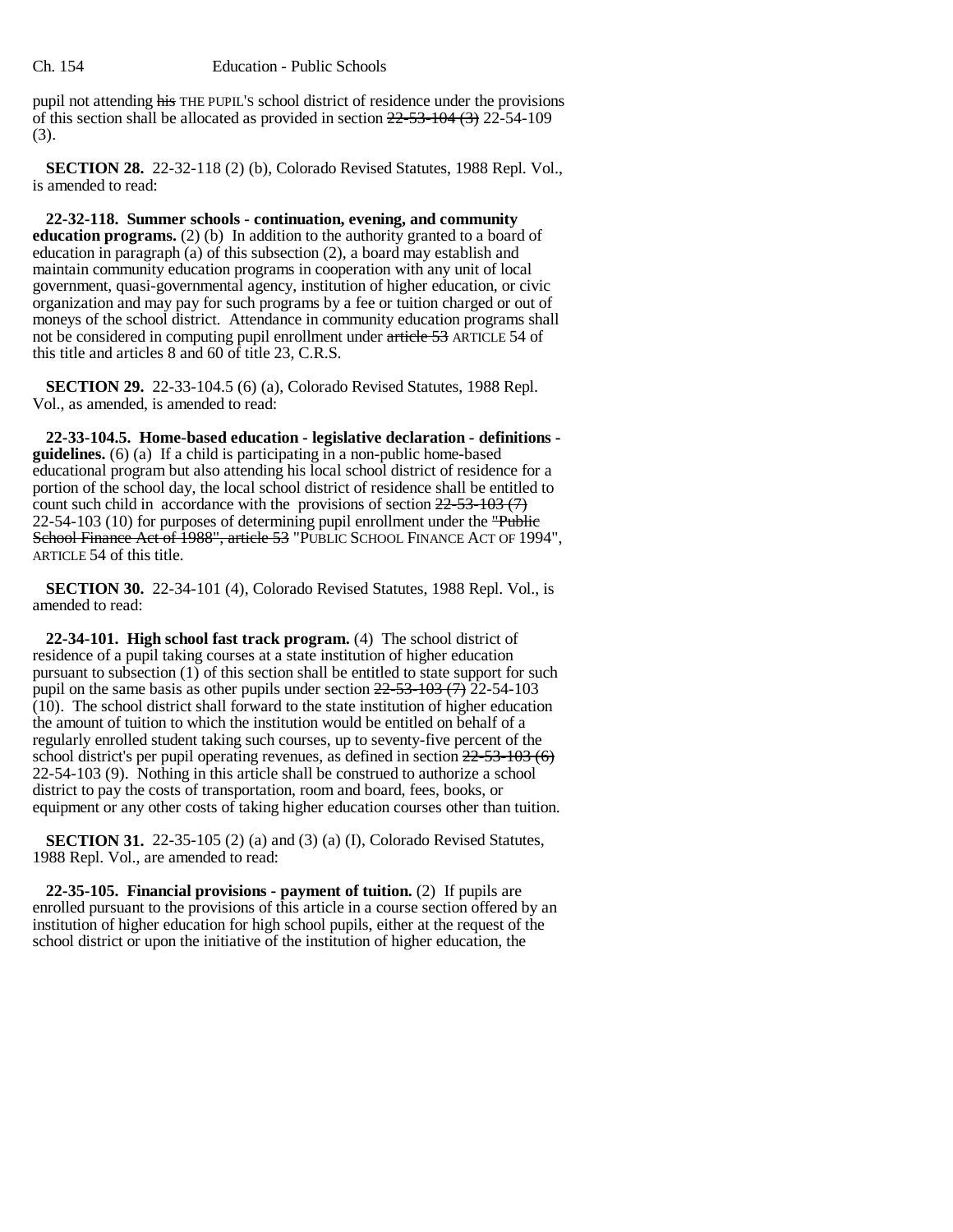institution of higher education shall be responsible for course content and the quality of instruction and shall be reimbursed by the school district for costs pursuant to the cooperative agreement between such institution and such school district. In addition, because any such pupil is receiving high school credit for such course pursuant to the provisions of this subsection (2):

(a) The pupil shall be included in the pupil enrollment of the school district in which such pupil is enrolled as determined pursuant to the provisions of section  $22 - 53 - 103$   $\overline{(7)}$  22-54-103 (10).

(3) If pupils of any school district are enrolled pursuant to the provisions of this article in one or two courses per academic term offered by any institution of higher education for postsecondary students and:

(a) If the pupil so enrolled is receiving high school credit for such course:

(I) The pupil shall be included in the pupil enrollment of the school district in which such pupil is enrolled as determined pursuant to the provisions of section  $22 - 53 - 103$   $\overline{(7)}$  22-54-103 (10).

**SECTION 32.** 22-36-105 (1), Colorado Revised Statutes, 1988 Repl. Vol., as amended, is amended to read:

**22-36-105. Schools of choice fund - creation - purpose.** (1) There is hereby created in the state treasury the schools of choice fund, which fund shall be made up of moneys transferred thereto from the state public school fund pursuant to section  $22-53-121$  22-54-114, if any, as well as any moneys received by the department pursuant to subsection (2) of this section.

**SECTION 33.** 22-40-102 (1.7) (a) and (6), Colorado Revised Statutes, 1988 Repl. Vol., as amended, are amended to read:

**22-40-102. Certification - tax revenues.** (1.7) (a) The board of education of any school district, at the regular biennial election for school district directors or on one of the dates authorized by section 22-53-117 22-54-108 for elections for additional local property tax revenues under the "Public School Finance Act of 1988" "PUBLIC SCHOOL FINANCE ACT OF 1994" shall submit to the eligible electors of the district the question of whether to impose a mill levy for the payment of excess transportation costs. If a majority of the votes cast at any such election are in favor of the question, an additional mill levy shall be levied each year, and revenues received therefrom shall be deposited into the transportation fund of the district created in section  $22-45-103$  (1) (f).

(6) Each school district, with such assistance as may be required from the department of education, shall inform the county treasurer for each county within the district's boundaries no later than December 15 of each year of said district's general fund mill levy in the absence of funds estimated to be received by said district pursuant to the "Public School Finance Act of 1988", article 53 "PUBLIC SCHOOL FINANCE ACT OF 1994", ARTICLE 54 of this title, and the estimated funds to be received for the general fund of the district from the state.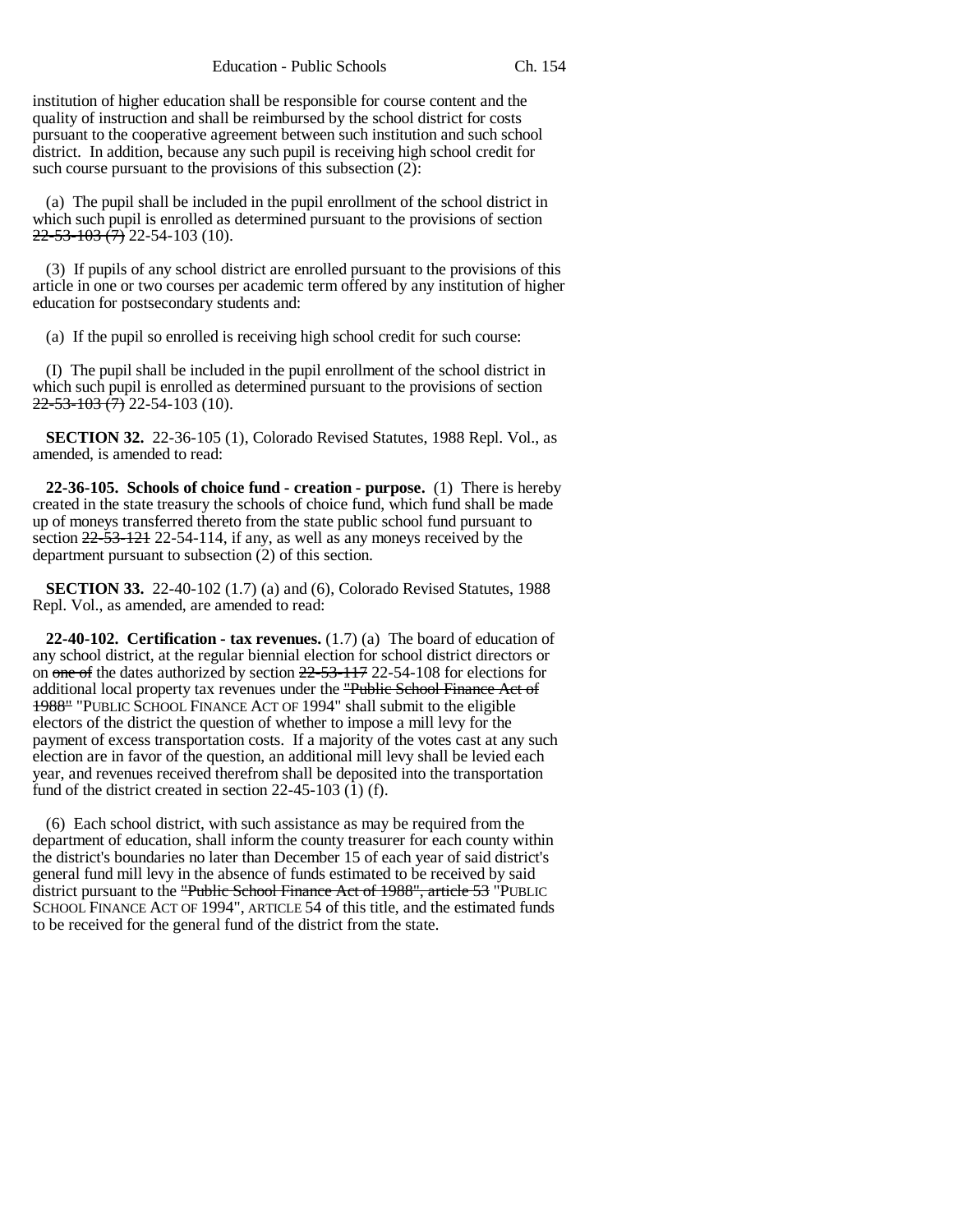**SECTION 34.** 22-41-110 (3), (5), and (8), Colorado Revised Statutes, 1988 Repl. Vol., as amended, are amended to read:

**22-41-110. Timely payment of school district obligations.** (3) If the district indicates that it will not make the payment by the date on which it is due, the state treasurer shall forward the amount in immediately available funds necessary to make the payment of the principal of or interest on the bonds or other obligations of the school district to the paying agent and shall withhold such amount from the next succeeding payment of the state's share of equalization THE DISTRICT'S TOTAL program funding in accordance with article 53 ARTICLE 54 of this title. If the amount of such next succeeding payment is insufficient to pay the amount necessary, the state treasurer shall withhold amounts from each succeeding payment of the state's share of equalization THE DISTRICT'S TOTAL program, funding, including payments to be made in succeeding fiscal years but not to include more than twelve months' worth of payments, until the total payment of principal and interest has been withheld. A school district which does not receive any state assistance under the provisions of article 53 ARTICLE 54 of this title does not qualify for state assistance in making timely payment of its bond or other obligations under this section.

(5) Any school district to which this section applies shall file with the state treasurer a copy of the resolution which authorizes the issuance of bonds or other obligations, a copy of the official statement or other offering document for such bonds or other obligations, the agreement, if any, with the paying agent for such bonds or other obligations, and the name, address, and telephone number of such paying agent. The failure of any school district to file such information shall not affect the obligation of the state treasurer to withhold the state's share of equalization THE DISTRICT'S TOTAL program funding under this section.

(8) Whenever the state treasurer makes a payment of principal and interest on bonds or other obligations of a school district and withholds amounts from the district's payments of the state's share of equalization THE DISTRICT'S TOTAL program funding pursuant to this section because of the failure to collect property taxes levied in accordance with law for the district's bond redemption fund, the district may transfer any such delinquent property taxes later collected out of the district's bond redemption fund and into its general fund.

**SECTION 35.** 22-44-103.5 (1), (2) (a), (2) (b) (III) (B), (2) (b) (III) (C), (2) (c) (I), and (2) (c) (III), Colorado Revised Statutes, 1988 Repl. Vol., as amended, are amended to read:

**22-44-103.5. Budget for 1992 transitional fiscal year.** (1) In order to implement the change in the school district fiscal year on July 1, 1992, the six-month period beginning on January 1, 1992, and ending on June 30, 1992, shall be the 1992 transitional fiscal year. The board of education of each school district shall adopt a budget and an appropriation resolution for such transitional fiscal year in the manner provided by this part 1; except that the total amount that may be budgeted and appropriated from revenues in the general fund generated pursuant to the "Public School Finance Act of 1988", FORMER article 53 of this title, for expenditure during such transitional fiscal year shall not exceed the equalization program funding of such district as determined pursuant to FORMER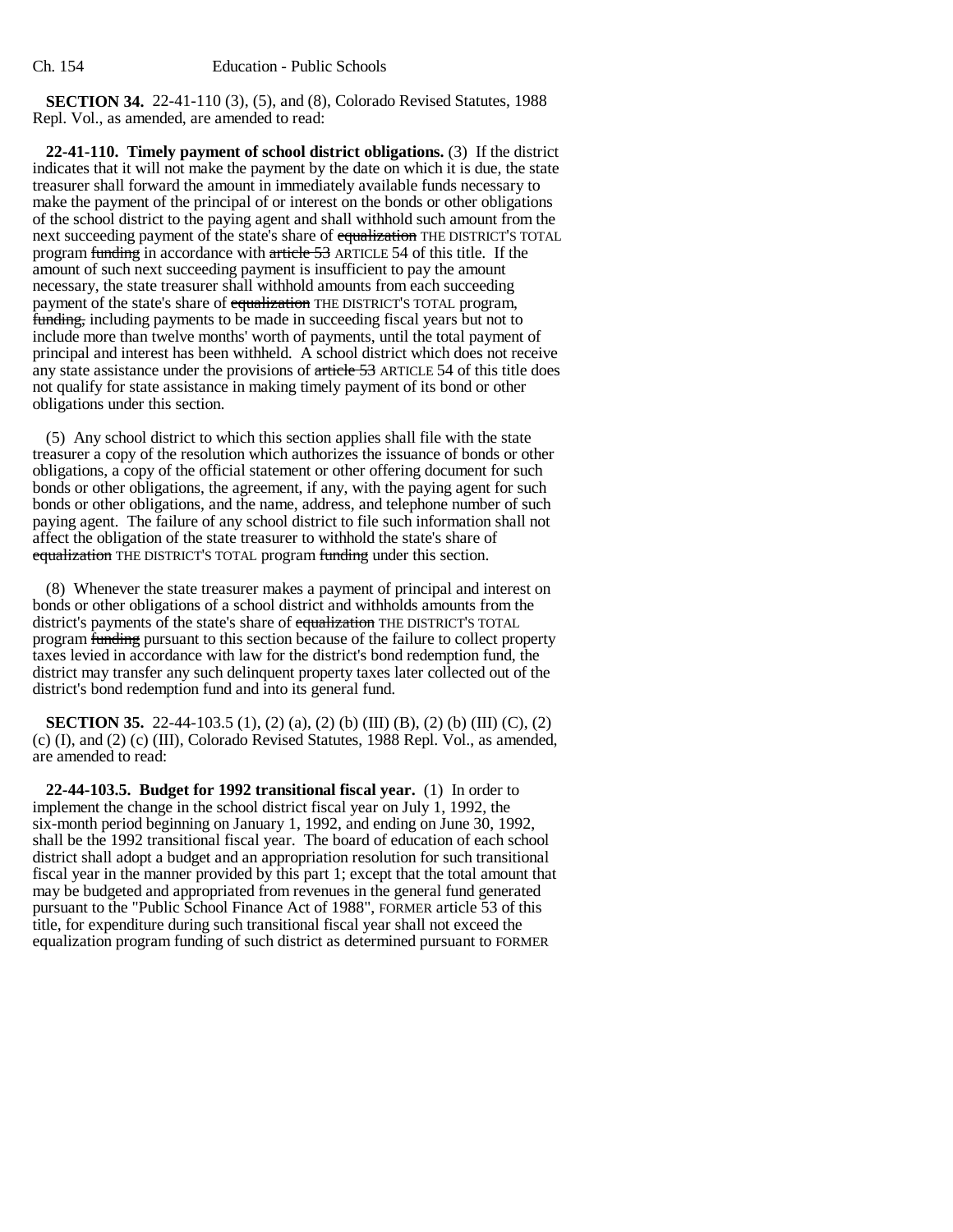section 22-53-107 (5), the preschool program funding as determined pursuant to FORMER section 22-53-115.5 (1.5), if any, and the program funding for three- and four-year-old children with disabilities as determined pursuant to FORMER section 22-53-116.5 (2), if any.

(2) (a) Notwithstanding the provisions of section 39-1-112, C.R.S., revenues generated pursuant to the "Public School Finance Act of 1988" to fund the equalization program funding, the preschool program funding, and the program funding for three- and four-year-old children with disabilities of the district for the transitional fiscal year and any additional funds generated pursuant to the provisions of FORMER section 22-53-114 (10) of said act, including property tax revenues collected during the 1992 calendar year which are in excess of the funding for such programs during such fiscal year, shall not be expended during such fiscal year but shall be carried forward in the general fund to the 1992-93 fiscal year.

(b) (III) (B) The board of education of a district subject to the provisions of this subparagraph (III) shall reduce its mill levy for the 1993 property tax year so that the property tax revenue collected in 1994, assuming one hundred percent collection, equals the district's share of equalization program funding for the 1993-94 fiscal year plus any amount of categorical support funds the district is required to replace with property tax revenue during the 1993-94 fiscal year reduced by the amount of property tax revenue carried forward which was not offset against the state's share of equalization program funding for the 1992-93 and 1993-94 fiscal years. Any district that reduces its mill levy for the 1993 property tax year shall be subject to the provisions of FORMER section 22-53-114  $(9.2)$ .

(C) In lieu of reducing the mill levy pursuant to the provisions of sub-subparagraph (B) of this subparagraph (III), the board of education of any district subject to the provisions of this subparagraph (III) may, by a two-thirds vote of the board, elect to keep the amount of property tax revenue carried forward which was not offset against the state's share of equalization program funding for the 1992-93 and 1993-94 fiscal years. Once such an election is made, the board of education may use its excess property tax revenue for any lawful purpose during the 1993-94 fiscal year and fiscal years thereafter. Notwithstanding the provisions of FORMER section 22-53-114 (1) OR SECTION 22-54-106, no district which elects to keep its excess property tax revenue pursuant to the provisions of this sub-subparagraph (C) shall receive state aid pursuant to the "Public School" Finance Act of 1988" or receive categorical support funds which the district would otherwise be eligible to receive from the state as such term is defined in section 22-53-114 (4), during the 1994-95 fiscal year and fiscal years thereafter until such time as the amount of state aid or categorical support funds the district would have received during said years equals the amount of the excess property tax revenue.

(c) (I) The provisions of this paragraph (c) shall only apply to districts that  $are$ WERE eligible to receive only minimum state aid under FORMER section 22-53-114 (1) of the "Public School Finance Act of 1988". and which are subject to the provisions of section 22-53-114 (9.5).

(III) In lieu of reducing the mill levy pursuant to the provisions of subparagraph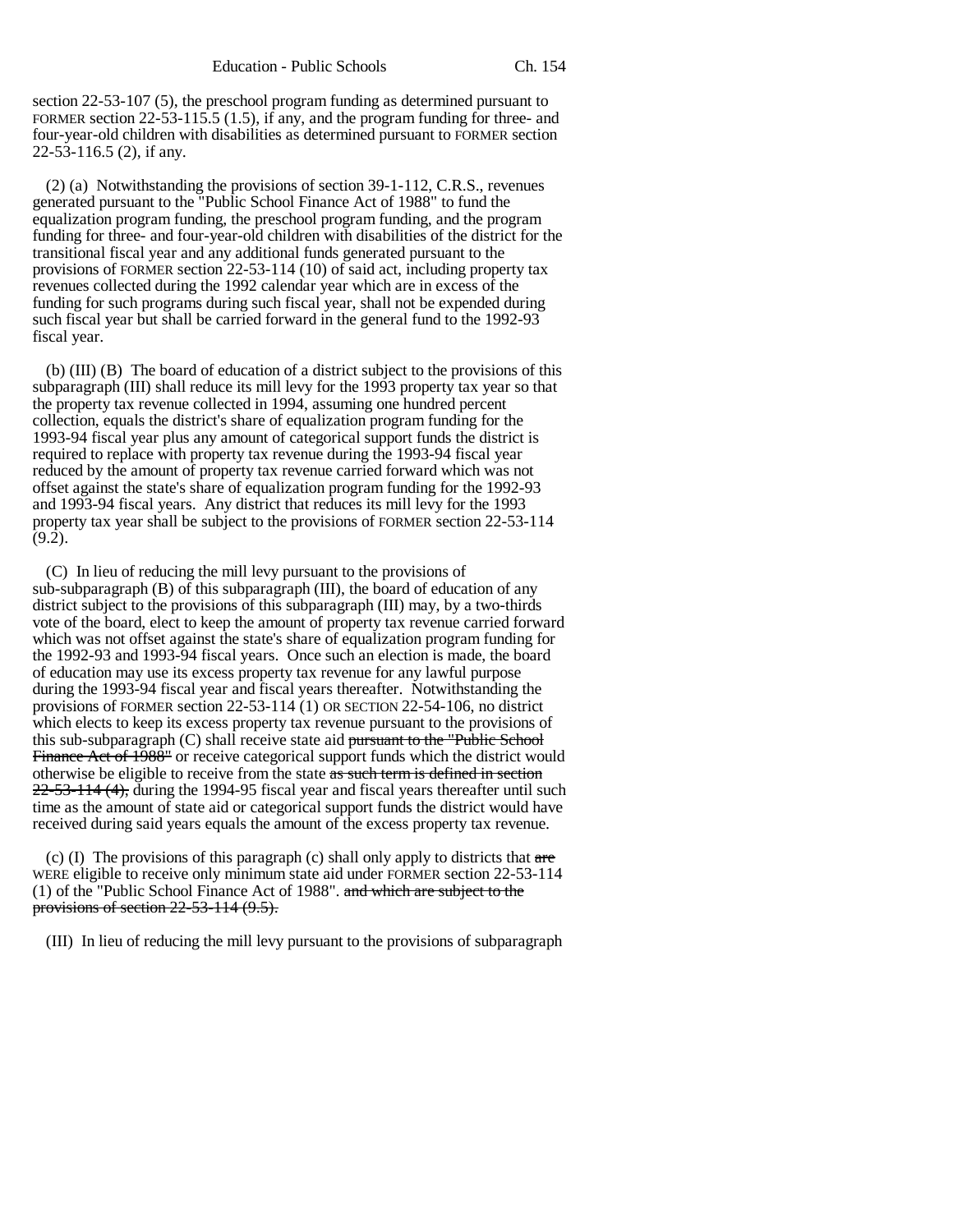(II) of this paragraph (c), the board of education of any district subject to the provisions of this paragraph (c) may, by a two-thirds vote of the board, elect to keep its excess property tax revenue. Once such an election is made, the board of education may then use its excess property tax revenue for any lawful purpose during the 1992-93 fiscal year and fiscal years thereafter. Notwithstanding the provisions of FORMER section 22-53-114 (1) OR SECTION 22-54-106, no district which elects to keep its excess property tax revenue pursuant to the provisions of this subparagraph (III) shall receive state aid pursuant to the "Public School Finance Act of 1988" during the 1992-93 fiscal year and fiscal years thereafter or receive categorical support funds which the district would otherwise be eligible to receive from the state as such term is defined in section  $22-53-114$  (4), for the 1993-94 fiscal year and fiscal years thereafter, until such time as the amount of state aid or categorical support funds the district would have received during said years equals the amount of the excess property tax revenue.

**SECTION 36.** 22-44-105 (1) (e) (I) and (1) (e) (III), Colorado Revised Statutes, 1988 Repl. Vol., as amended, are amended to read:

**22-44-105. Budget - contents - mandatory.** (1) The budget shall be presented in the format established by the state board of education by rule and regulation. In establishing the format, the state board shall consult annually with the advisory committee specified in paragraph (d) of this subsection (1) and shall adhere to the following guidelines:

(e) (I) For the 1993-94 fiscal year, the budget format shall contain a provision under which any district which has a reduction in its 1993-94 per pupil funding, as defined in FORMER section 22-53-107.3 (3) (a), of four and seven-tenths percent or more may declare an extreme emergency and may apply for additional funding from the contingency reserve pursuant to FORMER section 22-53-124 (4). Such additional funding shall not result in a percentage reduction for an individual district which is less than the greater of four and five-tenths percent or four percent plus the percentage change in the district's per pupil funding from the 1992-93 budget year to the 1993-94 budget year which results from the application of FORMER section 22-53-107 (5.5) (b) (II) or  $(5.5)$  (b) (III).

(III) For purposes of determining the percentage change in the district's per pupil funding from the 1992-93 budget year to the 1993-94 budget year, the district's per pupil funding for the 1992-93 budget year shall be the amount derived by dividing the district's 1992-93 equalization program funding, as calculated pursuant to FORMER section 22-53-107 (3), including the district's 1992-93 preschool program funding, if any, as calculated pursuant to FORMER section 22-53-115.5, and the district's 1992-93 three- and four-year-old handicapped program funding, if any, as calculated pursuant to FORMER section 22-53-116.5, by the district's 1992-93 funded pupil count as defined in FORMER section  $22-53-107(5.5)$  (c) (II). The district's per pupil funding for the 1993-94 budget year shall be the amount derived by dividing the district's 1993-94 equalization program funding, as calculated pursuant to FORMER section  $22-53-107(5.5)$  (b) (II) or  $(5.5)$  (b) (III), whichever is applicable, by the district's 1993-94 funded pupil count as defined in FORMER section 22-53-107 (5.5) (c) (III).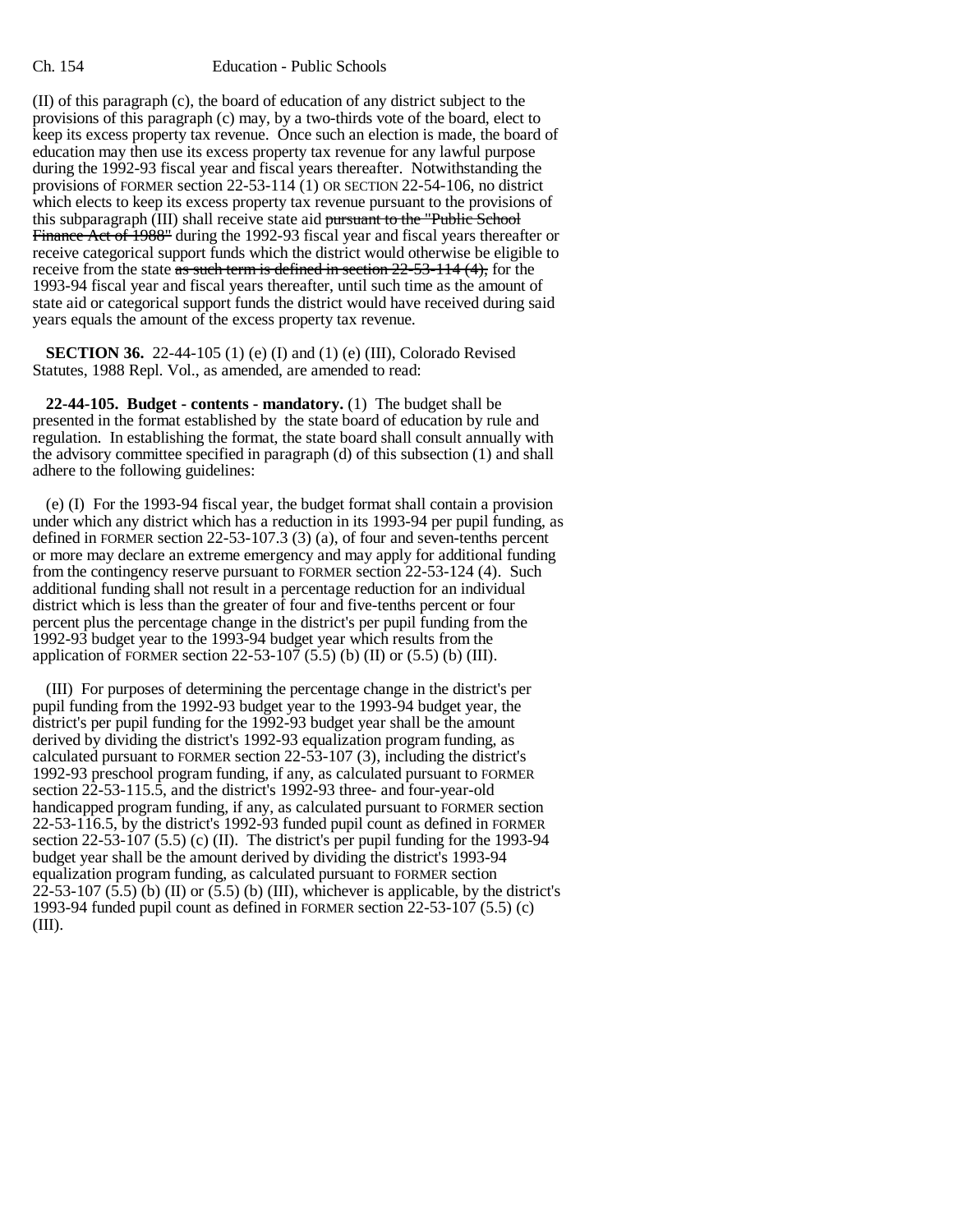**SECTION 37.** 22-44-110 (6), Colorado Revised Statutes, 1988 Repl. Vol., as amended, is amended to read:

**22-44-110. Budget - consideration - adoption.** (6) Effective July 1, 1992, if a school district is authorized to raise and expend additional local property tax revenues at an election held in November of any fiscal year pursuant to FORMER section 22-53-117 OR SECTION 22-54-108 the board of education may adopt a supplemental budget and supplemental appropriation resolution to cover that portion of the fiscal year following such election. Such supplemental budget shall be based on the additional dollar amount authorized to be raised and expended at such election.

**SECTION 38.** 22-44-115.5 (1), Colorado Revised Statutes, 1988 Repl. Vol., as amended, is amended to read:

**22-44-115.5. Fiscal emergency - effect on budget.** (1) During any budget year, if the board of education of the school district determines that the anticipated revenues specified in the budget and the amounts appropriated in the budget for expenditure exceed the actual revenues available to the school district due, in whole or in part, to action by the general assembly or the governor relating to the state appropriation for equalization THE DISTRICT'S TOTAL program funding pursuant to article 53 ARTICLE 54 of this title, the board may declare a fiscal emergency in such budget year. A declaration of fiscal emergency may only occur upon an affirmative vote of two-thirds of the members of the board at a public meeting. Prior to any vote taken pursuant to this subsection (1), the board of education shall hold at least one public hearing within the district after full and timely notice to the public.

**SECTION 39.** 22-45-103 (1) (a) (II), the introductory portion to (1) (c) (I), and 22-45-103 (1) (e), Colorado Revised Statutes, 1988 Repl. Vol., as amended, are amended to read:

**22-45-103. Funds.** (1) The following funds are created for each school district for purposes specified in this article:

(a) **General fund.** (II) Moneys allocated pursuant to the provisions of section  $22-53-108$  (2) (e) 22-54-105 (1) shall be recorded in the instructional supplies and materials account, the instructional capital outlay account, and the other instructional purposes account in the general fund. Expenditures from the instructional supplies and materials account shall be limited to instructional supplies and materials, expenditures from the instructional capital outlay account shall be limited to instructional capital outlay, and expenditures from the other instructional purposes account shall be limited to other instructional purposes. Moneys in such accounts may not be expended for any other purpose. Moneys may be transferred among the three accounts but may not be transferred to any other account in the general fund or to any other fund of the school district. Any moneys in such accounts which are not projected to be expended during a budget year shall be budgeted for the purposes set forth in this subparagraph (II) in the next budget year. Nothing in this subparagraph (II) shall be construed to require that interest on moneys in such accounts be specifically allocated to such accounts.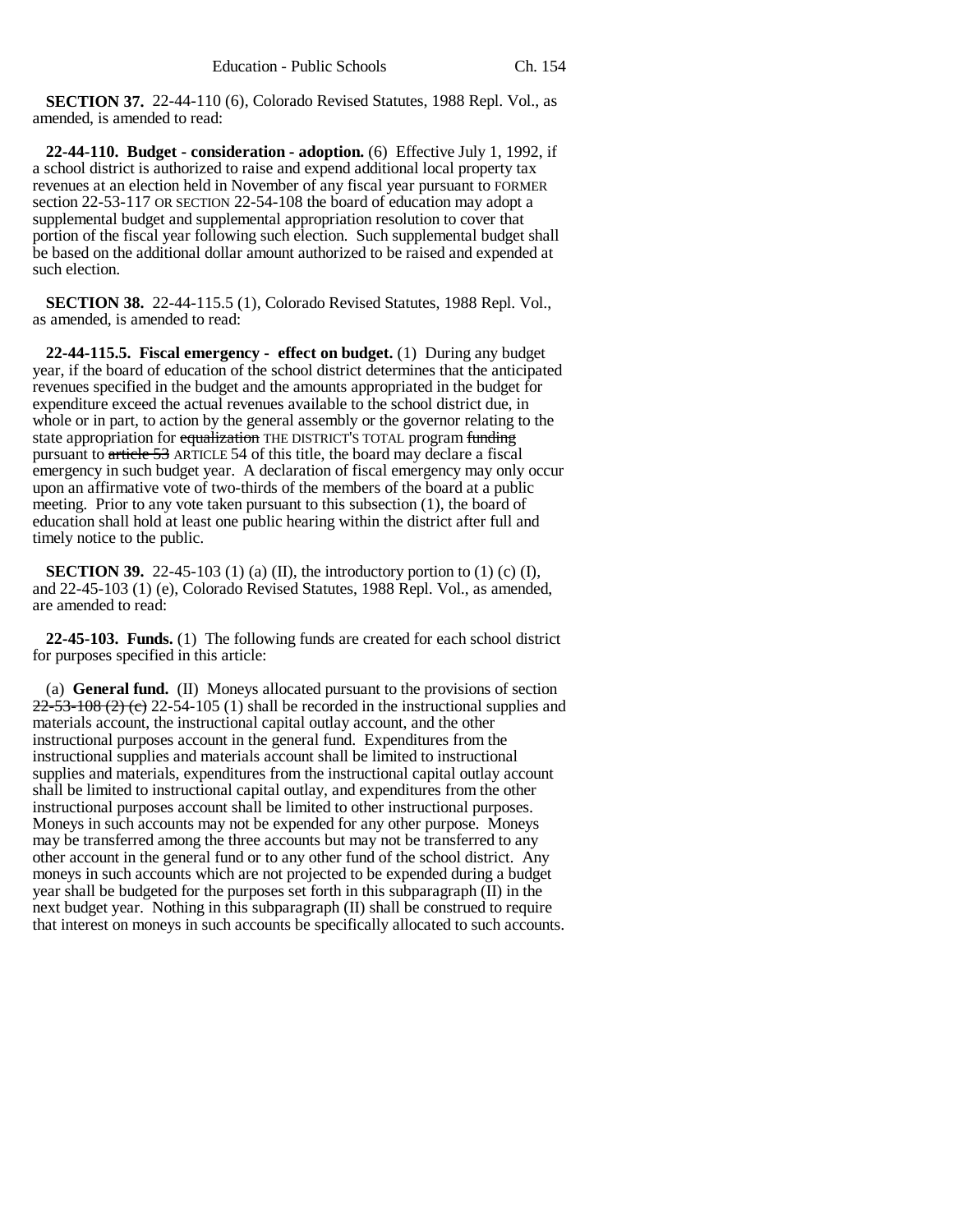### Ch. 154 Education - Public Schools

(c) **Capital reserve fund.** (I) Moneys allocated pursuant to the provisions of section  $2\overline{2}$ -53-108 (3) (c) 22-54-105 (2) shall be transferred from the general fund and recorded in the capital reserve fund along with the revenues received pursuant to section 39-5-132, C.R.S. Such revenues may be supplemented by gifts, donations, and tuition receipts. Unencumbered moneys in the fund may be transferred to the insurance reserve fund or to any other fund established solely for the management risk of related RISK-RELATED activities as identified in section 24-10-115, C.R.S., and article 13 of title 29, C.R.S., by resolution of the board of education when such transfer is deemed necessary by the board. or to the general fund for the 1990 budget year in accordance with the provisions of section  $22-53-108$  (3) (e) (H). Expenditures from the fund shall be limited to long-range capital outlay expenditures and shall be made only for the following purposes:

(e) **Insurance reserve fund.** Moneys allocated pursuant to the provisions of section  $22-53-108(3)$  (c) 22-54-105 (2) shall be transferred from the general fund and recorded in the insurance reserve fund. Unencumbered moneys in the fund may be transferred to the capital reserve fund or to any other fund established solely for the management risk of related RISK-RELATED activities as identified in section 24-10-115, C.R.S., and article 13 of title 29, C.R.S., by resolution of the board of education when such transfer is deemed necessary by the board. or to the general fund for the 1990 budget year in accordance with the provisions of section  $22-53-108$  (3) (e) (II). Expenditures from the fund shall be limited to the purposes set forth in section 24-10-115, C.R.S., and article 13 of title 29, C.R.S.

**SECTION 40.** 22-52-104 (2) (b) (I) (B), Colorado Revised Statutes, 1988 Repl. Vol., is amended to read:

**22-52-104. Application - payment.** (2) (b) (I) (B) Effective January 1, 1989, pursuant to rules and regulations promulgated by the state board of education, the school district of residence of the student shall transmit monthly eighty-five percent of the district of residence's per pupil operating revenues, as defined in section  $22-53-103$  (6) 22-54-103 (9) to the school district or eligible school enrolling the student or the actual educational cost of the program provided, whichever is less.

**SECTION 41.** 22-52-107, Colorado Revised Statutes, 1988 Repl. Vol., is amended to read:

**22-52-107. Funding of second chance program.** It is the intent of the general assembly that, after the initial appropriation made to the department of education for the fiscal year beginning July 1, 1985, the responsibilities and duties specified in this article shall be performed by the department of education and the participating school districts through the funding available pursuant to the "Public School Finance Act of 1988", article 53 "PUBLIC SCHOOL FINANCE ACT OF 1994", ARTICLE 54 of this title.

**SECTION 42.** 22-53-208 (4), Colorado Revised Statutes, 1988 Repl. Vol., as amended, is amended to read:

**22-53-208. Excellent schools program - repeal.** (4) Any moneys made available to a school or district pursuant to the provisions of this section shall not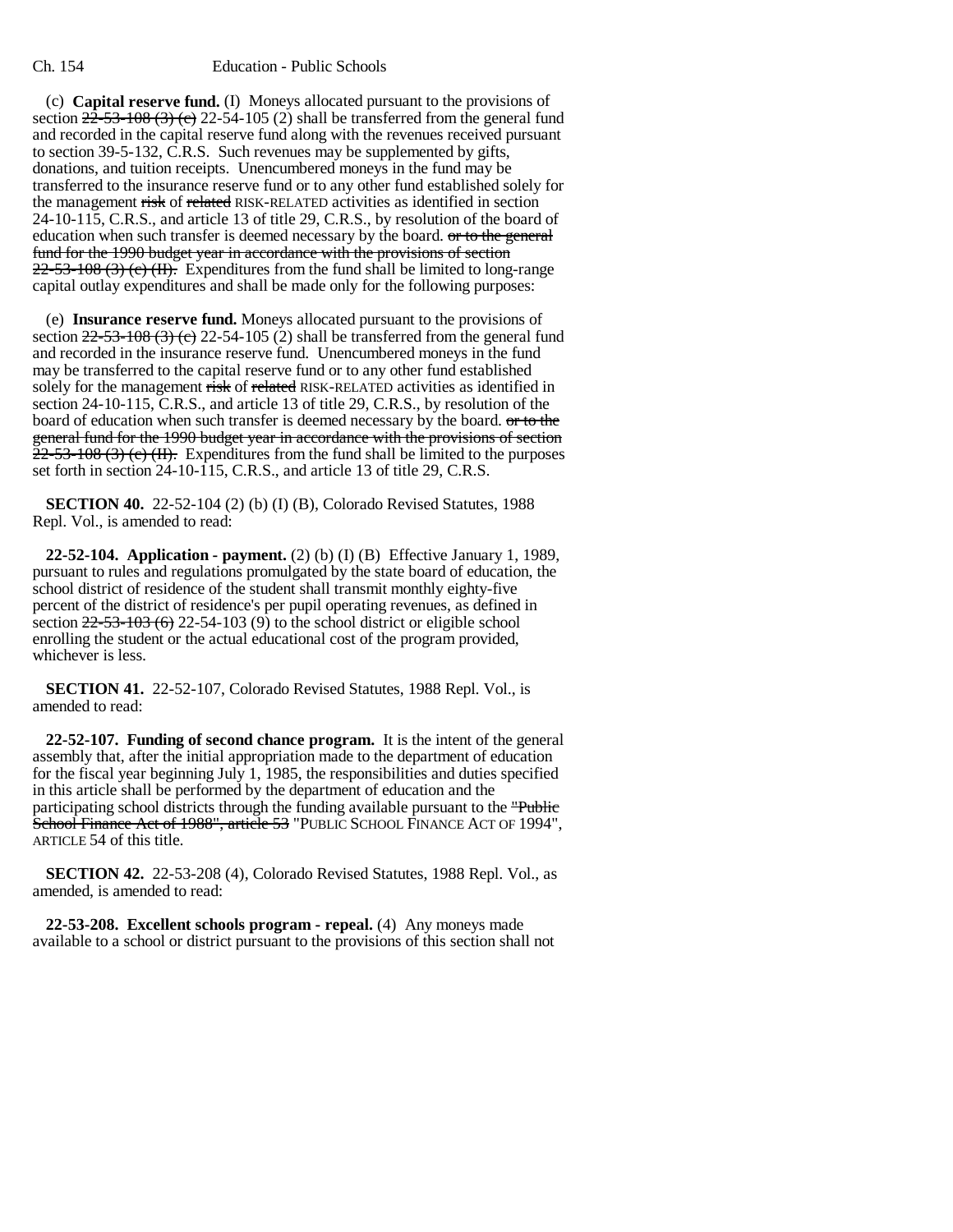Education - Public Schools Ch. 154

supplant moneys made available to such a school or district pursuant to part 1 of this article 54 OF THIS TITLE or pursuant to the taxing authority of the district. Any moneys made available to any personnel of a school or district pursuant to the provisions of this section shall not supplant moneys made available to such personnel pursuant to a contract entered into under the provisions of the "Teacher Employment, Compensation, and Dismissal Act of 1990", article 63 of this title, or any other contract for employment entered into with a district.

**SECTION 43.** 22-53-302 (4) (c) and (5), Colorado Revised Statutes, 1988 Repl. Vol., as amended, are amended to read:

**22-53-302. Educational achievement - assessment - education and training system - powers and duties of commission.** (4) In addition to its duties pursuant to subsections (1), (2), and (3) of this section, the commission shall also:

(c) Study and make recommendations concerning amendments to the "Public School Finance Act of 1988", "PUBLIC SCHOOL FINANCE ACT OF 1994"; including, but not limited to, changes in the values of funding components changes in school district setting categories, changes in the instructional unit funding ratios, and changes in the limitation on additional local property tax revenues;

(5) In addition to its duties pursuant to subsections  $(1)$  to  $(4)$  of this section, the commission may consider recommending the transfer of any school district or districts from one setting category to another appropriate setting category.

**SECTION 44.** 22-53-304, Colorado Revised Statutes, 1988 Repl. Vol., as amended, is amended to read:

**22-53-304. Recommendations of commission to general assembly.** (2) Following submission of the report on January 1, 1993, the commission shall make a report annually to the governor and the general assembly concerning recommendations for revisions to the goals, objectives, and standards and the time frames for achieving those goals, objectives, and standards. The commission shall continue to make recommendations pursuant to section 22-53-302 (4) concerning the Colorado program for achievement in education, the organization of education and training providers, and amendments to the "Public School Finance Act of 1988" "PUBLIC SCHOOL FINANCE ACT OF 1994".

**SECTION 45.** 22-53-409 (4) (a), Colorado Revised Statutes, 1988 Repl. Vol., as amended, is amended to read:

**22-53-409. Assessments.** (4) (a) The department shall prepare an annual report of the results of statewide assessments which shall be delivered to the council, to the board, to the commission, to the education committees of the house of representatives and the senate, to the district accountability committees, and to the districts and which shall be available to the public. The first report shall be available on or before January 1, 1997. Such report shall include the percentage of students achieving each of the performance levels specified by the board and shall be reported for the state as a whole as well as by gender, race, separate handicapping condition, and ethnicity of students and by district AND district size. and setting category of each district pursuant to section 22-53-105.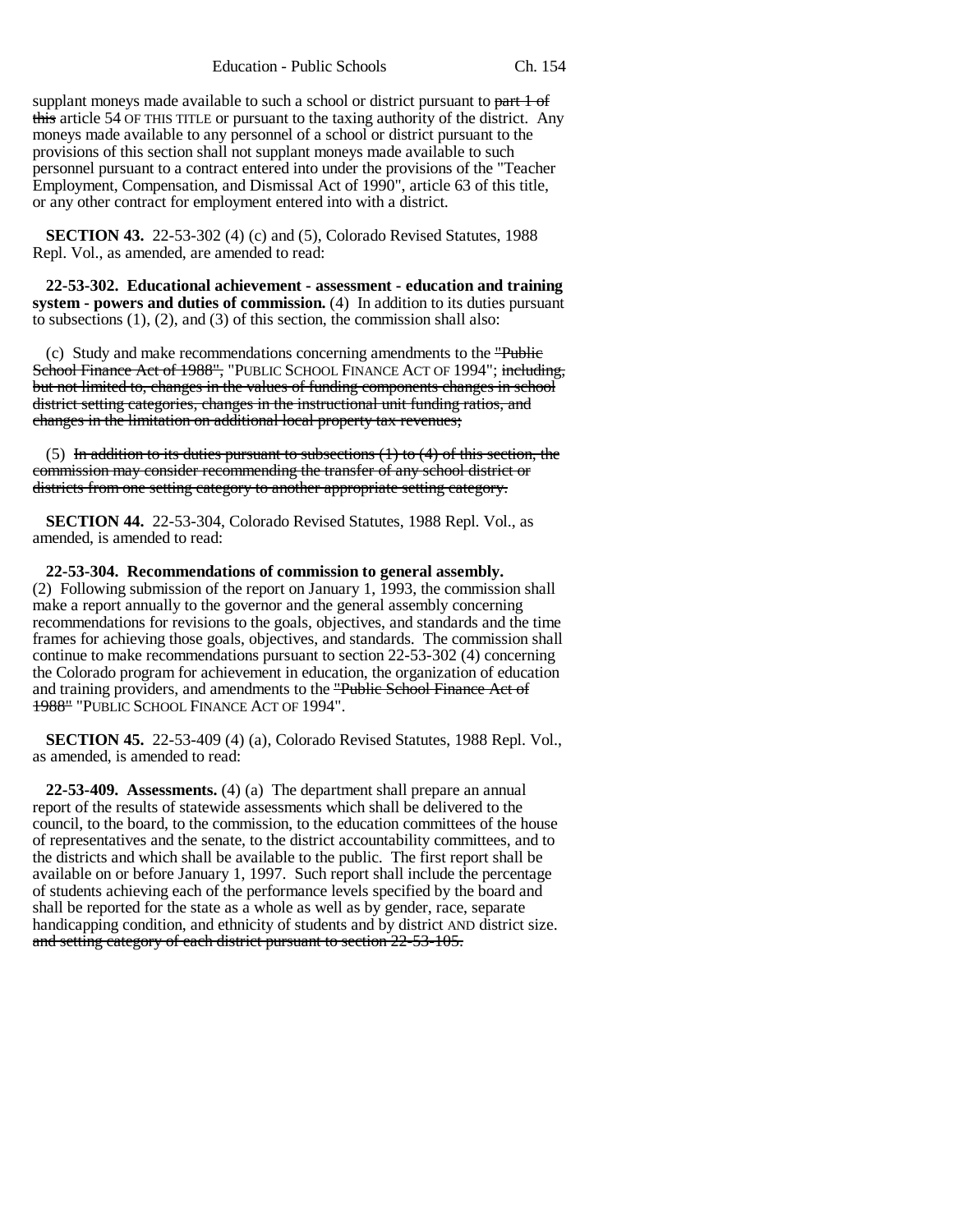**SECTION 46.** 22-80-113 (4), Colorado Revised Statutes, 1988 Repl. Vol., as amended, is amended to read:

**22-80-113. Educational training - expenditures.** (4) Effective for budget years beginning on and after January 1, 1989, each district which has pupils of residence in the district attending the Colorado school for the deaf and the blind shall count such pupils in the district's pupil enrollment pursuant to section  $22-53-103$  (7) 22-54-103 (10). No later than October 10 each year, the Colorado school for the deaf and the blind shall notify each district of residence in writing of the pupils' placement at the Colorado school for the deaf and the blind. The Colorado school for the deaf and the blind is entitled to receive, from the department of education, an amount equal to the state average per pupil operating revenues, as defined in section  $22-53-103(8)$  22-54-103 (12), for the current fiscal year for those students in attendance. The Colorado school for the deaf and the blind shall bill the department of education for the applicable portion of such amount at the conclusion of each month during which such pupils continue to be placed at the Colorado school for the deaf and the blind.

**SECTION 47.** 22-84-111 (1), Colorado Revised Statutes, 1988 Repl. Vol., as amended, is amended to read:

**22-84-111. Tuition - assistance.** (1) Effective for budget years beginning on and after January 1, 1993, each school district which has pupils of residence in the school district attending the school shall count such pupils in the district's pupil enrollment pursuant to section  $22-53-103$  (7) 22-54-103 (10). No later than October 10 of each year, the school shall notify each school district of residence in writing of the pupils' placement at the school. The school is entitled to receive, from the department of education, an amount equal to the state average per pupil operating revenues, as defined in section  $22-53-103(8)$  22-54-103 (12), for the then current budget year for those students in attendance. The school shall bill the department for the applicable portion of such amount at the conclusion of each month during which such pupils continue to be enrolled at the school.

**SECTION 48.** 23-8-102 (1) (b), Colorado Revised Statutes, 1988 Repl. Vol., is amended to read:

**23-8-102. School districts conducting vocational education courses eligibility for state funds.** (1) Any school district of the state conducting any course of vocational education, approved pursuant to section 23-8-103 by the state board for community colleges and occupational education, referred to in this article as the "board", is entitled to vocational education program support from funds appropriated for the purpose by the general assembly. The amount of vocational education program support which a district is entitled to receive pursuant to provisions of this article shall be computed as follows:

(b) As vocational education program support, the state shall provide, to each school district conducting an approved vocational education program for each twelve-month period beginning July 1, eighty percent of the first one thousand two hundred fifty dollars, or part thereof, by which the district's approved vocational education program cost per full-time equivalent student exceeds seventy percent of the district's per pupil operating revenues, as defined in section  $22-53-103(6)$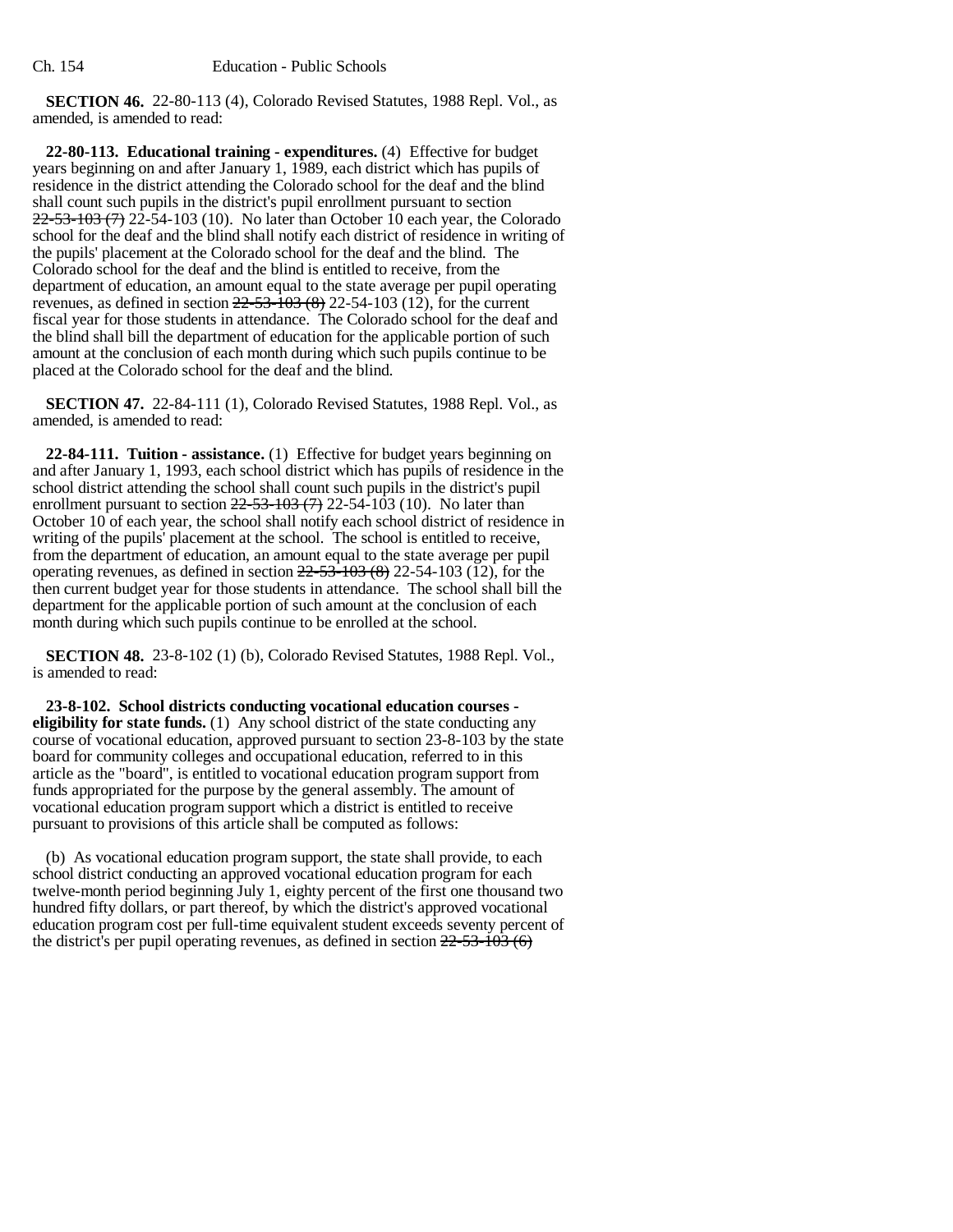22-54-103 (9), C.R.S., for the school budget year during which such twelve-month period begins. In addition, if the district's approved vocational education cost per full-time equivalent student exceeds seventy percent of its per pupil operating revenues by an additional amount in excess of one thousand two hundred fifty dollars, the state shall provide fifty percent of such additional amount.

**SECTION 49.** 24-10-115 (3), Colorado Revised Statutes, 1988 Repl. Vol., as amended, is amended to read:

**24-10-115. Authority for public entities other than the state to obtain insurance.** (3) A public entity, other than the state and other than a school district, may establish and maintain an insurance reserve fund for self-insurance purposes and may include in the annual tax levy of the public entity such amounts as are determined by its governing body to be necessary for the uses and purposes of the insurance reserve fund, subject to the limitations imposed by section 29-1-301, C.R.S., or such public entity may appropriate from any unexpended balance in the general fund such amounts as the governing body shall deem necessary for the purposes and uses of the insurance reserve fund, or both. A school district shall establish and maintain an insurance reserve fund in accordance with the provisions of section 22-45-103 (1) (e), C.R.S., for liability and property damage self-insurance purposes, including workers' compensation pursuant to section 8-44-204 (2), C.R.S., using moneys allocated thereto pursuant to the provisions of section  $22-53-108$  (3) (c), 22-54-105 (2), C.R.S. The fund established pursuant to this subsection (3) shall be kept separate and apart from all other funds and shall be used only for the payment of administrative and legal expenses necessary for the operation of the fund and for the payment of claims against the public entity which have been settled or compromised or judgments rendered against the public entity for injury under the provisions of this article and for attorney fees and for the costs of defense of claims and to secure and pay for premiums on insurance as provided in this article.

**SECTION 50.** 24-75-201.5 (3), Colorado Revised Statutes, 1988 Repl. Vol., is amended to read:

**24-75-201.5. Revenue shortfalls - required actions by the governor with respect to the reserve.** (3) For the 1988-89 fiscal year, whenever the governor is required to formulate and implement a plan for reducing general fund expenditures in accordance with subsection (1) of this section, the first twenty-two million dollars of any such reductions in expenditures shall be from appropriations made to fund FORMER articles 50 and 53 of title 22, C.R.S.

**SECTION 51.** 27-10.5-104 (7) (b), Colorado Revised Statutes, 1989 Repl. Vol., as amended, is amended to read:

**27-10.5-104. Authorized services and supports - conditions of funding purchase of services and supports - boards of county commissioners appropriation.** (7) (b) Each school district shall pay to the community centered board providing programs attended by a student with a developmental disability, who is domiciled in the school district and may be counted in the district's pupil enrollment, an amount at least equal to the district's per pupil operating revenues as determined pursuant to the "Public School Finance Act of 1988", article 53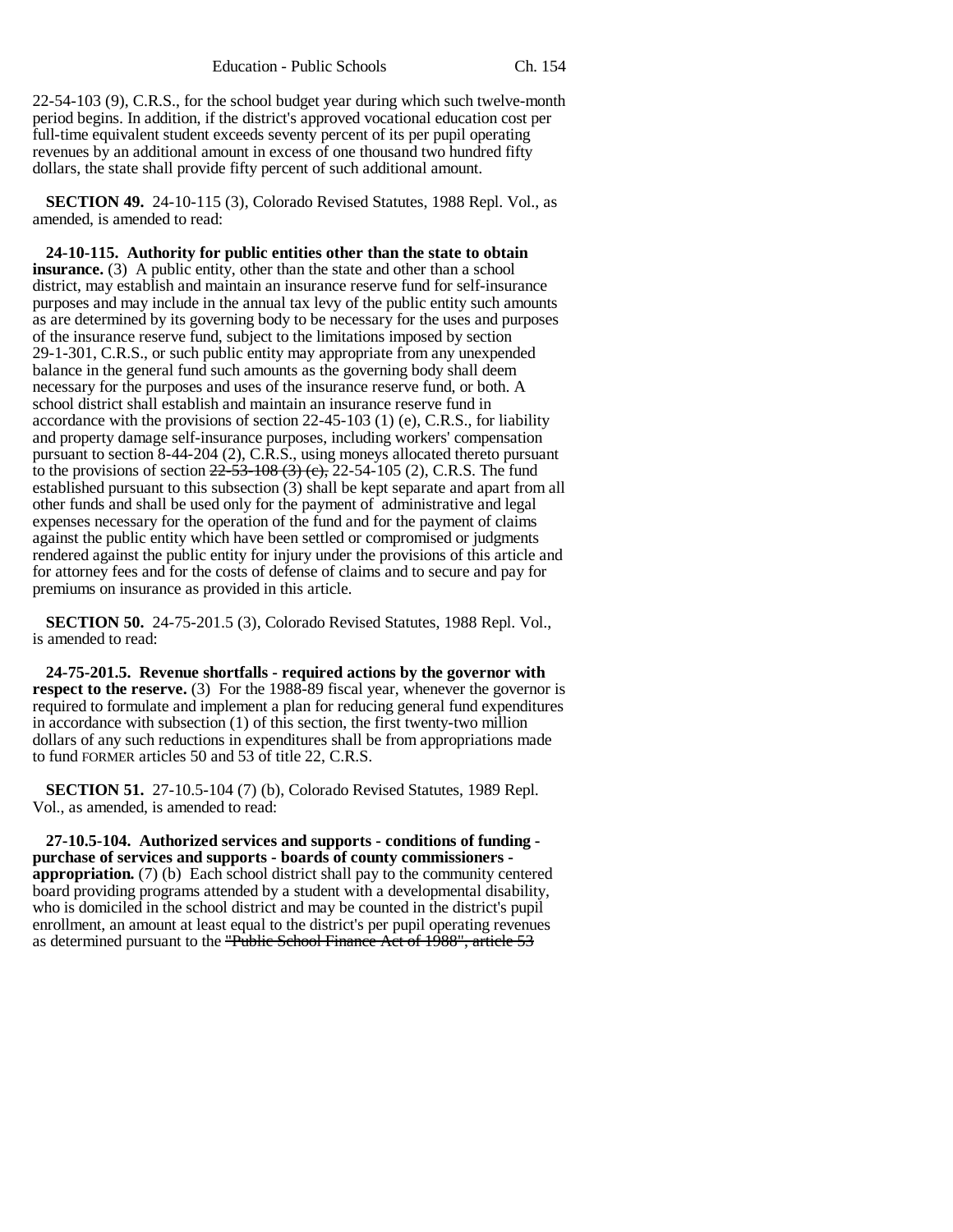"PUBLIC SCHOOL FINANCE ACT OF 1994", ARTICLE 54 of title 22, C.R.S. This subsection (7) shall apply to students who are less than twenty-two years of age.

**SECTION 52.** 29-13-101 (3), Colorado Revised Statutes, 1986 Repl. Vol., as amended, is amended to read:

**29-13-101. Insurance on property of local governments.** (3) A unit of local government other than a school district may establish and maintain an insurance reserve fund for self-insurance purposes and may include in the annual tax levy of the local government such amounts as are determined by its governing body to be necessary for the uses and purposes of the insurance reserve fund, subject to the limitations imposed by section 29-1-301. In the event that a local government has no annual tax levy, it may appropriate from any unexpended balance in the general fund such amounts as the governing body shall deem necessary for the purposes and uses of the insurance reserve fund. A school district shall establish and maintain an insurance reserve fund in accordance with the provisions of section 22-45-103 (1) (e), C.R.S., using moneys allocated thereto pursuant to the provisions of section  $22 - 53 - 108$  (3) (c) 22-54-105 (2), C.R.S. The fund established pursuant to this subsection (3) shall be kept separate and apart from all other funds and shall be used only for the payment of loss of or damage to the property of the unit of local government or to secure and pay for premiums on insurance as provided in this article.

**SECTION 53.** 30-1-102 (1) (a) and (1) (c), Colorado Revised Statutes, 1986 Repl. Vol., as amended, are amended to read:

**30-1-102. Fees of county treasurer.** (1) The county treasurer shall charge and receive the following fees:

(a) Upon all moneys received by him for town and city taxes, whether such towns or cities are incorporated under the general laws or by special charter, and anything in said charter to the contrary notwithstanding, and upon all school taxes in counties of the first class, one percent; in counties of the second class, one percent; in counties of every other class, one percent on school taxes and two percent on town and city taxes; except that a collection fee not exceeding one-half of one percent shall be charged as provided in section  $22-53-126$  22-54-119, C.R.S., and no collection fee shall be charged on other school taxes exempt by law from said collection fees;

(c) For receiving all moneys other than taxes, one percent, except moneys received from all federal funds derived from any and all sources. No collection fees shall be charged upon any moneys collected and distributed under the provisions of sections  $\frac{22-53-114}{22-53-116}$ , and  $22-53-122$  22-54-106 AND 22-54-115, C.R.S., or upon other school moneys exempt by law from said collection fees.

**SECTION 54.** 39-5-122.5 (3), Colorado Revised Statutes, 1982 Repl. Vol., as amended, is amended to read:

**39-5-122.5. Taxpayer's remedies - property tax credit for incorrect valuations used for property tax levied in 1987 for collection in 1988.** (3) The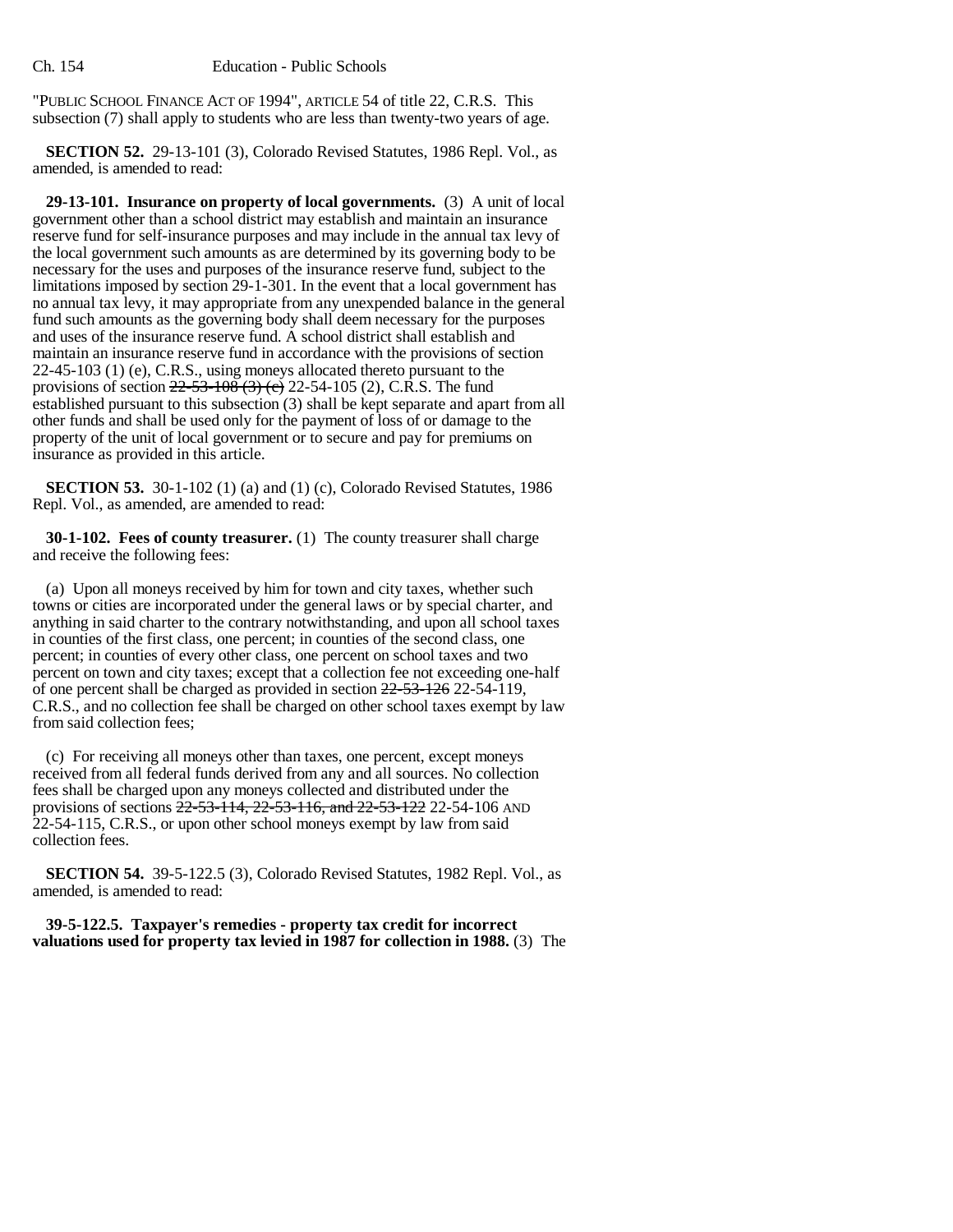Education - Public Schools Ch. 154

assessor shall compute the amount of the property tax credit which the owner of real property is entitled to pursuant to the provisions of subsection (2) of this section and shall notify the treasurer of said amount. Upon receipt of such notification, the treasurer shall adjust the amount of tax levied on such real property to reflect the amount of the property tax credit for such real property. If the amount of the credit granted pursuant to the provisions of this section exceeds the amount of property tax levied, the amount of said excess shall be refunded to the owner of real property in the manner provided by law. Such refunds shall be exempt from the provisions of section 39-2-116. Such taxes shall be adjusted in such a manner that the amount of any property tax credit given pursuant to the provisions of this section shall be divided proportionally among the appropriate taxing entities based upon the amount of tax levied by a taxing entity on such real property in proportion to the total amount of tax levied on such real property by such taxing entities. A taxing entity may adjust the amount of its tax levy authorized pursuant to the provisions of section 29-1-301, C.R.S., by an additional amount which does not exceed the proportional share of the total amount of property tax credits granted to taxpayers for incorrect valuations of real property pursuant to the provisions of this section. After calculating the amount of property tax revenues necessary to satisfy the requirements of the "Public School Finance Act of 1988", FORMER article 53 of title 22, C.R.S., any school district shall add an amount equal to the proportional share of the total amount of property tax credits granted to taxpayers for incorrect valuations of real property pursuant to the provisions of this section prior to the setting of the mill levy for such school district. Where a final determination is made granting a property tax credit pursuant to the provisions of this section after the certification of tax levies, the property tax credit granted shall apply to property taxes levied in the year immediately following said final determination. Any additional amount added pursuant to the provisions of this subsection (3) shall not be included in the total amount of revenue levied in said year for purposes of computing the limit for the succeeding year pursuant to the provisions of section 29-1-301, C.R.S. For the purposes of this subsection (3), a taxing entity's proportional share of the total amount of property tax credits granted shall be based upon the amount of tax levied by a taxing entity on such real property in proportion to the total amount of tax levied on such real property by such taxing entities.

**SECTION 55.** 39-5-132 (5), Colorado Revised Statutes, 1982 Repl. Vol., as amended, is amended to read:

**39-5-132. Assessment and taxation of new construction.** (5) Moneys received by a school district pursuant to this section shall be deposited in the district's capital reserve fund and shall not be included in calculating the amount of revenue which a district is entitled to receive from the property tax levy for the general fund of the district under the "Public School Finance Act of 1988", article 53 "PUBLIC SCHOOL FINANCE ACT OF 1994", ARTICLE 54 of title 22, C.R.S.

**SECTION 56.** 39-10-103 (2), Colorado Revised Statutes, 1982 Repl. Vol., as amended, is amended to read:

**39-10-103. Tax statement.** (2) Each person whose name appears on the tax list and warrant shall be informed in writing of the actual school district general fund mill levy and the school district general fund mill levy in absence of funds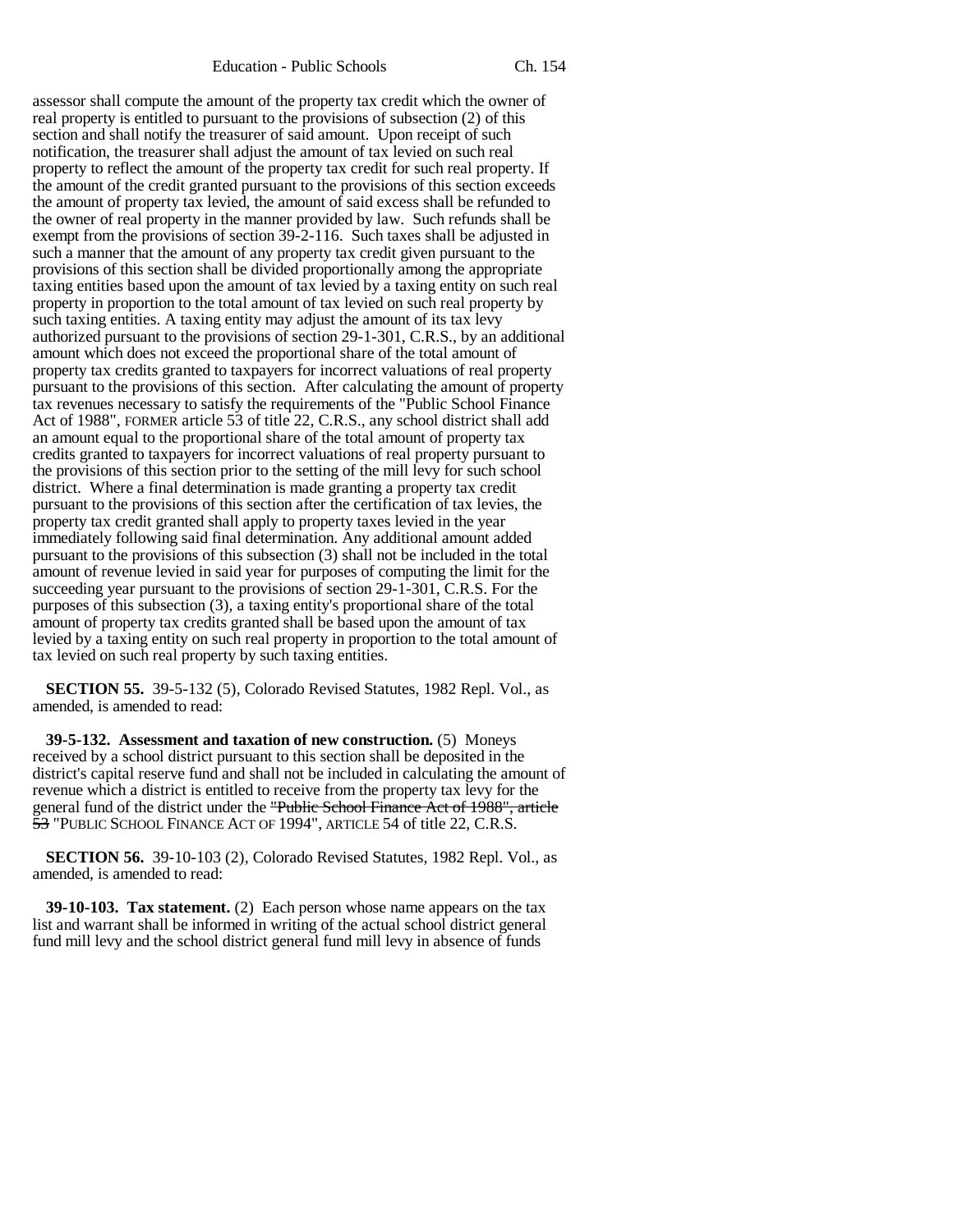#### Ch. 154 Education - Public Schools

estimated to be received by school districts pursuant to the "Public School Finance Act of 1988", article 53 "PUBLIC SCHOOL FINANCE ACT OF 1994", ARTICLE 54 of title 22, C.R.S., and the estimated funds to be received for the general funds of districts from the state. For the school district budget year 1990, each such person shall also be provided with information as required by section  $22-53-115$  (6) (d), C.R.S.

**SECTION 57.** 39-10-114 (1) (a) (I) (B), Colorado Revised Statutes, 1982 Repl. Vol., as amended, is amended to read:

**39-10-114. Abatement, cancellation of taxes.** (1) (a) (I) (B) The assessor shall certify the proportional amount of the total amount of abatements and refunds granted pursuant to the provisions of this section to the appropriate taxing entities at the same time that the certification of valuation for assessment is made pursuant to the provisions of section 39-5-128. Any taxing entity may adjust the amount of its tax levy authorized pursuant to the provisions of section 29-1-301, C.R.S., by an additional amount which does not exceed the proportional share of the total amount of abatements and refunds made pursuant to the provisions of this section. After calculating the amount of property tax revenues necessary to satisfy the requirements of the "Public School Finance Act of 1988", article 53 "PUBLIC SCHOOL FINANCE ACT OF 1994", ARTICLE 54 of title 22, C.R.S., any school district shall add an amount equal to the proportional share of the total amount of abatements and refunds granted pursuant to the provisions of this section prior to the setting of the mill levy for such school district. Any additional amount added pursuant to the provisions of this subsection (1) shall not be included in the total amount of revenue levied in said year for the purposes of computing the limit for the succeeding year pursuant to the provisions of section 29-1-301, C.R.S. Where a final determination is made granting an abatement or refund pursuant to the provisions of this section, the abatement or refund granted shall be payable at such time as determined by the board of county commissioners after consultation with affected taxing entities but no later than upon the payment of property taxes for the property tax year in which said final determination was made. For the purposes of this sub-subparagraph (B), a taxing entity's proportional share of the total amount of abatements and refunds granted shall be based upon the amount of tax levied by a taxing entity on such real property in proportion to the total amount of tax levied on such real property by such taxing entities.

**SECTION 58. Appropriation - 1993-94 fiscal year.** In addition to any other appropriation made for the current fiscal year, there is hereby appropriated, out of any moneys in the general fund not otherwise appropriated, to the department of education, the sum of twenty-seven million six hundred thirty-one thousand two hundred ninety-three dollars (\$27,631,293), of which amount twenty-seven million nineteen thousand seven hundred forty-five dollars (\$27,019,745), or so much thereof as may be necessary, shall be used to implement section 22-53-107.4, Colorado Revised Statutes, enacted in this act, and of which amount six hundred eleven thousand five hundred forty-eight dollars (\$611,548), or so much thereof as may be necessary, shall be used to make additional state aid payments pursuant to section 22-53-114 (9), Colorado Revised Statutes, which result from the amendment made in this act to section 22-32-110 (1) (ff) and (gg), Colorado Revised Statutes.